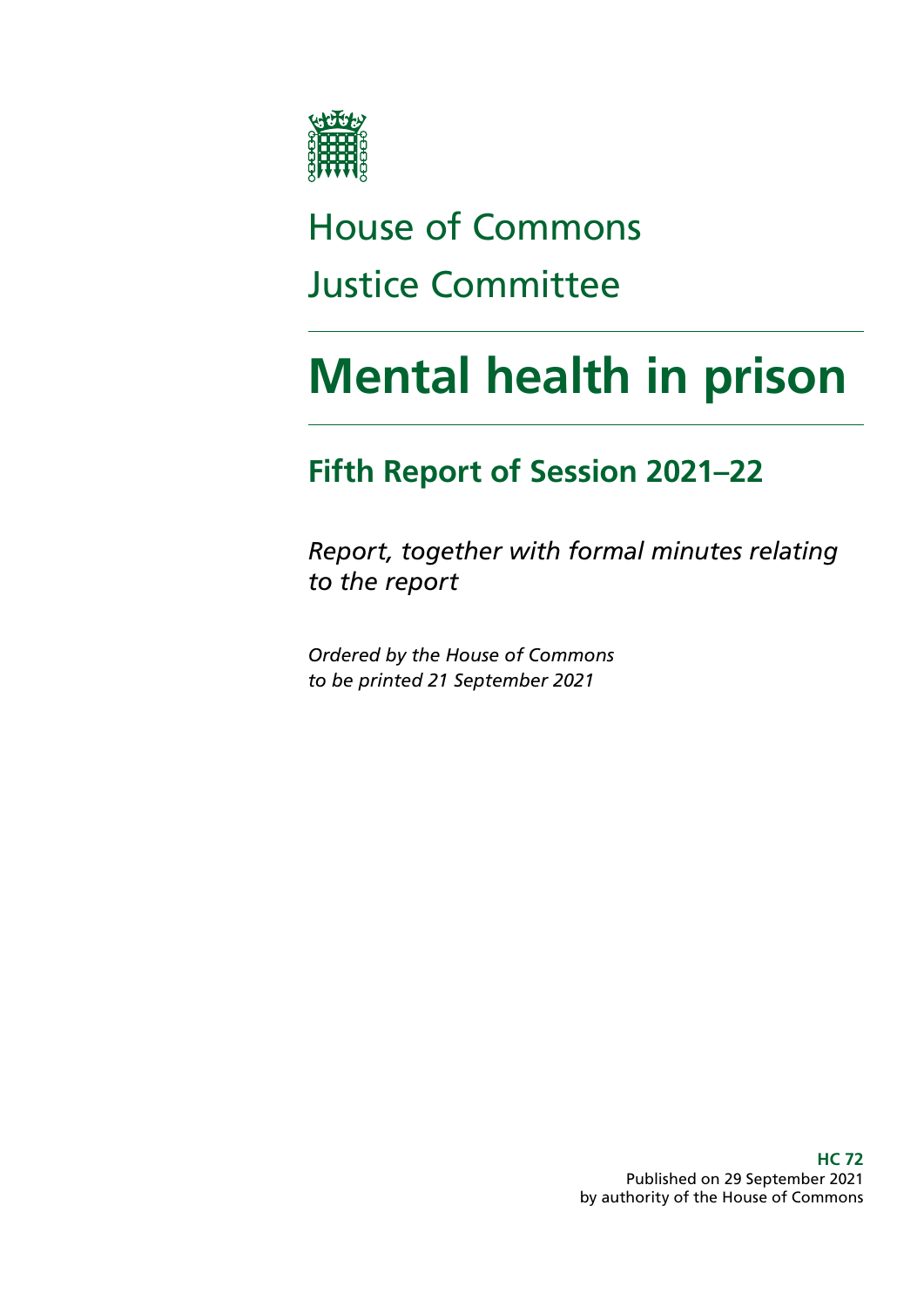#### **Justice Committee**

The Justice Committee is appointed by the House of Commons to examine the expenditure, administration and policy of the Ministry of Justice and its associated public bodies (including the work of staff provided for the administrative work of courts and tribunals, but excluding consideration of individual cases and appointments, and excluding the work of the Scotland and Wales Offices and of the Advocate General for Scotland); and administration and expenditure of the Attorney General's Office, the Treasury Solicitor's Department, the Crown Prosecution Service and the Serious Fraud Office (but excluding individual cases and appointments and advice given within government by Law Officers).

#### **Current membership**

[Sir Robert Neill MP](https://members.parliament.uk/member/1601/contact) *(Conservative, Bromley and Chislehurst*) (Chair) [Rob Butler MP](https://members.parliament.uk/member/4745/contact) (*Conservative, Aylesbury*) [Angela Crawley MP](https://members.parliament.uk/member/4469/contact) (*Scottish National Party, Lanark and Hamilton East*) [Janet Daby MP](https://members.parliament.uk/member/4698/contact) (*Labour, Lewisham East*) [James Daly MP](https://members.parliament.uk/member/4854/contact) (*Conservative, Bury North*) [Sarah Dines MP](https://members.parliament.uk/member/4816/contact) (*Conservative, Derbyshire Dales*) [Maria Eagle MP](https://members.parliament.uk/member/483/contact) (*Labour, Garston and Halewood*) [Laura Farris MP](https://members.parliament.uk/member/4826/contact) (*Conservative, Newbury*) [Kate Hollern MP](https://members.parliament.uk/member/4363/contact) (*Labour, Blackburn*) [Dr Kieran Mullan MP](https://members.parliament.uk/member/4860/contact) (*Conservative, Crewe and Nantwich*) [Andy Slaughter MP](https://www.parliament.uk/biographies/commons/andy-slaughter/1516) (*Labour, Hammersmith*)

The following were also Members of the Committee during the 2021–22 Session: [Paula](https://members.parliament.uk/member/4828/contact)  [Barker MP](https://members.parliament.uk/member/4828/contact) (*Labour, Liverpool, Wavertree*), [Kenny MacAskill MP](https://members.parliament.uk/member/4772/contact) (*Alba Party, East Lothian*), [John Howell MP](https://www.parliament.uk/biographies/commons/john-howell/1606) (*Conservative, Henley*)

#### **Powers**

© Parliamentary Copyright House of Commons 2021. This publication may be reproduced under the terms of the Open Parliament Licence, which is published at [www.parliament.uk/site-information/copyright-parliament/](https://www.parliament.uk/site-information/copyright-parliament/).

The Committee is one of the departmental select committees, the powers of which are set out in House of Commons Standing Orders, principally in SO No 152. These are available on the internet via [www.parliament.uk.](http://www.parliament.uk)

#### **Publication**

Committee reports are published on the Committee's website at [www.parliament.uk/justicecttee](https://committees.parliament.uk/committee/102/justice-committee) and in print by Order of the House.

#### **Committee staff**

The current staff of the Committee are Chloë Cockett (Senior Specialist), Gina Degtyareva (Committee Media Officer), Su Panchanathan (Committee Operations Officer), George Perry (Committee Media Officer), Christine Randall (Committee Operations Manager), Jack Simson Caird (Assistant Counsel), Ben Street (Second Clerk), Holly Tremain (Committee Specialist), and David Weir (Clerk).

#### **Contacts**

All correspondence should be addressed to the Clerk of the Justice Committee, House of Commons, London SW1A 0AA. The telephone number for general enquiries is 020 7219 8196; the Committee's email address is [justicecom@parliament.uk.](mailto:justicecom%40parliament.uk?subject=)

You can follow the Committee on Twitter using [@CommonsJustice](https://twitter.com/CommonsJustice).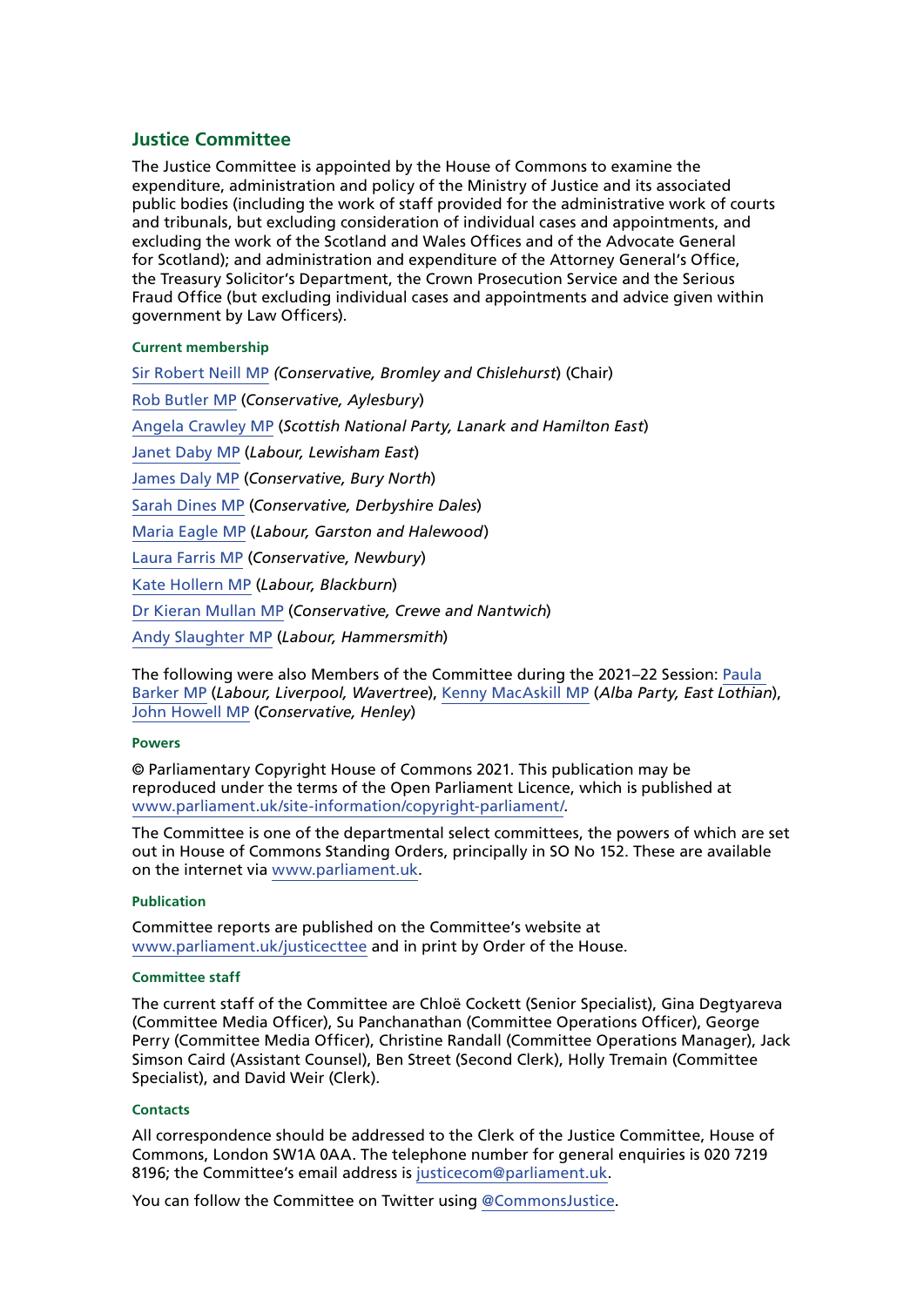### **Contents**

| <b>Summary</b><br>3 |                                                                                                                    |                |  |  |
|---------------------|--------------------------------------------------------------------------------------------------------------------|----------------|--|--|
|                     | <b>Introduction</b>                                                                                                | 4              |  |  |
| 1                   | Understanding the need for mental healthcare in prisons                                                            | 6              |  |  |
|                     | Shortage of data                                                                                                   | 6              |  |  |
|                     | Work being done to quantify the nature and extent of mental illness and other<br>vulnerabilities amongst prisoners | 6              |  |  |
|                     | Existing research and estimates                                                                                    | $\overline{7}$ |  |  |
|                     | Adequacy of prison mental healthcare services                                                                      | 8              |  |  |
| $\mathbf{2}$        | Commissioning prison mental healthcare services and models of care                                                 | 10             |  |  |
|                     | Commissioning mental healthcare services                                                                           | 10             |  |  |
|                     | Models of care                                                                                                     | 11             |  |  |
|                     | Integrated care                                                                                                    | 11             |  |  |
|                     | Whole prison approaches                                                                                            | 11             |  |  |
| 3                   | <b>Mental illness in prison</b>                                                                                    | 14             |  |  |
|                     | Community sentences for those with mental health problems                                                          | 14             |  |  |
|                     | Mental health screening on arrival in prison                                                                       | 14             |  |  |
|                     | Identification of mental health problems that arise in prison                                                      | 16             |  |  |
|                     | Effect of the covid-19 pandemic                                                                                    | 18             |  |  |
|                     | Transfers to secure hospital settings for prisoners with acute mental illness                                      | 20             |  |  |
|                     | Joining up services on arrival at and departure from prison                                                        | 22             |  |  |
| 4                   | Use of prison to accommodate mentally ill people because community                                                 |                |  |  |
|                     | care is not available                                                                                              | 26             |  |  |
|                     | 'Place of safety' under the Mental Health Act 1983                                                                 | 26             |  |  |
|                     | Remands under the Bail Act 1976                                                                                    | 27             |  |  |
|                     | <b>Conclusions and recommendations</b>                                                                             | 30             |  |  |
|                     | <b>Formal minutes</b>                                                                                              |                |  |  |
|                     | <b>Witnesses</b>                                                                                                   |                |  |  |
|                     | <b>Published written evidence</b>                                                                                  |                |  |  |
|                     | List of Reports from the Committee during the current Parliament                                                   |                |  |  |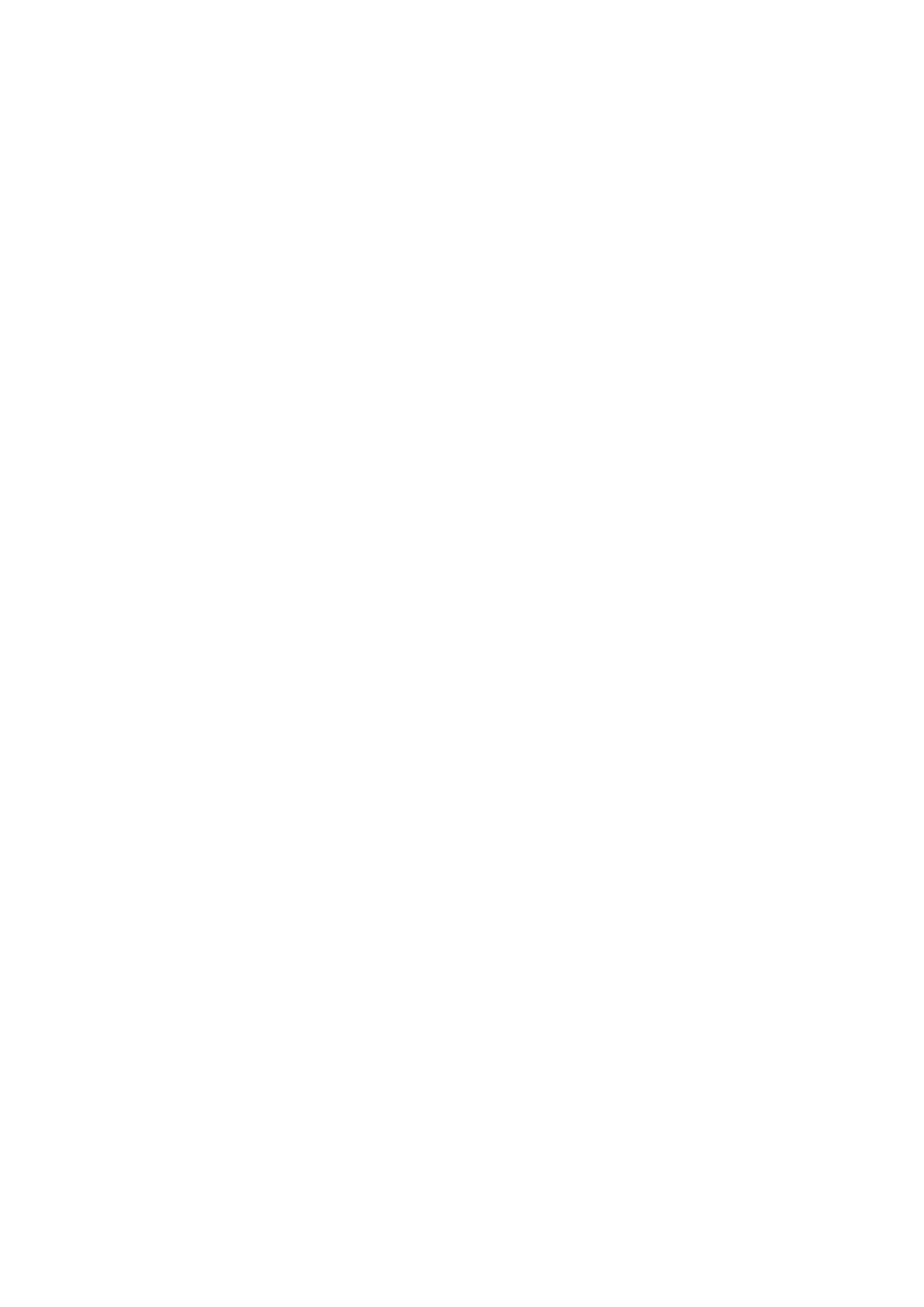### <span id="page-4-0"></span>Summary

Healthcare in prisons, including mental healthcare, has improved since April 2005, when the NHS took over responsibility for healthcare in prisons, however, much more still needs to be done. There are many longstanding problems that have existed for many years where insufficient progress has been made. Most urgently, action must be taken to prevent mentally ill people being sent to or kept in prison due to a shortage of mental health services in the community.

Those responsible across the health and justice systems are committed to continuing to improve mental healthcare for prisoners and there are some promising areas where some initial steps have been taken but these need to be seen through. These areas include improved flow of medical information, increased use of integrated models of care, and improving the continuity of mental healthcare from prison through to release.

The Ministry of Justice, HM Prisons and Probation Service, and NHS England, surprisingly, do not know the extent of the need for mental healthcare services in prisons, but it appears from the evidence for this inquiry that there is a significant unmet need. We welcome the work commissioned by the NHS to quantify this, but this analysis must be used to plan and resource prison mental healthcare services properly, if it is to have any worth.

The covid-19 restrictions saved lives but have had a severe impact in prisons and the deterioration on prisoners' mental health as a result is concerning. We recognise this reflects the experiences of the general population and that there now exists an unprecedented level of demand for mental health and wellbeing services across the country. There does not appear to be an action plan nor additional resources set aside to deal with the inevitable increased demand for prison mental healthcare services that will result.

We would like to thank all those who provided evidence to this inquiry. We would also like to thank all those working in prisons (operational, healthcare, and other staff) for their great efforts during the pandemic.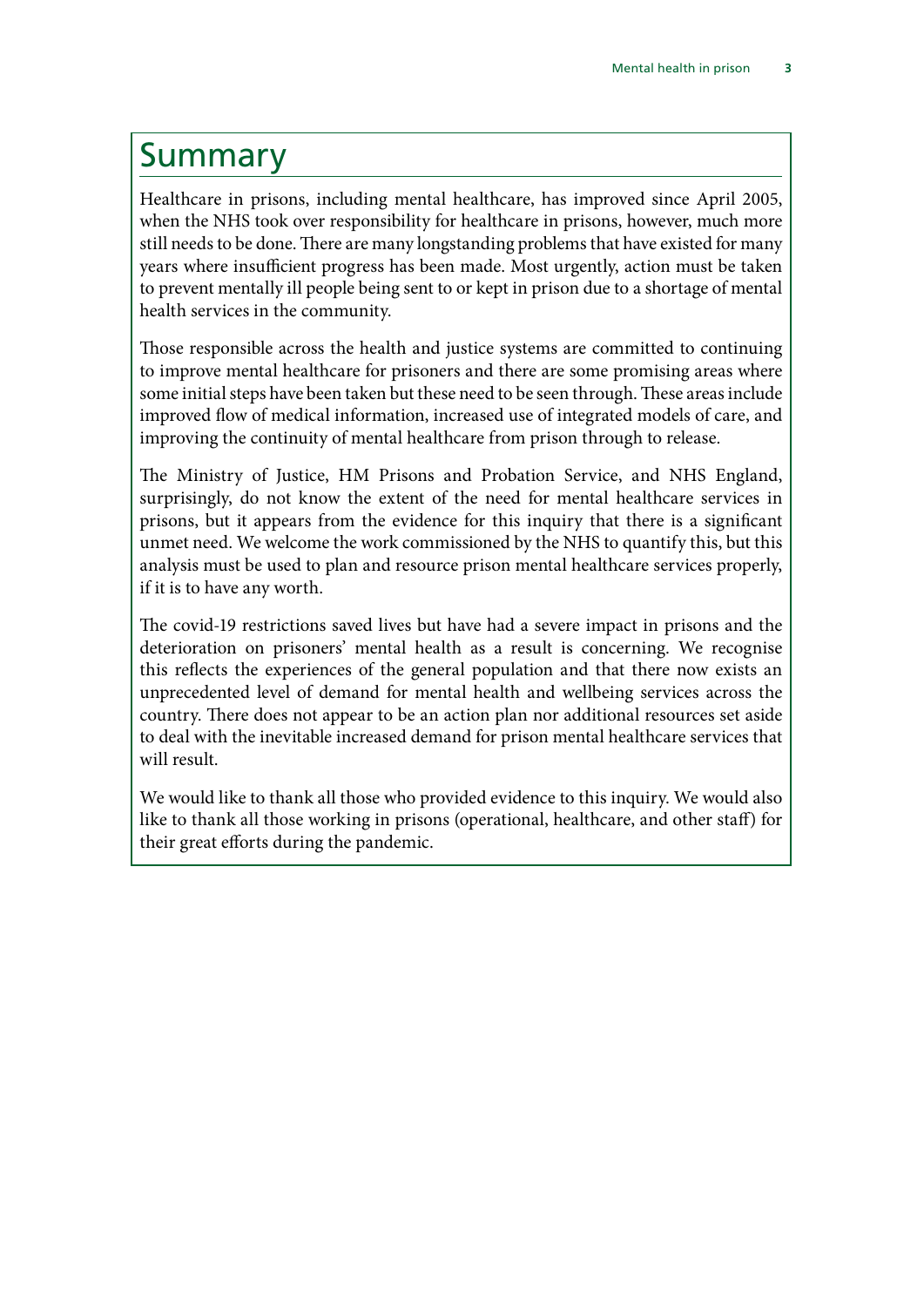## <span id="page-5-0"></span>Introduction

1. This inquiry looks at mental illness in prisons in England and Wales. Her Majesty's Prisons and Probation Service (HMPPS) runs prisons and probation services across England and Wales as an agency of the Ministry of Justice. Responsibility for providing prison healthcare (including for those with mental illnesses) moved from the prison service to the NHS in 2005 following concerns raised by HM Inspector of Prisons about the general level of qualifications and experience of staff in prison medical services compared to the NHS (with which they had to compete for staff).<sup>1</sup>

2. Healthcare is a devolved matter; in Wales, the Welsh Government and NHS Wales are responsible for healthcare provision in prisons.<sup>2</sup> HMPPS works in partnership with NHS England and NHS Wales to commission prison healthcare from a variety of public bodies (including the NHS) and private and voluntary sector organisations. NHS England also commissions liaison and diversion services aimed at channelling vulnerable people away from the criminal justice system. National agreements set out the combined responsibilities of the various parties including the Department for Health and Social Care, Public Health England and Public Health Wales.<sup>3</sup>

3. The purpose of prison is not just to rehabilitate but to punish and deter offenders through incarceration, including separation from family and community. There are, nevertheless, legal and humanitarian reasons for ensuring that prisoners' healthcare needs (physical and mental) are met while they are in the custody of the state. $4$  We are conscious that some sections of the public may fear that prisoners whose mental health needs require treatment get a 'soft option' and that some people may believe some prisoners will manipulate professionals into believing their mental health needs are greater than is the case. We are, however, aware of no qualitative or quantitative evidence that misdiagnosis of prisoners is widespread. The evidence received from our public call for evidence suggests, by contrast, that many prisoners keep their mental health problems to themselves owing to the stigma and shame attached and that those who do need help often have trouble getting it.

4. Mental illness is on a spectrum and prisoners' conditions (as with the general public) may range from less severe and undiagnosed issues such as mild depression to those who are severely unwell. Prisoners are more likely than the general public to have further conditions alongside mental illness (for example learning disabilities, autism, speech and language difficulties, ADHD, acquired brain injury and substance abuse) that may make treatment of their mental illness more challenging.<sup>5</sup>

5. The identification of mental illness in a prisoner can happen at different stages for different individuals before or during time in custody, including where:

5 Department of Health and Social Care [\(MHP0062\)](https://committees.parliament.uk/writtenevidence/36697/html/)

<sup>1</sup> HM Inspector of Prisons, *[Annual report of HM Chief Inspector of Prisons 1995–1996](https://assets.publishing.service.gov.uk/government/uploads/system/uploads/attachment_data/file/235439/0044.pdf)*, pp 22–23 and HM Chief Inspector of Prisons, *[Patient or Prisoner](https://www.justiceinspectorates.gov.uk/hmiprisons/inspections/patient-or-prisoner/)*, December 1996

<sup>2</sup> The Welsh Parliament published its report *[Health and social care provision in the adult prison estate in Wales](https://business.senedd.wales/documents/s114322/Health%20and%20social%20care%20provision%20in%20the%20adult%20prison%20estate%20in%20Wales%20-%2031%20March%202021.pdf)* in March 2021, (there are no female prisoners held in Wales).

<sup>3</sup> Public Health England and Public Health Wales are also partners in prison healthcare. See the [National](https://assets.publishing.service.gov.uk/government/uploads/system/uploads/attachment_data/file/767832/6.4289_MoJ_National_health_partnership_A4-L_v10_web.pdf)  [Partnership Agreement for Prison Healthcare in England 2018–2021](https://assets.publishing.service.gov.uk/government/uploads/system/uploads/attachment_data/file/767832/6.4289_MoJ_National_health_partnership_A4-L_v10_web.pdf) and the Partnership Agreement for Prison [Health in Wales](https://gov.wales/sites/default/files/publications/2019-09/delivery-plan-for-prison-health-in-wales.pdf) for details (accessed 13 July 2021)

<sup>4</sup> Governments, according to the World Health Organisation, have "a special duty of care for those in places of detention which should cover safety, basic needs and recognition of human rights, including the right to health." World Health Organisation, *[Prisons and Health](https://www.euro.who.int/__data/assets/pdf_file/0005/249188/Prisons-and-Health.pdf)*, 2014, p 1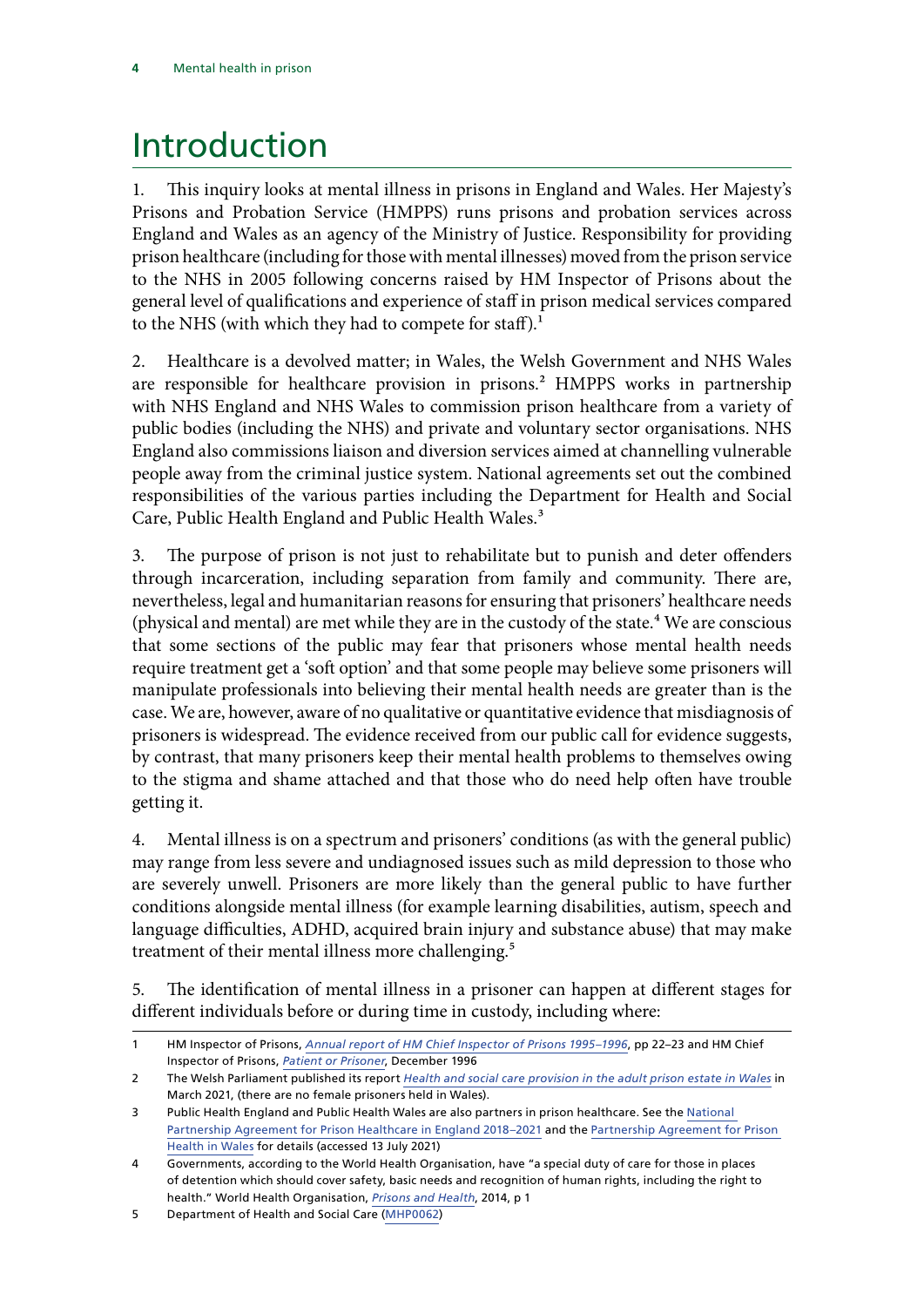- the police are called if a person in a mental health crisis behaves in a way that worries or affects others;
- an acutely mentally ill person in the process of being prosecuted is held on remand because no mental health bed is available in the community;
- a person is suitable for a community order that includes a requirement for mental health treatment but that treatment is not available and the sentencer decides on prison instead;
- a person arrives in prison with a mental illness recognised in the community but of which the prison service is unaware;
- a person was unaware of having a mental illness, or was aware of it but concealed it from others; or
- someone becomes mentally ill in prison.

Probation staff, community mental healthcare services, prison service staff and prison healthcare staff are all involved in identifying, managing, and treating prisoners' mental illness through these stages.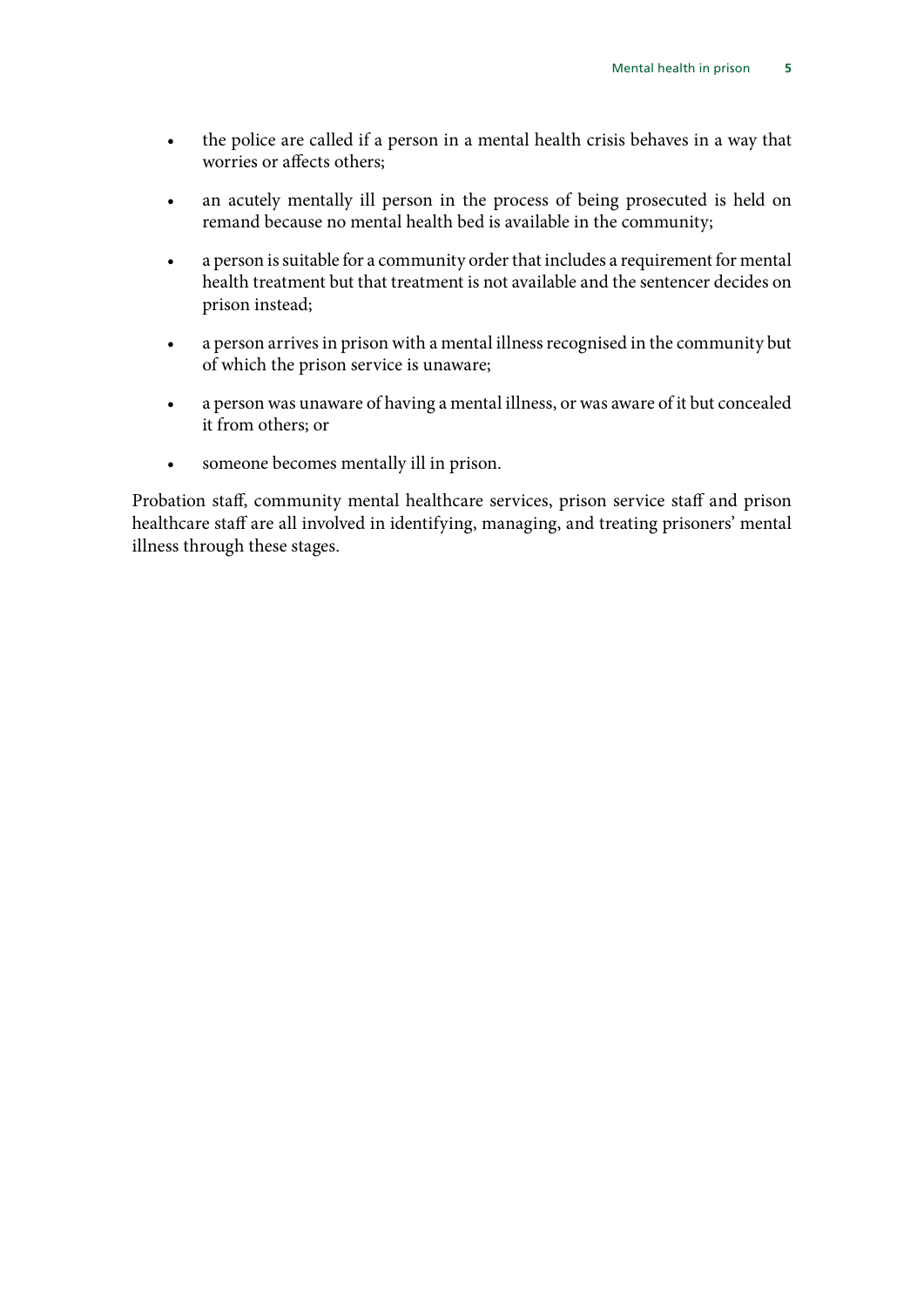# <span id="page-7-0"></span>**1** Understanding the need for mental healthcare in prisons

#### **Shortage of data**

6. There is no clear picture of the extent or nature of mental ill health in prisons, nor on how much is spent on treatment and whether the money is well spent. The head of the National Audit Office, when it reported on mental health in prisons in 2017, said:

> The data on how many people in prison have mental health problems and how much government is spending to address this is poor. Consequently government do not know the base they are starting from, what they need to improve, or how realistic it is for them to meet their objectives. Without this understanding it is hard to see how government can be achieving value for money.<sup>6</sup>

The Ministry of Justice admitted that it had little information on the extent of mental illness in prisons:

> We do not have a complete understanding of the overall prevalence of mental health needs of prisoners, due to the cessation of NHS health and justice indicators of performance. In addition, prisoners can experience mental health issues at any time during their sentence but we only systematically assess need at reception into prison.7

8. It went on to say that understanding the extent of the need for mental healthcare was clouded by a lack of a clear definition, prisoners' complex needs and incompatible IT systems.<sup>8</sup>

#### **Work being done to quantify the nature and extent of mental illness and other vulnerabilities amongst prisoners**

9. The Department for Health and Social Care and NHS England and NHS Improvement (NHSE/I) jointly said a 'needs analysis' is being carried out for them (by the Centre for Mental Health) to help them to understand mental health and neurodiverse prevalence in prison:

> with the aim of providing comprehensive diagnostic and socio-demographic profiles of the mental health, psychological, trauma and emotional wellbeing caseloads in each prison. This covers all services commissioned by NHSE/I and includes services with personality disorder and neurodiverse caseloads (e.g. services for people with learning disabilities, autism, speech and language difficulties, ADHD, acquired brain injury).<sup>9</sup>

10. The Centre for Mental Health published a report on 25 June 2021 covering the first part of this work which covered the themes and findings from consultation and a literature

<sup>6</sup> National Audit Office, [Mental health in prisons](https://www.nao.org.uk/report/mental-health-in-prisons/), webpage accessed 13 July 2021

<sup>7</sup> Ministry of Justice [\(MHP0044](https://committees.parliament.uk/writtenevidence/36355/html/))

<sup>8</sup> Ministry of Justice [\(MHP0044](https://committees.parliament.uk/writtenevidence/36355/html/))

<sup>9</sup> Department of Health and Social Care [\(MHP0062\)](https://committees.parliament.uk/writtenevidence/36697/html/)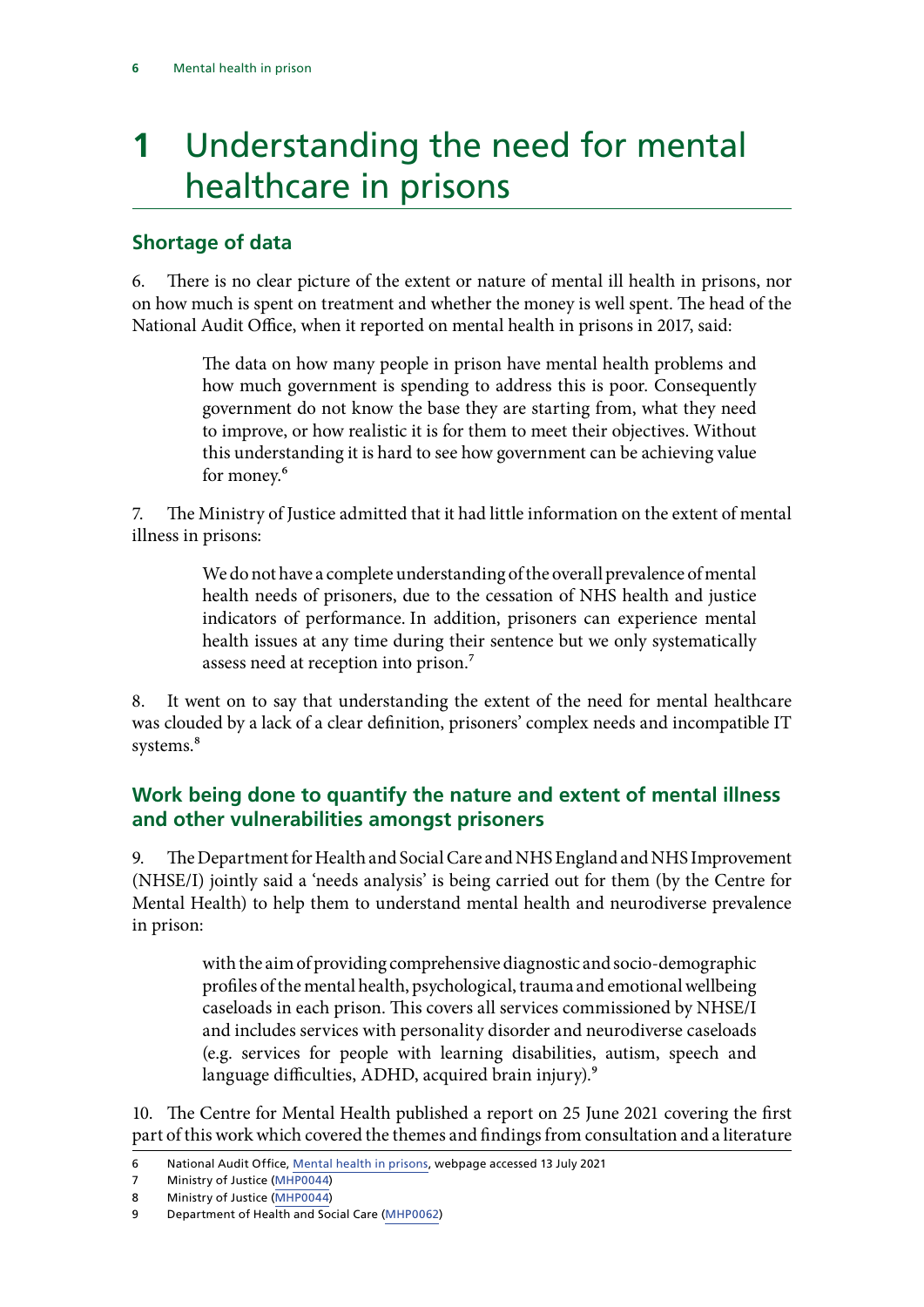<span id="page-8-0"></span>review carried out over the summer of 2020.<sup>10</sup> In that publication it said:

This review was the first part of a two-stage process. NHS England and NHS Improvement has also commissioned Centre for Mental Health to conduct a mental health needs analysis across the English prison estate which will quantify the levels of service provided, need and (where possible) unmet need.11

11. In this first report the Centre for Mental Health said that much progress had been made in the 15 years that it has been reviewing this mental healthcare in prisons but that problems remain that "have been known and consistently reported for the last two decades."12

12. Kate Davies, Director for Health and Justice at NHS England, told us that the NHS conducts yearly audits of mental health needs in prison, but this did not take place in 2020 because of the covid-19 pandemic.13 The only NHS audit relating to prisoners' mental health that has been published was in 2017 and only covered prisoners waiting for assessment and transfer under the Mental Health Act 1983.<sup>14</sup>

13. Even without up-to-date NHS data it is clear from the evidence submitted to this inquiry that a significant proportion of prisoners have a mental illness and this is often combined with other difficulties.<sup>15</sup> HM Inspectorate of Prisons reported that 71% of women and 47% of men surveyed by inspectors in prison self-reported having mental health problems.<sup>16</sup>

#### **Existing research and estimates**

14. The Centre for Mental Health has summarised the existing research, (all of which is more than five years old and some much older), on the prevalence of mental health diagnoses and other vulnerabilities:

> Most prisoners experience more than one vulnerability… 70% of prisoners meet the criteria for two or more diagnoses. With the single possible exception of autism, all of the vulnerabilities […] have a prevalence rate in prison very much higher than in the general population. Additionally, the experience of trauma and adverse childhood experiences is very common amongst prisoners […] It is therefore reasonable to state that by default, prisoners are vulnerable and have multiple and complex needs.<sup>17</sup>

15. Kate Davies told us that:

70% of our men and women at any one time will have a need around mental health, which might be exacerbated when they have been in prison for days, weeks or months.<sup>18</sup>

<sup>10</sup> Centre for Mental Health, *[The future of prison mental health care in England](https://www.centreformentalhealth.org.uk/sites/default/files/publication/download/CentreforMentalHealth_TheFutureofPrisonMentalHealthCare_0.pdf)*, June 2021

<sup>11</sup> Ibid p 4

<sup>12</sup> Ibid p 7

<sup>13</sup> [Q130](https://committees.parliament.uk/oralevidence/2421/html/)

<sup>14</sup> The 2017 NHS Benchmarking Audit of Prisoner s waiting for MHA assessment, transfer and remissions, report [summary](https://s3.eu-west-2.amazonaws.com/nhsbn-static/Other/2018/Data%20Transfers%20and%20Remissions%20Census%20Report.pdf), 2018, webpage accessed 26 July 2021

<sup>15</sup> For example, learning disabilities, autism, speech and language difficulties, ADHD, acquired brain injury and substance abuse

<sup>16</sup> *[HM Chief Inspector of Prisons annual report: 2019 to 2020](https://www.gov.uk/government/publications/hm-chief-inspector-of-prisons-annual-report-2019-to-2020)*, October 2020

<sup>17</sup> Centre for Mental Health, *[The future of prison mental health care in England](https://www.centreformentalhealth.org.uk/sites/default/files/publication/download/CentreforMentalHealth_TheFutureofPrisonMentalHealthCare_0.pdf)*, June 2021

<sup>18</sup> [Q136](https://committees.parliament.uk/oralevidence/2421/html/)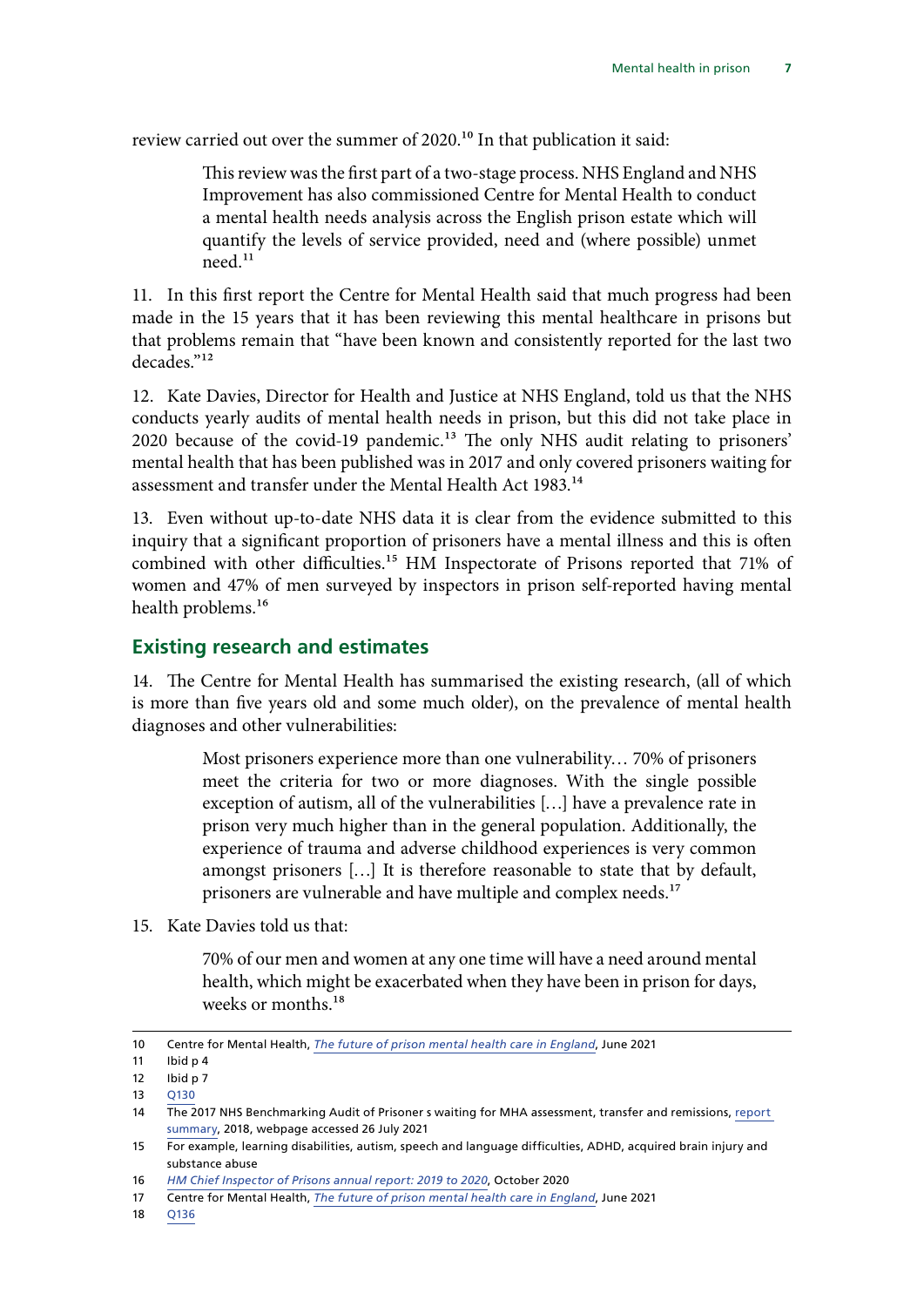#### <span id="page-9-0"></span>**Adequacy of prison mental healthcare services**

16. Evidence from HM Inspectorate of Prisons was that prison mental health treatment was not always adequate to meet the need for it. It set out some of the reasons for this:

> Prior to the COVID-19 pandemic, although inspectors found effective mental health support and services in some prisons, overall inspectors found that prisoners had inadequate access to mental health treatment at approximately half the adult male prisons inspected in both the 2018–19 and 2019–20 reporting years. Provision was not adequate to meet the high levels of need in some women's prisons. Inspections identified various reasons [...] including inadequate service specification, chronic recruitment and retention issues, inadequate staff supervision, difficulties accessing patients due to the restrictions of the prison regime and a lack of suitable therapeutic spaces in which to offer services.<sup>19</sup>

17. A serving prisoner who is the Listener coordinator (peer support, trained by the Samaritans), Healthcare Rep, and Healthcare Council Member (for charity Uservoice) on the Albany site of HMP Isle of Wight, wrote to tell us of his experience:

> The scale of mental health issues in prisons is colossal, far bigger and worse than anyone can comprehend or wants to admit. There is nowhere near enough in place to determine the scale of the problem. The current selfreferral process is not fit for purpose. People with genuine problems either don't want to burden mental health staff after hearing how overworked they are or have no faith in the staff or the system.<sup>20</sup>

18. Another prisoner told us: "In the community I had a CPN [Community Psychiatric Nurse] with regular contact and a prescriber when I needed my medications changing. Inside, it seems to be the person who shout the loudest gets the psychiatrist and/or medications!"21

19. In its 2017 report, the National Audit Office said that NHS England collected information on the number of prisoners in treatment for mental illness, which at that time was 10% of the prison population in England. It added "there may be more people in treatment who are not captured in these data".

20. **While there have been improvements in prison mental healthcare, provision is still not adequate. The high unmet need for treatment for mental illness in prisons is surprising and disappointing. Around 10% of prisoners were recorded as receiving treatment for mental illness with one suggestion that as many as 70% may have some form of mental health need at any one time. NHS work is long overdue to quantify the gap between mental health treatment needs and the services provided.**

21. *The NHS should use its prison mental health treatment 'needs analysis' to quantify shortfalls in mental health services, make plans and allocate resources so mental healthcare in prisons is at least equivalent to services outside prisons, having taken account of the specific needs of the prison population.*

<sup>19</sup> HMI Prisons [\(MHP0064](https://committees.parliament.uk/writtenevidence/36746/html/))

<sup>20</sup> [MHP0084](https://committees.parliament.uk/writtenevidence/37765/pdf/)

<sup>21</sup> [MHP0073](https://committees.parliament.uk/work/1197/mental-health-in-prison/publications/written-evidence/)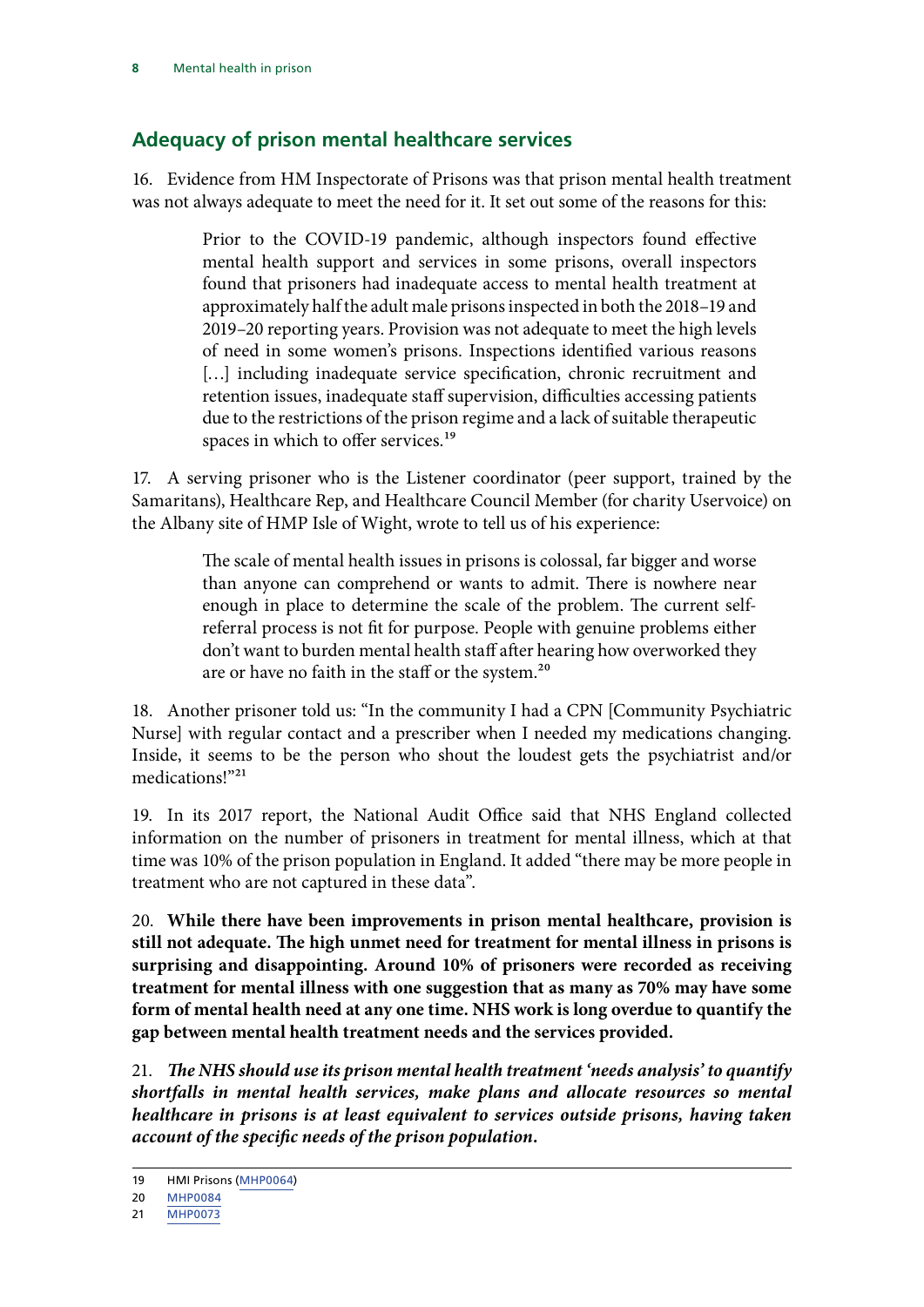# **2** Commissioning prison mental healthcare services and models of care

#### **Commissioning mental healthcare services**

22. Healthcare services can be fragmented between a range of public and private providers offering primary or secondary care, physical or mental healthcare or combinations of all or any of these alongside substance abuse services. Practice Plus Group<sup>22</sup> said that the split can result in people receiving no care:

> In a primary / secondary split a patient may not be sufficiently 'serious' for secondary care even though their complexity means a primary care team may not have the right skills and resources. Sadly this can result in people receiving no care and this is a theme seen in deaths in custody.23

23. A serving prisoner told us how this happens in practice:

I see people every day with deep-rooted issues like complex PTSD, who only have a CBT [cognitive behavioural therapy] practitioner for support, even then they keep getting pushed off of mental health's books. "I can't give you the help you need, the only person who can help you does not have time to see you".<sup>24</sup>

24. Juliet Lyon, Chair of the Independent Advisory panel on Deaths in Custody told us another drawback of complex commissioning arrangements was communication failures:

> The complexities of having so many different commissioning arrangements seem to make it very difficult to communicate and pass on information. From the IAPDC perspective, we know that is one of the main risks. If clear information is not passed on, that is when you can have somebody failing to pick up on suicide risk. It is really important that we get this right.<sup>25</sup>

25. We also heard concerns about how the commissioning process can affect the quality of healthcare services. The Royal College of Psychiatrists, for example, said:

> The competitive tendering process for awarding healthcare contracts in prison has not had the desired effect of improving the quality of services. It is our experience that too often the main criterion for awarding contracts is cost, to the detriment of clinical quality and sustainability.26

26. **Healthcare services can be fragmented, meaning people receive no or inadequate care.** *NHS England and NHS Improvement should set out how they intend to bridge existing gaps in care and resolve the problems that result from fragmented service provision to ensure that all patients receive access to appropriate and adequate care.*

27. **Cost and quality are essential criteria on which to assess bid submissions in** 

23 Practice Plus Group ([MHP0016](https://committees.parliament.uk/writtenevidence/36305/html/))

25 [Q94](https://committees.parliament.uk/oralevidence/2421/html/)

<sup>22</sup> Practice Plus Group is commissioned to provide healthcare including mental health in over 50 prisons in England

<sup>24</sup> [MHP0084](https://committees.parliament.uk/writtenevidence/37765/pdf/)

<sup>26</sup> Royal College of Psychiatrists ([MHP0052](https://committees.parliament.uk/writtenevidence/36365/html/))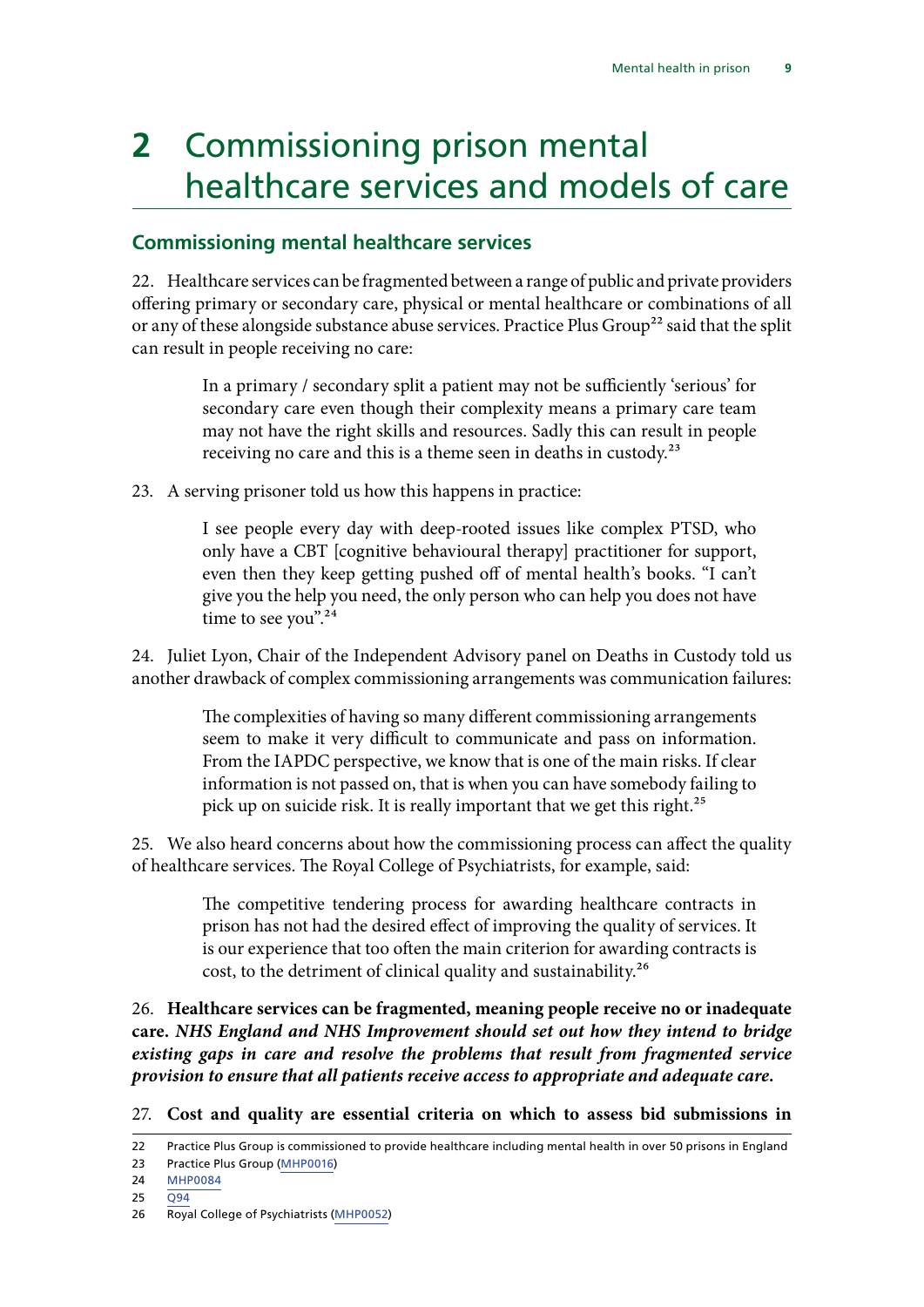<span id="page-11-0"></span>**procurement processes. All commissioned services need to be cost effective and provide value for money, but cost should not be prioritised at the expense of quality.** *NHS England should set out how they balance cost and quality criteria when procuring services.*

#### **Models of care**

#### *Integrated care*

28. NHS England's national specification for prison mental healthcare outlines that all prisons should provide an integrated model, with self-help at the bottom step and specialist mental health services for those with marked mental illness at the top but the evidence is that this is not a reality in many prisons. The Centre for Mental Health (CMH) in its work for the NHS has found that:

> Integrated mental health services were very limited in their offer to people who did not meet the criteria for secondary mental health care, […] (typically little or no psychological intervention).27

29. CMH also found large disparities in what is provided across the English prison estate. "We found variation of mental health provision even within a single provider across different establishments."28

#### *Whole prison approaches*

30. Integrated care is an NHS concept where barriers within the healthcare system are broken down so that primary and secondary, mental and physical care can be delivered seamlessly in a patient-centred way. Within the prison sector there is another related but separate concept known as the 'whole prison approach'. The Ministry of Justice, the Department for Health and Social Care, HMPPS, NHS England and Public Health England have committed to the 'whole prison approach in their national partnership agreement, where it is described as an "approach to health and wellbeing that ensures that regime, activities and staffing facilitate an environment that promotes good health and wellbeing and reduces violence for all prisoners, including those with protected characteristics".<sup>29</sup>

31. Practice Plus Group, while recognising that the purpose of imprisonment is to punish as well as rehabilitate, described for us the range of issues that need to be addressed if a 'whole prison approach' is to be effective in promoting mental health and well-being:

> Prisons are intended to punish. The emphasis in the wider prison system on rehabilitation only partially mitigates the impact of this inherently detrimental environment and doesn't yet deal effectively with less intended and controlled factors such as a lack of personal safety, exposure to widespread drug misuse, ageing and inappropriate buildings, the lack of meaningful work and, often, uncertainty over sentencing and opportunities for release.

<sup>27</sup> Centre for Mental Health, *[The future of prison mental health care in England](https://www.centreformentalhealth.org.uk/sites/default/files/publication/download/CentreforMentalHealth_TheFutureofPrisonMentalHealthCare_0.pdf)*, June 2021, p 16

<sup>28</sup> Ibid p 16

<sup>29</sup> [National Partnership Agreement for Prison Healthcare in England 2018–2021,](https://assets.publishing.service.gov.uk/government/uploads/system/uploads/attachment_data/file/767832/6.4289_MoJ_National_health_partnership_A4-L_v10_web.pdf) p 9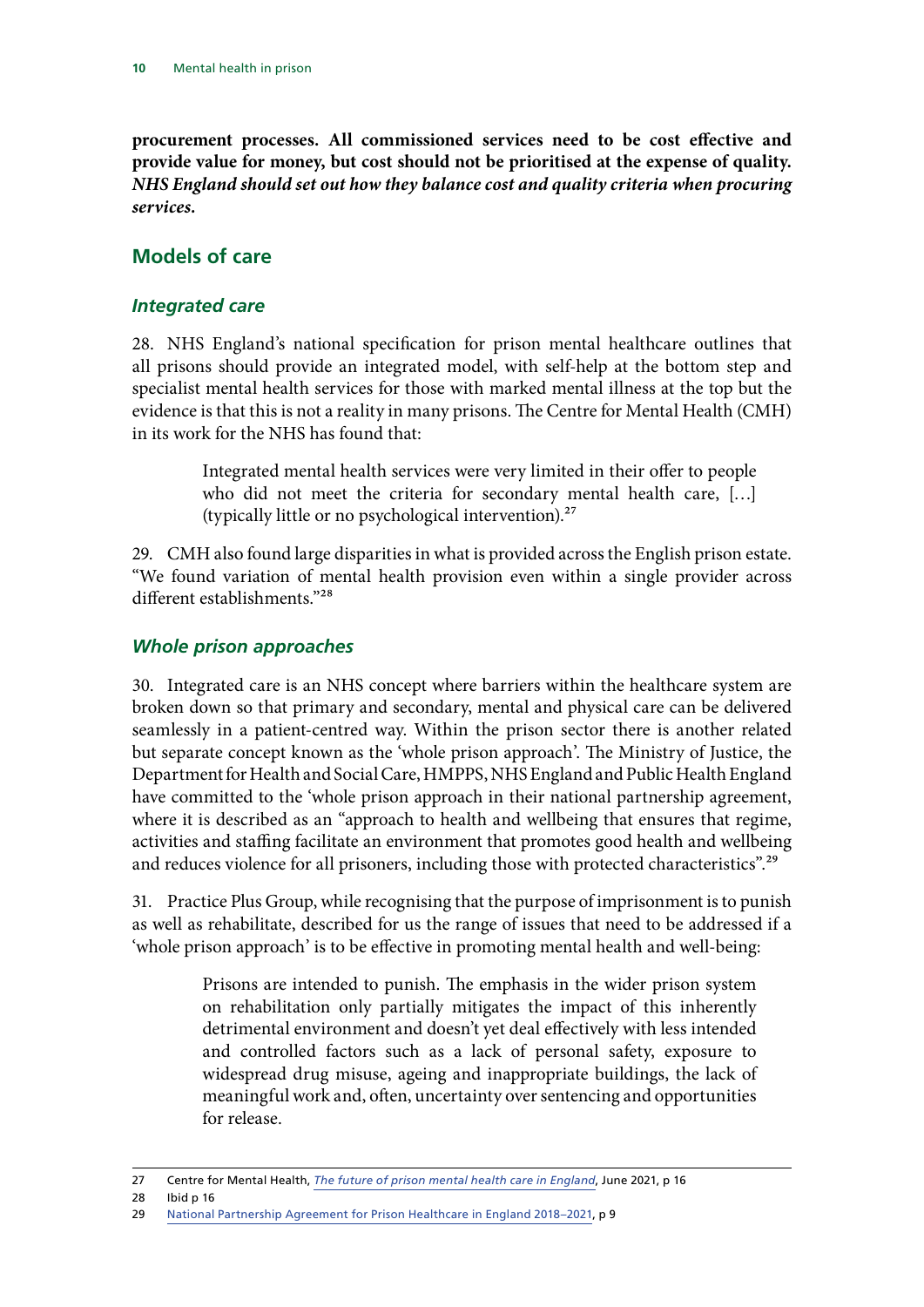Our experience is that those presenting with mental health deterioration often report 'prison issues' as at least part of the cause  $[\dots]^{30}$ 

<span id="page-12-0"></span>32. The Prisoner Governors' Association also described 'prison issues':

Prisons are loud, unsafe places for vulnerable people who are often targeted by more confident and bullish prisoners. They are awash with drugs and the associated bullying and taxing of this illicit trade. Staffing levels are inadequate to supervise large numbers of unlocked prisoners resulting in those at risk or in crisis being missed in the melee of day to day prison life.<sup>31</sup>

33. Some prisons are safe, secure, and respectful environments that support inmates to progress towards release. For example, HM Inspectorate of Prisons' reports show that 'prison issues' such as illicit drugs, debt, threat, violence and disrespect are managed effectively at Warren Hill<sup>32</sup> and Grendon.<sup>33</sup> Both these prisons house prisoners on long sentences for serious crimes. Prisons with continual 'churn', such as the major local prisons, face other challenges.

34. There are initiatives within HMPPS and the Youth Custody Service that seek to adopt a 'whole prisons approach', for example the 'trauma-informed approach' for women prisoners, 'SECURESTAIRS' for children and young people, and in specialist units for some prisoners with personality disorders and other serious psychiatric problems.

35. The Ministry of Justice's 2018 Female Offender Strategy set out that women in prison were twice as likely as male prisoners to report mental health problems.<sup>34</sup> The strategy contains commitments to adopting a trauma-informed approach in women's prisons taking account of the very many women prisoners who are victims of abuse. The traumainformed approach is only beginning to be introduced in women's prisons. We are currently conducting a separate inquiry into women in prison that will look in depth at the issues relating to women prisoners and what progress has been made with the Female Offender Strategy.<sup>35</sup>

36. We have previously reported on children and young people in custody.<sup>36</sup> In those reports we welcomed the fact that the Youth Custody Service, NHS England and NHS Improvement were working to improve mental health and emotional wellbeing services across the youth estate with the 'SECURESTAIRS' framework. The Ministry of Justice submitted evidence that "SECURE STAIRS is a psychologically informed, trauma-based framework for integrated care that creates a single plan around the child. It is based on the idea that "every interaction matters" and input from every member of staff is fundamental. It is focused on the child's story, not on their diagnosis, offence, or other label."37 In evidence to that inquiry Barnado's said that their workers see increasing cases involving children with mental health needs and that: "At the current time custody often

<sup>30</sup> Practice Plus Group ([MHP0016](https://committees.parliament.uk/writtenevidence/36305/html/))

<sup>31</sup> Prison Governors Association ([MHP0057\)](https://committees.parliament.uk/writtenevidence/36444/html/)

<sup>32</sup> *[Report on an unannounced inspection of HMP Warren Hill \(18 November – 6 December 2019\)](https://www.justiceinspectorates.gov.uk/hmiprisons/wp-content/uploads/sites/4/2020/03/Warren-Hill-web-2019.pdf)*, March 2020

<sup>33</sup> *[Report on an unannounced inspection of HMP Grendon by HM Chief Inspector of Prisons 8–18 May 2017](https://www.justiceinspectorates.gov.uk/hmiprisons/wp-content/uploads/sites/4/2017/09/Grendon-Web-2017-1.pdf)*, September 2017

<sup>34</sup> Ministry of Justice, *[Female Offender Strategy](https://assets.publishing.service.gov.uk/government/uploads/system/uploads/attachment_data/file/719819/female-offender-strategy.pdf)*, 2018, p 27

<sup>35</sup> Justice Committee, [Women in prison inquiry](https://committees.parliament.uk/work/1211/women-in-prison/), accessed 15 July 2021

<sup>36</sup> *[Children and Young People in Custody \(part 2\): The Youth Secure Estate and Resettlement](https://publications.parliament.uk/pa/cm5801/cmselect/cmjust/922/92202.htm)*, Sixteenth Report of Session 2019–21, HC 922, February 2021, pp 12–16. See also *[Children and Young People in Custody \(part 1\): Entry](https://publications.parliament.uk/pa/cm5801/cmselect/cmjust/306/30602.htm)  [into the youth justice system](https://publications.parliament.uk/pa/cm5801/cmselect/cmjust/306/30602.htm)*, Twelfth Report of Session 2019–21, HC 306, November 2020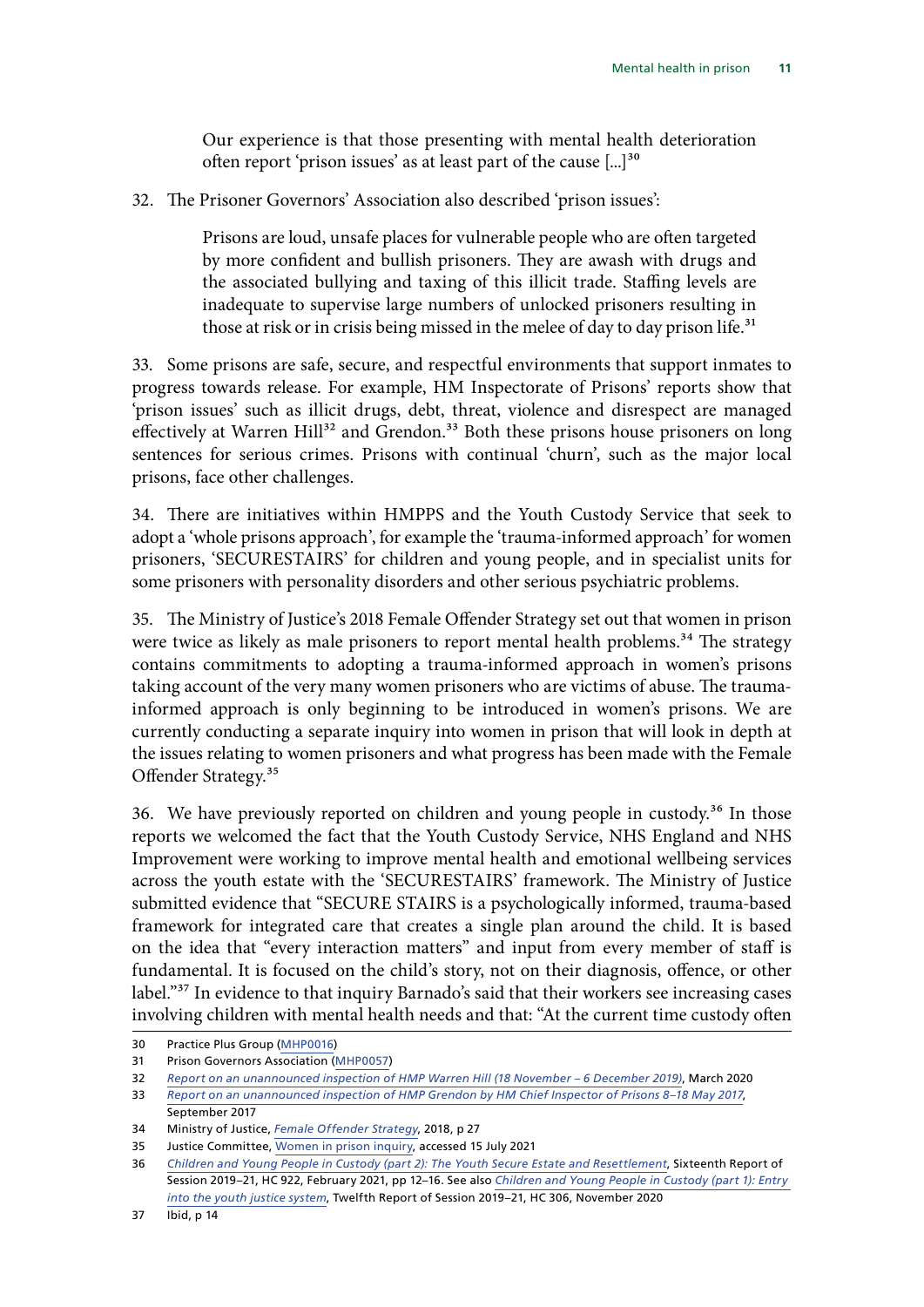acts as a barrier to obtaining appropriate mental health support for young people."<sup>38</sup> With the exception of Oakhill, all 19 secure children's home, secure training centres and youth offender institutions are eligible for SECURESTAIRS programmes. More than 600 staff have been trained, and staff have been fully recruited to more than half those institutions.

37. In 2011, the NHS and HMPPS jointly introduced a new Offender Personality Disorder (OPD) pathway. According to the Centre for Mental Health (CMH) around 1,700 prisoners are 'receiving interventions' under OPD with most of them participating in intensive treatment programmes often in specialist units. These include 'Therapeutic Communities' and 'Psychologically Informed Planned Environments' that are based around a whole prison approach. However, the CMH reported concerns that lower risk prisoners with less severe personality disorders were not receiving appropriate treatment:

> Many prisoners who pose low or moderate risk will also have personality disorder and most will receive little or no intervention and will be managed by staff who are often not adequately trained for this task.<sup>39</sup>

38. **Initiatives such as integrated healthcare, the trauma-informed approach in the women's estate, SECURESTAIRS in the youth estate, and the intensive programmes used on the Offender Personality Disorder pathway, are all welcome as far as they go. The comparatively few such services as yet provided within the youth estate have been relatively recently introduced.**

39. *The NHS should expand on its work to commission integrated healthcare across all three estates so that prisoners can access proper physical and mental healthcare services at primary and secondary level as appropriate and without undue delay.*

40. *As the covid-19 restrictions in prisons are released, HMPPS (including the Youth Custody Service), should have plans ready for how it will reinvigorate its measures to control unwelcome and unintended issues such as substance abuse and violence in prisons.*

<sup>38</sup> *[16th Report - Children and young people in custody](https://committees.parliament.uk/publications/4637/documents/46888/default/)*, p 12

<sup>39</sup> Centre for Mental Health, *[The future of prison mental health care in England: A national consultation and](https://www.centreformentalhealth.org.uk/publications/future-prison-mental-health-care-england)  [review](https://www.centreformentalhealth.org.uk/publications/future-prison-mental-health-care-england)*, June 2021, p 34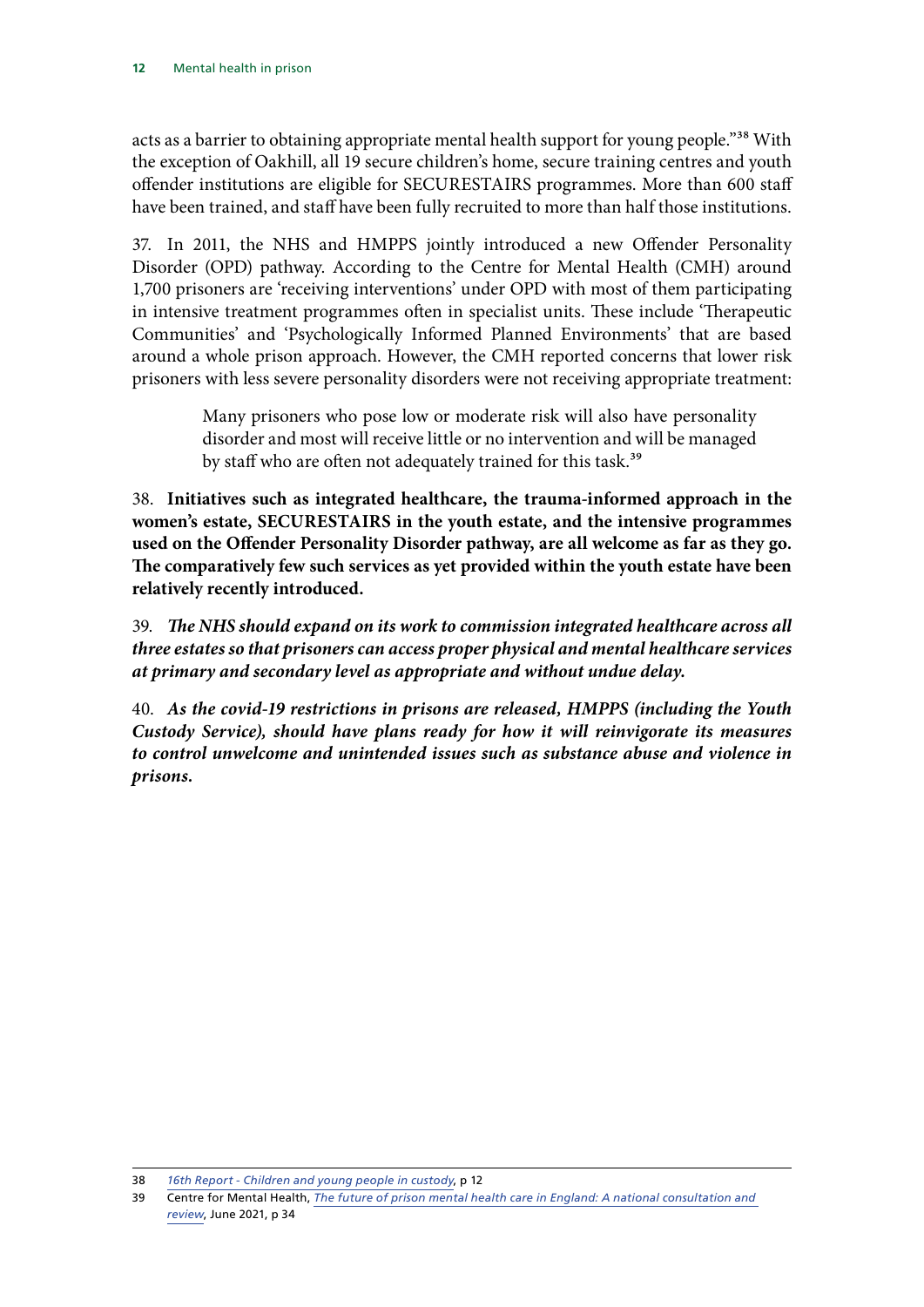# **3** Mental illness in prison

#### **Community sentences for those with mental health problems**

41. Sentencers can be faced with offenders who have a multitude of problems including mental illness but who are not so acutely mentally ill that treatment in hospital is required. The circumstances of their offences may be such that a community order would be an option if combined with treatment for their mental illness. To this end, Mental Health Treatment Requirement orders were introduced in 2005, but make up only 1% of community sentences.40 The Ministry of Justice accepts that these orders have been under-used and is committed to increasing the availability of community sentences with treatment requirements. In its *'A Smarter Approach to Sentencing*' white paper it says:

> In the past the use of the existing treatment options available under a community sentence has been low. We, in partnership with the NHS, are increasing the availability and usage of Community Sentence Treatment Requirements (CSTRs), to deliver tailored interventions and support rehabilitation of those with a range of treatment needs.<sup>41</sup>

42. Alex Chalk, then the Prisons Minister, told us: "We have a target to increase the number of CSTRs [Community Sentence Treatment Requirements] with a mental health treatment requirement to cover 50% of England and Wales by 2023, and we want to go further still<sup>"42</sup>

43. **Too many offenders are imprisoned because community orders with mental health treatment requirements are unavailable in many areas. The Government's target that community orders with mental health treatment requirements should be available across 50% of England and Wales by 2023 is insufficiently ambitious. It is unacceptable that in many parts of the country and for years to come, sentencers will continue to be obliged to send offenders to prisons simply because appropriate community sentences are unavailable.**

44. *The MoJ and the NHS should accelerate plans to increase the availability of Community Sentence Treatment Requirement orders, so these orders are available options for sentencers in all parts of England and Wales by 31 March 2023.*

#### **Mental health screening on arrival in prison**

45. Arrival in prison, whether for the first time or not, is a dangerous point for prisoners' mental health with concomitant risks of self-harm and suicide. This area has seen improvements: for example, since 2018 the NHS contract has required healthcare providers to carry out first-day screening for all prisoners arriving in prison.<sup>43</sup> The current NHS service specification also includes a follow-up assessment within seven days of arrival.<sup>44</sup>

46. Kate Davies, Director for Health and Justice at NHS England, told us how important the first night and seven-day follow-up screening is:

- 42 [Q129](https://committees.parliament.uk/oralevidence/2421/html/)
- 43 [Q119](https://committees.parliament.uk/oralevidence/2421/html/)

<sup>40</sup> [Q99](https://committees.parliament.uk/oralevidence/2421/html/)

<sup>41</sup> Ministry of Justice, *[A Smarter Approach to Sentencing](https://assets.publishing.service.gov.uk/government/uploads/system/uploads/attachment_data/file/918187/a-smarter-approach-to-sentencing.pdf)*, CP 292, September 2020, p 39

<sup>44</sup> *[Service specification Primary care service – medical and nursing for prisons 2020](https://www.england.nhs.uk/wp-content/uploads/2020/03/primary-care-service-spec-medical-nursing-for-prisons-2020.pdf)*, pp 17 and 46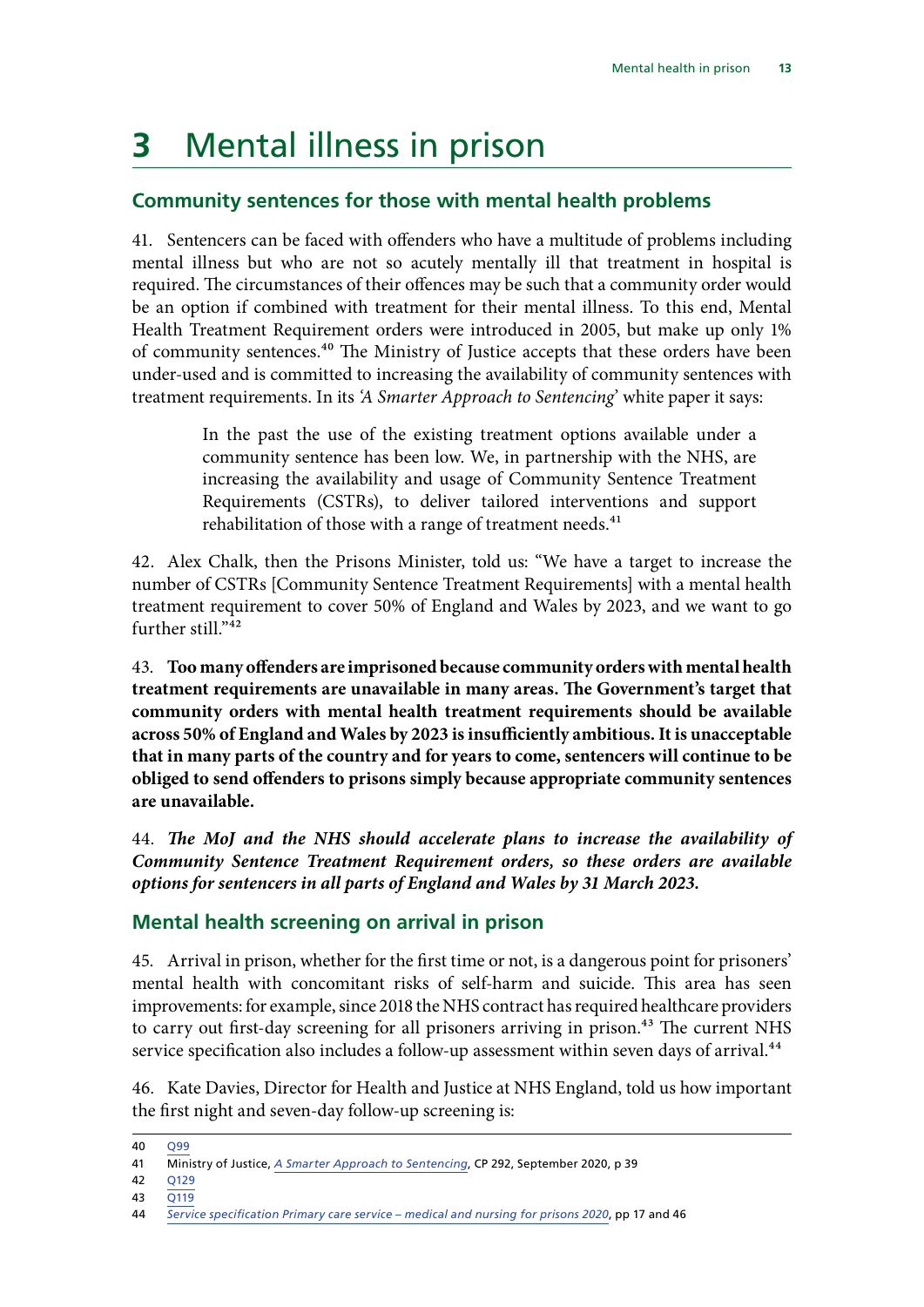<span id="page-15-0"></span>It is quite often when men and women go back to their cell, they are in custody for the first time or they may be in custody on repeated occasions, that their drug misuse may well decline or change or become more chaotic. Their own anxieties, their own needs around medication and psychosis then come to the fore, so those two elements are absolutely essential."45

47. A serving prisoner wrote to us about difficulties identifying mental health problems at the initial screening:

> The self-referral process involved in identifying mental health problems on initial reception to prison is not fit for purpose. First time prisoners are generally in a complete daze, or on auto-pilot upon initial reception to prison. It takes time for people to build up the confidence to talk about their ailing mental health, let alone self-refer to the mental health team.<sup>46</sup>

48. Kate Davies told us that not all prisoners are screened on arrival and that that a smaller proportion of Black, Asian and other Minority Ethnic prisoners get their followup health assessment than do white counterparts: "We know that 92% of men and women in the adult estate receive their first-day screening. Of course, we want 100%. It decreases a little on their second screening appointment, $47$ 

> … for second screening [it] is 65% for black and minority men and women and 73% for our white patients.<sup>48</sup>

49. Lower levels of screening for Black, Asian, and other Minority Ethnic prisoners are especially concerning given that the Lammy Review<sup>49</sup> demonstrated that Black, Asian and Minority Ethic individuals are less likely to be identified with problems such as learning difficulties or mental health concerns on reception at prison than other prisoners. Kate Davies told us: "It is very important that we identify where those outliers [prisons with lower screening rates for Black, Asian and other Minority Ethnic prisoners] are."<sup>50</sup> It was clear that this work was still to be done.

50. The Royal College of GPs submitted evidence about the levels of training of staff carrying out assessments:

> At present, there is a competitive tendering process for contracts and considerable operational variation across UK prisons as a result. First night and secondary screening assessments are undertaken mainly by primary care nurses or health care support workers under the supervision of a primary care nurse. These healthcare practitioners have variable experience in mental health and there is no consistent requirement for mental health training for the workforce in prisons. Additionally, officers at a third of prisons inspected in 2019 had not undertaken adequate mental health awareness training. It is therefore possible that men and women coming into prison with mental health issues are not being picked up either through

<sup>45</sup> [Q119](https://committees.parliament.uk/oralevidence/2421/html/)

<sup>46</sup> [MHP0084](https://committees.parliament.uk/writtenevidence/37765/pdf/)

<sup>47</sup> [Q119](https://committees.parliament.uk/oralevidence/2421/html/)

<sup>48</sup> [Q121](https://committees.parliament.uk/oralevidence/2421/html/)

<sup>49</sup> *[The Lammy Review into the treatment of, and outcomes for, Black, Asian and Minority Ethnic individuals in the](https://assets.publishing.service.gov.uk/government/uploads/system/uploads/attachment_data/file/643001/lammy-review-final-report.pdf)  [Criminal Justice System](https://assets.publishing.service.gov.uk/government/uploads/system/uploads/attachment_data/file/643001/lammy-review-final-report.pdf)*, p48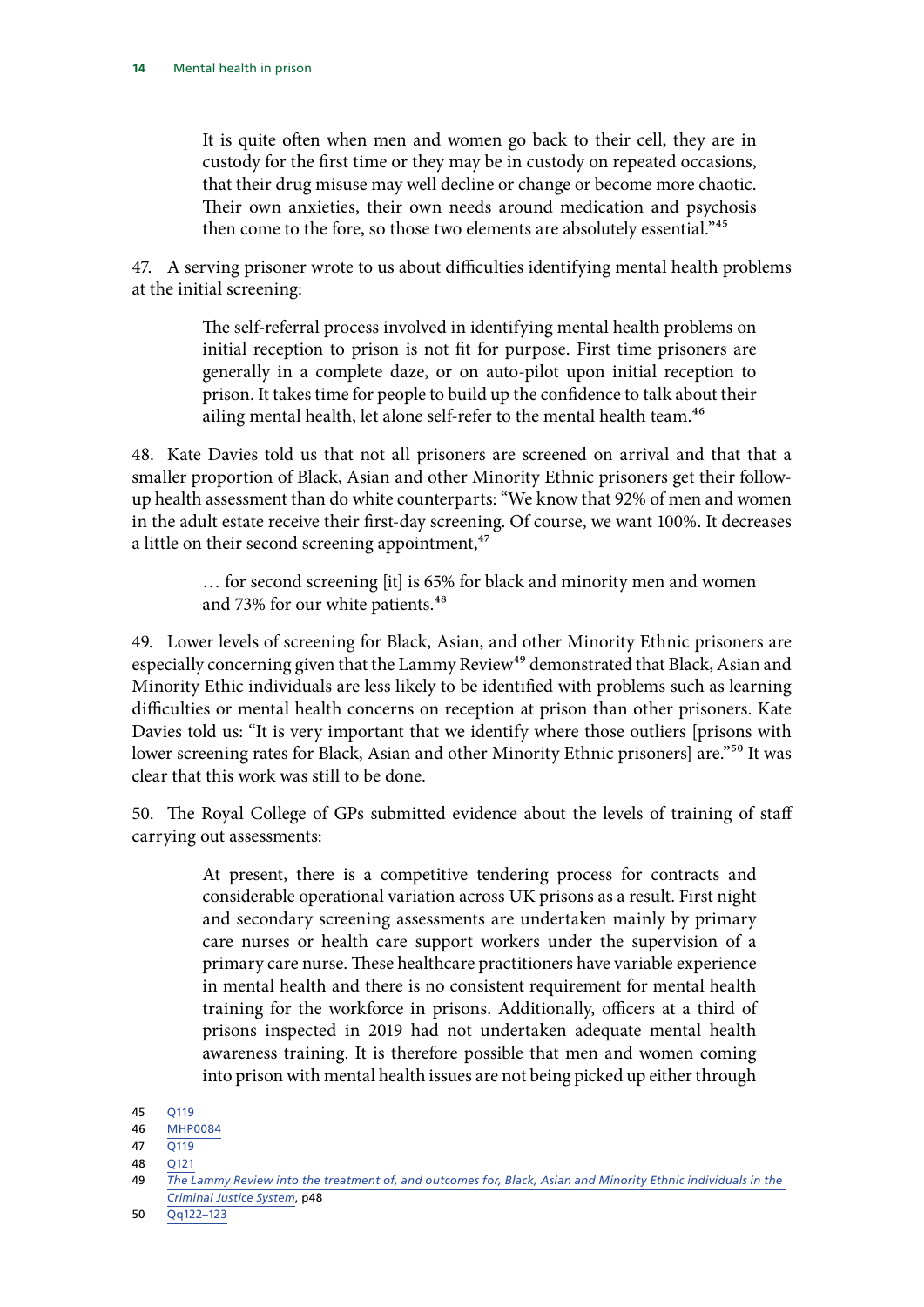the health entry screening processes or by prison staff...<sup>51</sup>

51. **It is unacceptable that one in 12 prisoners do not have a health screening appointment within 24 hours of arrival and that Black, Asian, and other Minority Ethnic prisoners who have a mental health condition are less likely to have that identified than their white counterparts.**

52. *The NHS should identify why some establishments have difficulties screening prisoners within 24 hours of arrival and should put in place action plans with the healthcare providers at those establishments to remedy this.*

53. *The NHS should review its mental health services specification so that mental health screening is always carried out by a competent mental health professional with experience of the criminal justice system.*

54. *The NHS should accelerate its work to understand why there is a racial disparity in identifying mental health issues in prison and implement a solution.*

#### **Identification of mental health problems that arise in prison**

55. Prisoners may not disclose a mental health issue on arrival or prisoners' mental health may deteriorate while they are in prison. The Royal College of GPs submitted evidence about the importance of prison staff in identifying prisoners with mental health issues and directing them to mental health services:

> While in prison, mental health issues may be identified through behavioural observations by staff and healthcare teams on the wings and by selfreporting of problems by patients. Training of staff is essential to enable timely identification of mental health issues. Additionally, there needs to be reduced stigmatisation of vulnerability and accessible information about mental health services and the range of available support from mental health teams, prison chaplaincy, prison key workers and peer support workers. At present, information is frequently inaccessible to people with lower literacy skills, language barriers and neurodiversity issues which can leave them without a clear understanding of how they can be supported while in prison.<sup>52</sup>

56. Prison officers on residential wings receive introductory training about mental health as part of key-worker training.<sup>53</sup> The prison officer key worker initiative is promising but given the scale of mental ill health in prisons greater expertise would be valuable. Alex Chalk, then the Prisons Minister, told us that training is important but so too is experience:

> One of the most effective tools at your disposal is someone providing a bit of common sense and experience […] being able to spot those warning signals, having the judgment to know when they need to refer someone to treatment, when, in fact, it just requires that sensitive and humane conversation. […] I see holding on to prison officers, allowing them to develop that experience [...] is so important in providing some of that immediate interface with

53 [Q154](https://committees.parliament.uk/oralevidence/2421/html/)

<sup>51</sup> Royal College of General Practitioners ([MHP0059](https://committees.parliament.uk/writtenevidence/36446/html/))

<sup>52</sup> Royal College of General Practitioners ([MHP0059](https://committees.parliament.uk/writtenevidence/36446/html/))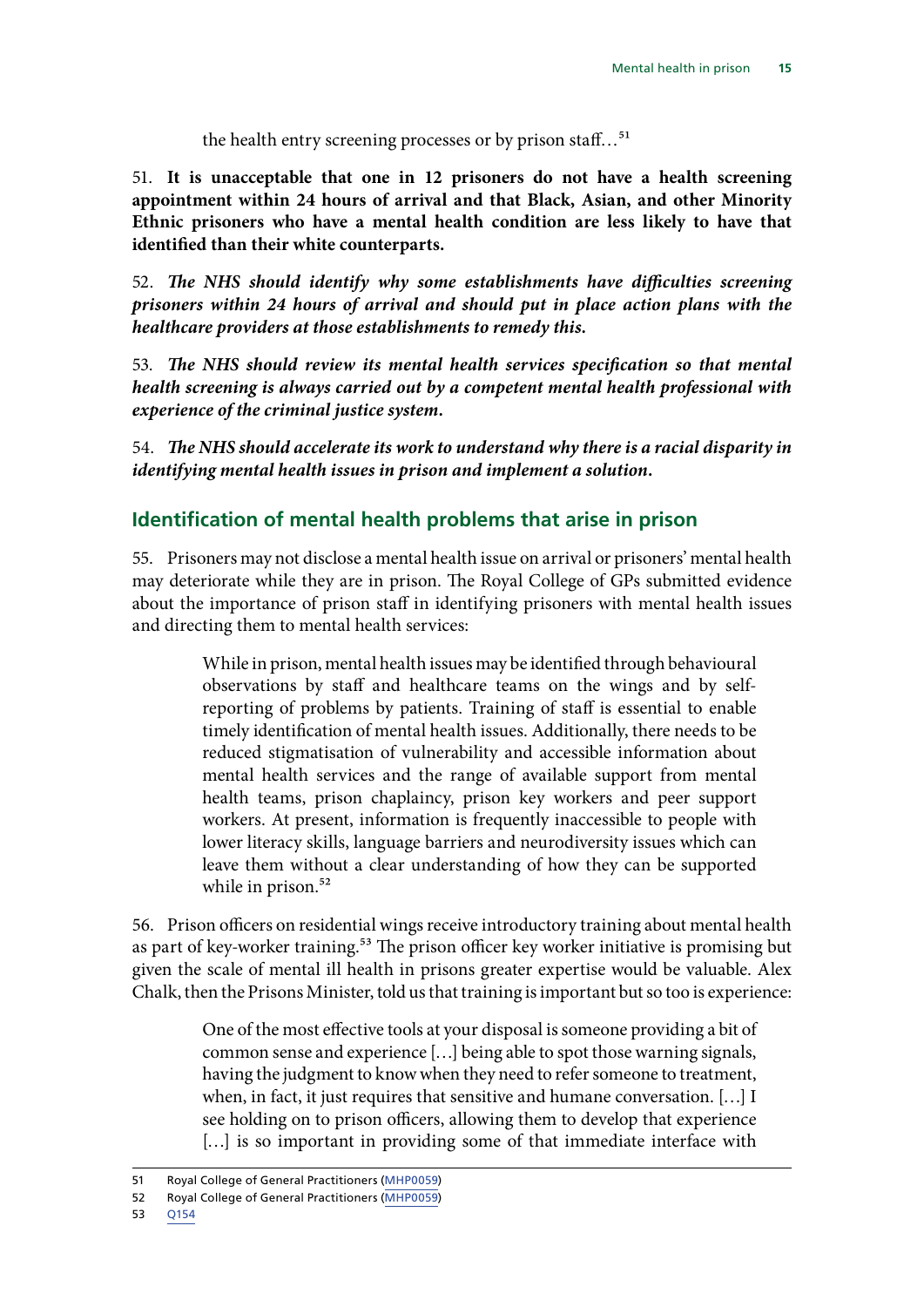people who are very often extremely complex, sometimes very damaged and potentially in need of mental health support.<sup>54</sup>

<span id="page-17-0"></span>57. The Prison Officers Association told us that mental illness was increasing in prisons and called for better training for prison officers:

> The crisis of mental health in our prisons has intensified in recent years, with rising numbers of prisoners suffering from a variety of conditions, ranging from depression to serious personality disorders. An aging prison population is also causing an increase in dementia. With mental health problems getting worse, it is more important than ever that prison officers receive adequate training to support the mental health of all those in their care.55

58. MIND in Camden described the impact that the training it provides can have:

In a follow-up meeting after training, the officer told us […] he was able to support a young man who had made attempts to take his own life. The officer was honest in saying that previously he would have said the man was 'just showing attention seeking behaviour' […] The detainee stabilised and upon release, told the prison officer 'you saved my life that time, truly'.

[...] immediate listening humanises the individual's distress, referrals can take a long time and many are refused. It also increases prison officers' confidence and job satisfaction, plus frees up overly stretched mental health services […] The officer said he's used what we taught him many times, and since has been given an award from the prison recognising his achievements.56

59. With respect to becoming mentally ill in prison, there are particular concerns about the effect of the (now defunct) Indeterminate Sentences for Public Protection on the mental health of those subject to them.<sup>57</sup> Several serving prisoners wrote to us about the impact that not having a parole date had on their mental health and their difficulties accessing the treatment programmes they needed to complete in order to reduce their risk to the public, leaving them feeling without hope. The Committee will follow this Report with an inquiry into IPP prisoners during the remainder of 2021.

60. The Parole Board set out how unidentified mental illness can hamper and delay its decisions: "All too often, mental health concerns are identified far too late in the parole process, which makes it very difficult to put in place measures to support the prisoner to engage meaningfully in their parole review, and can cause delays."58

61. **Prison officers and other operational staff play a vital role in identifying and supporting prisoners who need mental healthcare and signposting prisoners to this treatment. Having the time to talk to and listen to prisoners is a key part of this, particularly those with difficulties absorbing written information due to poor literacy, language barriers, or neuro-difficulties. We agree with the Prisons Minister that** 

<sup>54</sup> [Q159](https://committees.parliament.uk/oralevidence/2421/html/)

<sup>55</sup> POA – the Professional Trades Union for Prison, Correctional & Secure Psychiatric Workers [\(MHP0039\)](https://committees.parliament.uk/writtenevidence/36348/html/)

<sup>56</sup> Mind in Camden [\(MHP0018](https://committees.parliament.uk/writtenevidence/36308/default/)).

<sup>57</sup> UNGRIPP [\(MHP0061](https://committees.parliament.uk/writtenevidence/36522/html/))

<sup>58</sup> Parole Board for England and Wales [\(MHP0048\)](https://committees.parliament.uk/writtenevidence/36359/html/)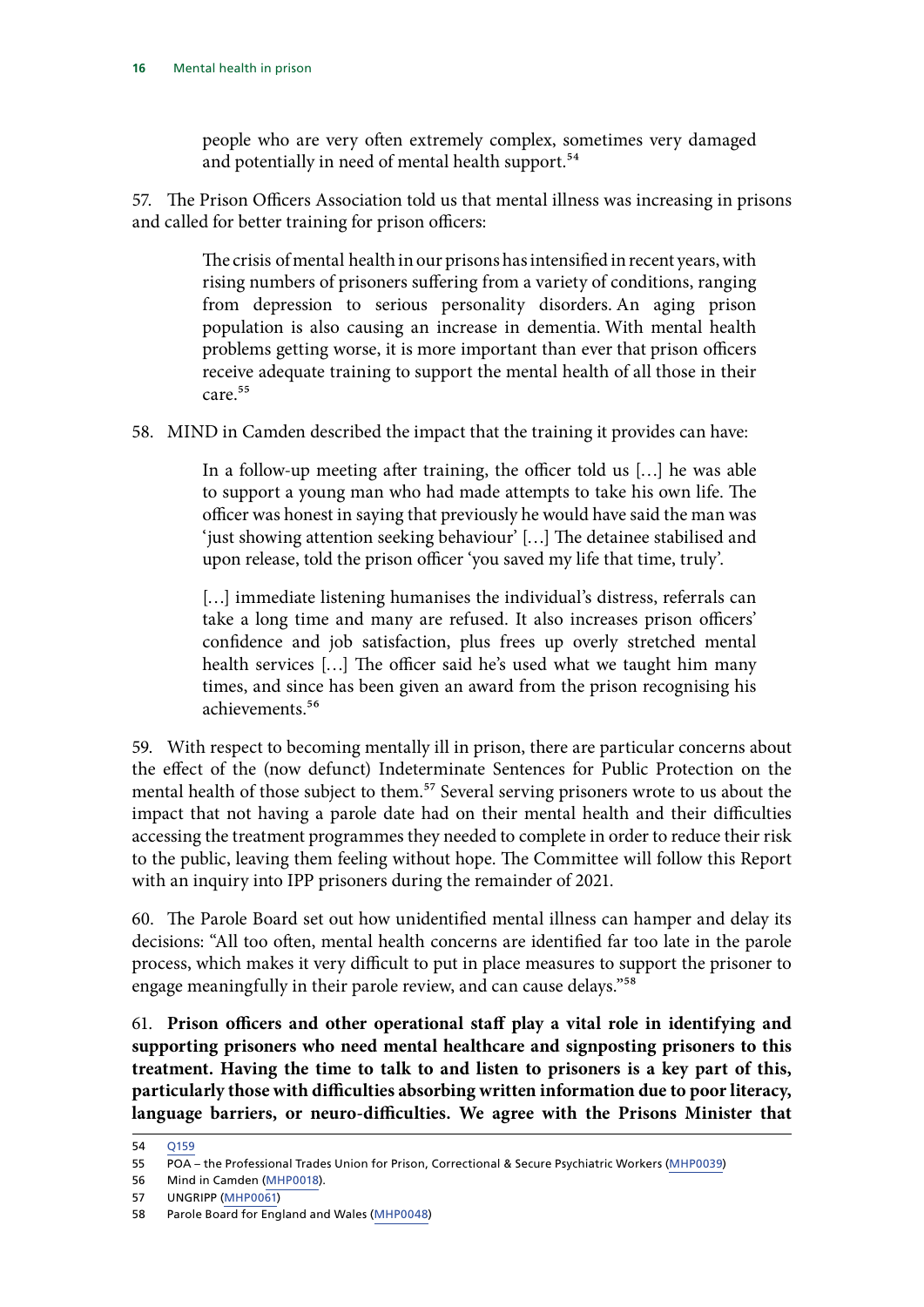**experience should complement, not substitute training.**

62. *HMPPS should (with the Royal Colleges and other experts in the field of prison mental healthcare) develop training for prison officers and other operational staff on how to identify mental illness and how to support and signpost prisoners to treatment. It should establish regular refresher training.*

#### **Effect of the covid-19 pandemic**

63. HMPPS responded to the covid-19 pandemic by severely restricting social contact for prisoners among themselves, among those working in prison, and with friends and family. Prisoners were largely confined to their cells 23 hours a day, seven days a week and face-to-face visits from family and friends ended. Access to work, education, rehabilitative courses, the chapel, the gym, and library almost all stopped. This undoubtedly saved lives but has taken a toll on prisoners' mental health. HM Inspectorate of Prisons reported in February 2021

> The most disturbing effect of the restrictions was the decline in prisoners' emotional, psychological and physical well-being … In our fieldwork we saw a sense of hopelessness and helplessness becoming engrained… The cumulative effect of such prolonged and severe restrictions on prisoners' mental health and well-being is profound.<sup>59</sup>

64. Women prisoners have been particularly affected by a lack of contact with supportive fellow-prisoners<sup>60</sup> and not seeing their families. Male prisoners reported some decrease in anxiety at the beginning of the 'lockdown' due to a reduction in issues such as bullying, and a sense of the restrictions being necessary and for their own protection. One prisoner who wrote to us said "The only saving grace has been that we understand that for once, whether in person or the community we are all in the same boat."<sup>61</sup> However, prisoners across the male, female and children and young people's estates report feeling worse as time has gone on.<sup>62</sup> HM Inspectorate of Prisons described this as follows:

> Some prisoners described their low mood. Others had been diagnosed with clinical depression and prescribed antidepressant medication during the pandemic. Some felt that their unprecedented isolation was already causing them psychological damage. Others were concerned for friends who would go for days without coming out of their cell.

[…]

Some adult prisoners described general anxiety about the implications for their health of catching COVID-19. With such prolonged periods behind their cell door without distraction, their anxieties had escalated and were reinforced by the news and conversations with their families. They worried about their health while they waited for COVID-19 test results. They wanted to talk to health care staff about their fears but were not able to see them.

<sup>59</sup> HM Inspectorate of Prisons thematic review, *What happens to prisoners in a pandemic?*, February 2021, p4

<sup>60</sup> POA – the Professional Trades Union for Prison, Correctional & Secure Psychiatric Workers [\(MHP0039\)](https://committees.parliament.uk/writtenevidence/36348/html/) 61 [MHP0084](https://committees.parliament.uk/writtenevidence/37765/pdf/)

<sup>62</sup> HM Inspectorate of Prisons thematic review, *What happens to prisoners in a pandemic?*, February 2021, Section 2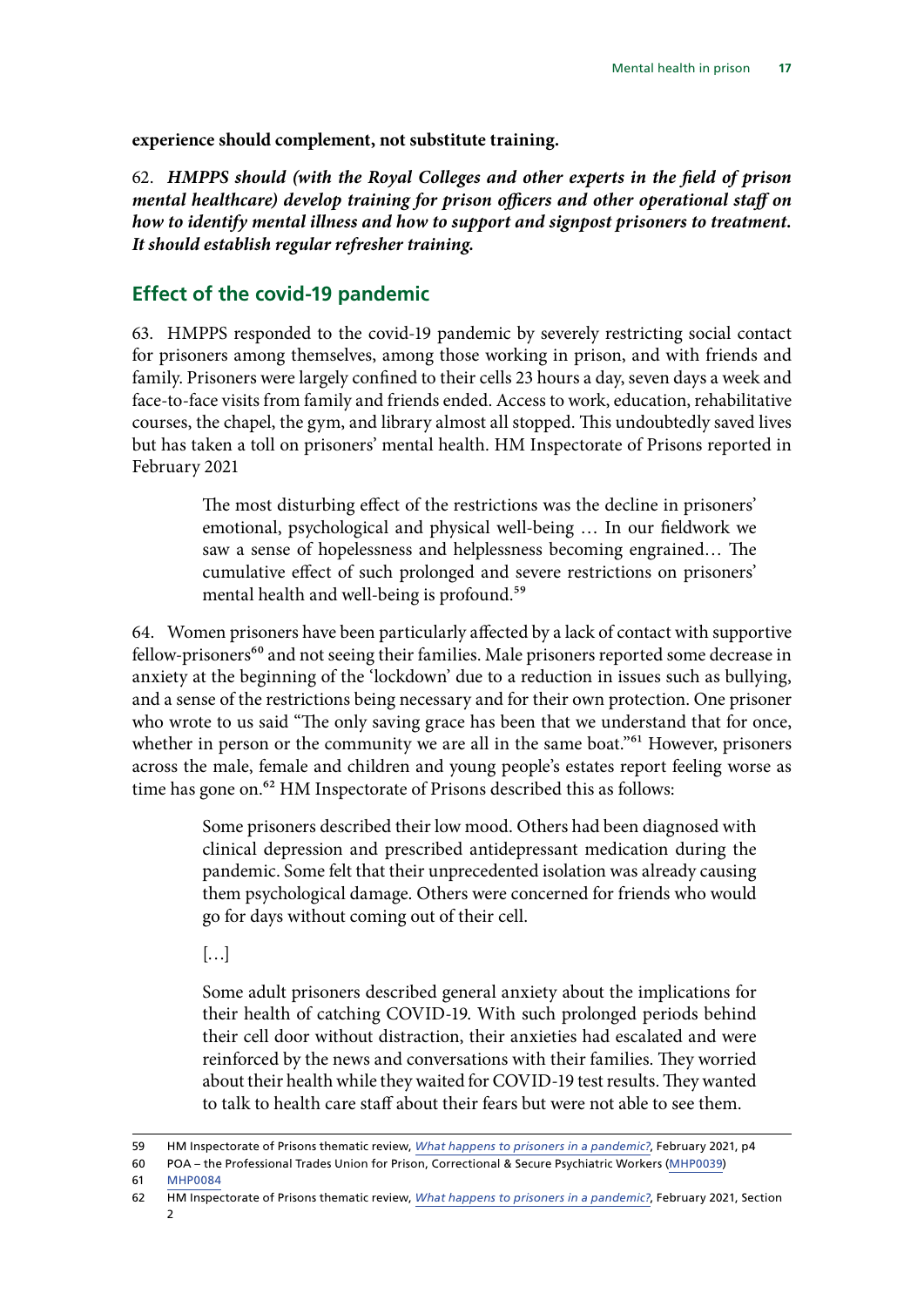#### <span id="page-19-0"></span>[…]

Adult prisoners told us that they had struggled to access mental health services because of the COVID-19 restrictions. Prisoners who had been undergoing individual and group-based therapy before the pandemic said that their mental health had deteriorated when these services had been abruptly suspended. Inevitably, some prisoners were due to be released into the community without completing their prescribed therapy.<sup>63</sup>

65. Many of the prisoners who wrote to us told us how hard they had found it. For example one said "covid-19 means all of us are to one extent or another emotionally scarred." And from another "at weekends we could be in this solitary confinement for 60 hours at a time".64

66. The POA told us that the conditions in prisons were affecting the mental health of staff even before the pandemic: "The soaring levels of prisoner violence, self-harm and suicides have an appalling effect on staff mental health."<sup>65</sup> Phil Copple, Director General in HMPPS, drew our attention to the contribution of frontline staff during the pandemic:

> I would recognise over that period is just a lot of care and compassion and very strong leadership shown in our prisons by lots of people on the frontline to make sure that the very real risks in terms of mental health, suicide and self-harm were mitigated as far as we could.<sup>66</sup>

67. One of the serving prisoners who wrote to us for this inquiry praised the staff:

Reward the prison officers and nurses who've worked during the pandemic. Most of whom couldn't go home, slept at friends/other officers homes to ensure their families wasn't put at transmission risk, that the officers could keep coming to work, the prison officers and nurses are overlooked heroes. As are prison chaplains too.<sup>67</sup>

#### 68. **We recognise that prison staff have been under extra pressure during the pandemic and may face uncertainty as the prison restrictions are eased. We would like to express our appreciation again of all those who work in prisons.**

69. We asked Dame Anne Owers, who is National Chair of the Independent Monitoring Boards, and was Her Majesty's Chief Inspector of Prisons between 2001 and 2010, what response would be needed following the pandemic. She said:

> Resource will be needed. You also need to look at the whole environment. When I was chief inspector of prisons, we did a thematic in mental health. We asked prisoners, who were suffering, as someone just said, a whole variety of mental health conditions from anxiety to depression upwards, what they really wanted. The big answers that came back were "someone to talk to" and "something to do." Those things have been notably absent from our prisons over the past year and a half."68

66 [Q172](https://committees.parliament.uk/oralevidence/2421/html/)

68 [Q93](https://committees.parliament.uk/oralevidence/2421/html/)

<sup>63</sup> HM Inspectorate of Prisons thematic review, What happens to prisoners in a pandemic?, February 2021, pp 24–25

<sup>64</sup> [MHP0071](https://committees.parliament.uk/work/1197/mental-health-in-prison/publications/written-evidence/)

<sup>65</sup> POA – the Professional Trades Union for Prison, Correctional & Secure Psychiatric Workers [\(MHP0039\)](https://committees.parliament.uk/writtenevidence/36348/html/)

<sup>67</sup> [MHP0071](https://committees.parliament.uk/work/1197/mental-health-in-prison/publications/written-evidence/)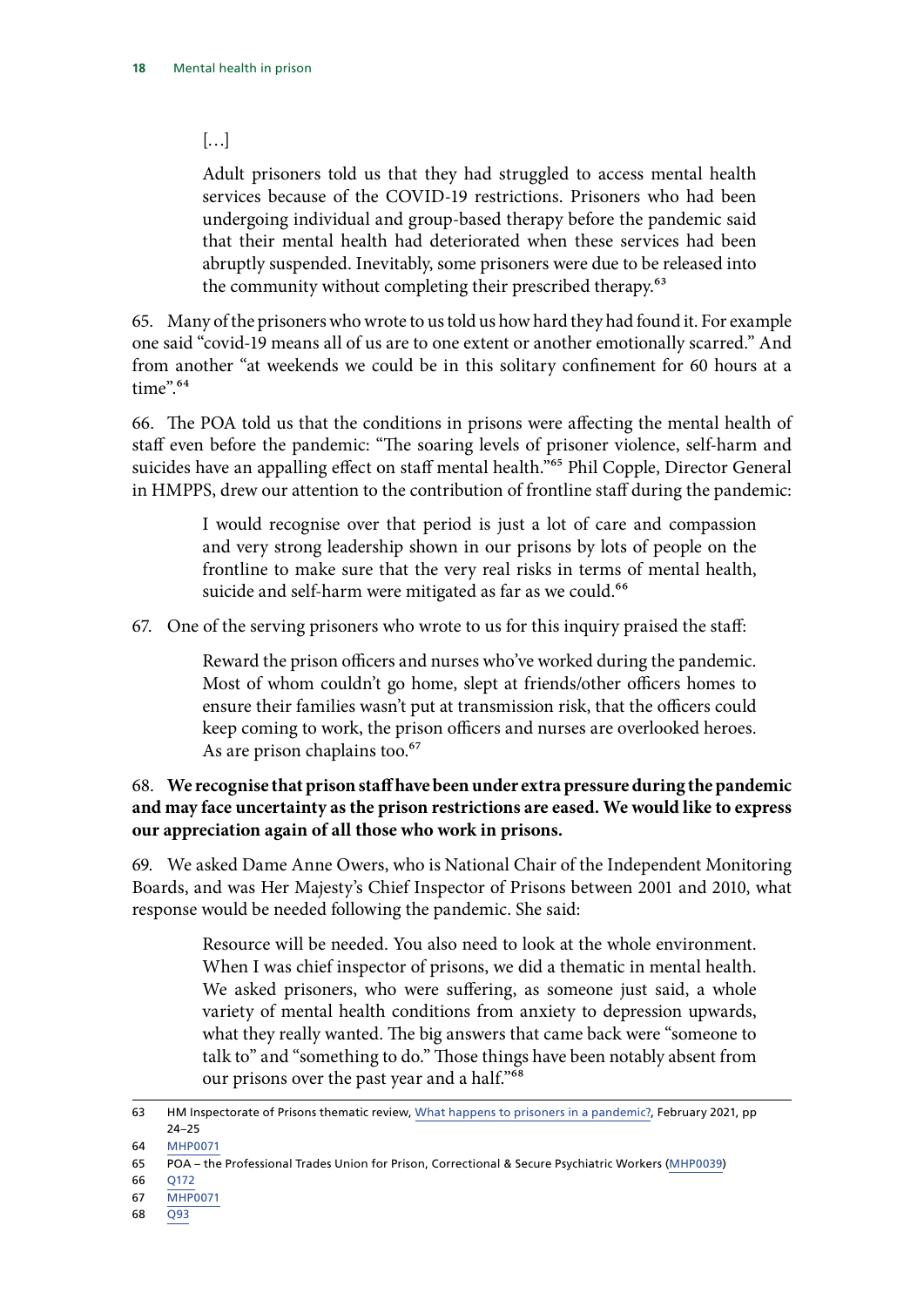70. We asked Alex Chalk and Kate Davies about the deterioration in prisoners mental health and what they planned to do in response. They said they hoped to continue some innovations introduced during the pandemic including video medical appointments and the scheme to prevent prisoners becoming homeless on release.<sup>69</sup> There did not appear to be a plan in place to address the scale of demand for mental health treatment that has built up during the pandemic.

71. **Prisoners have shared the anxieties of the general population about possibly becoming ill themselves with covid-19 or their loved ones becoming ill. This has been combined with the most severe restrictions on their daily lives, going beyond those experienced by the general population. For example, family contact was restricted, and in circumstances where enhanced digital access was not available, the restriction on family access would potentially have exacerbated the effect on prisoners' mental health. We recognise and understand that the restrictions on prisoners during the period of the pandemic will have saved numerous lives, but, we are concerned about the impact of the pandemic on prisoners' mental health and how well prepared HMPPS and NHS will be for the increase in the need for mental healthcare services as a result.**

72. *The Ministry of Justice, HMPPS and NHS England should take urgent steps to increase provision of mental healthcare services over the coming 12 months so that prisoners whose mental health has deteriorated because of the pandemic can be treated.*

73. *HMPPS should build on its existing management guidance and occupational health services to increase its support for the mental well-being of those who work in prisons.*

#### **Transfers to secure hospital settings for prisoners with acute mental illness**

74. The NHS's 14-day target for transferring acutely ill prisoners to mental health beds is not working because of a shortage of secure mental health beds. As a result, acutely ill people are being held (some for many months) without access to the medical treatment they need. Recent research has found that average transfer times were as follows: to high security beds = 159.6 days; medium security = 58.6 days; low security = 54.8 days; and psychiatric intensive care = 16.1 days.<sup>70</sup> Ill prisoners may be kept in segregation owing to the risk they pose to others. The government proposes introducing a statutory time limit for transfers, but not until new NHS good practice guidance on transfers (issued on 10 June 2021) has been 'embedded'.

75. Phil Copple, Director-general HM Prison Service set out some of the impacts of delays in transferring prisons with acute and serve mental illnesses promptly to hospital:

> we can often have quite serious, sometimes very extreme, issues that they can present of harm to themselves and to other people. It is sometimes the case that staff have to deal with very traumatic incidents in relation to those individuals. I won't give graphic examples, but some of the self-harming behaviours that staff have to deal with can be absolutely appalling and extreme.

<sup>69</sup> [Q171–172](https://committees.parliament.uk/oralevidence/2421/html/)

<sup>70</sup> The Royal College of Psychiatrists ([MHP0052](https://committees.parliament.uk/writtenevidence/36365/html/)) referred to Craster, L. and Forrester, A. (2020), "Mental Health Act transfers from prison to psychiatric hospital over a six-year period in a region of England", Journal of Criminal Psychology, Vol. 10 No. 3, pp. 219–231.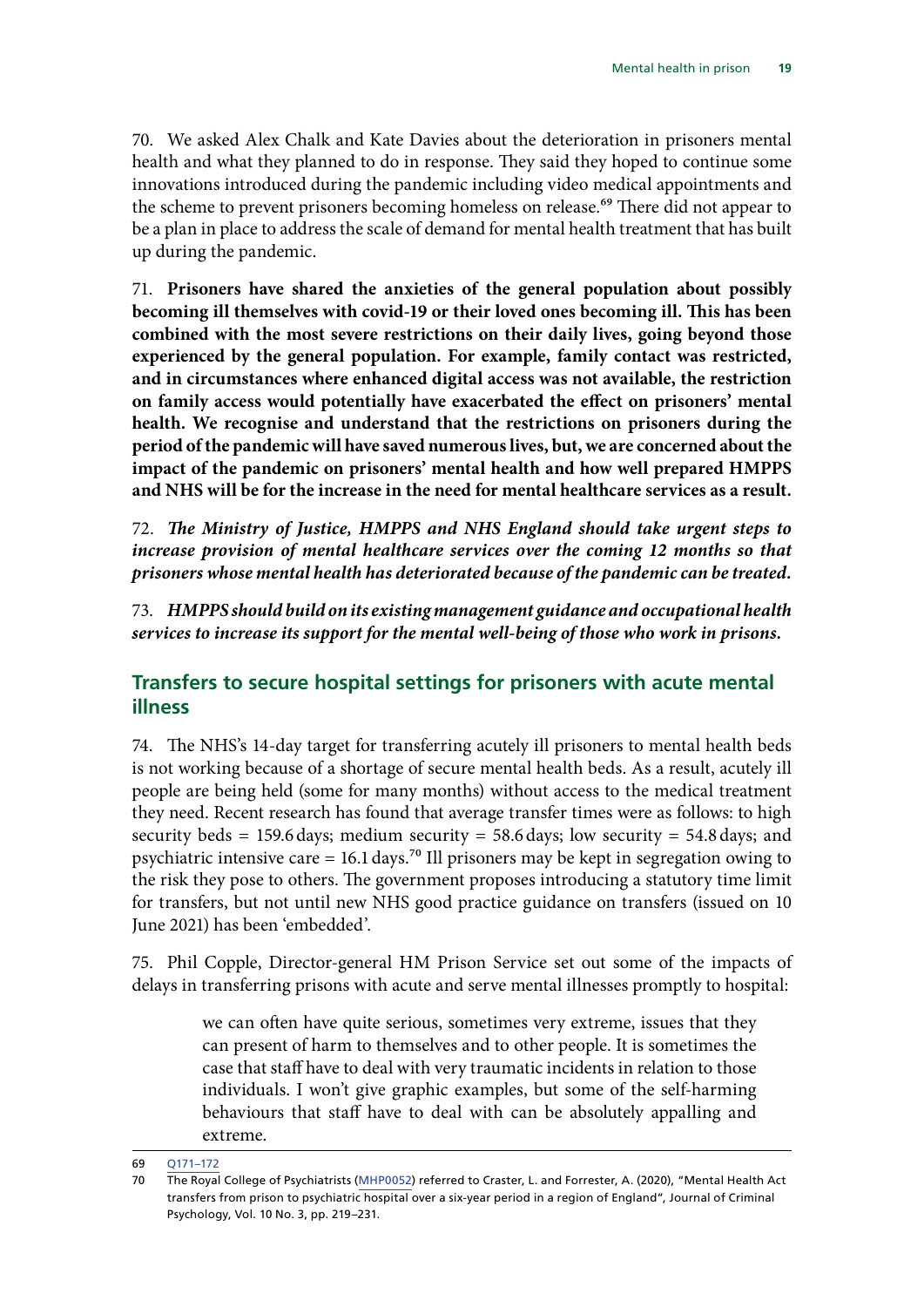<span id="page-21-0"></span>[...] sometimes those individuals can end up being managed in segregation units, which is far from ideal but is necessary because of a lack of any other safe location to hold them during that time. Staff try to work very hard with nursing staff, mental health staff, who provide in-reach service into the prison to try to support people. Essentially, in that scenario, we are struggling with the fact that it is not the right place and we do not have the right range of skills, including in the mental health team because they are not there to deal with that group of people other than in the very short term.

The other thing to bear in mind is that it inevitably pulls resources away from everybody else, including a lot of other people with less acute mental health needs whom the services and the staff are also trying to support.<sup>71</sup>

76. In the white paper on reforming the Mental Health Act 1983, the Department for Health and Social Care and the Ministry of Justice have proposed introducing a statutory time limit for transfers but not until after new guidance (which was issued by the NHS on 10 June 2021) has been 'embedded':

> … we will introduce a 28 day time limit, split into two sequential, statutory time limits of 14 days each: first from the point of initial referral to the first psychiatric assessment, and then from the first psychiatric assessment until the transfer takes place.

> …Stakeholders […] have argued that enshrining the time limit in statute could result in unintended consequences if not carefully managed. For example, clinicians may avoid recommending hospitalisation if they, or their employing authority, are likely to be penalised for not meeting the deadline [...] we will not commence this provision until the new NHSEI<sup>72</sup> guidance is properly embedded.73

77. Historically, there was a view that some personality disorders were untreatable, but according to the Royal College of Psychiatrists this is no longer the case: "Recent research makes it clear that mental health services can, and should help people with personality disorders."74 We are concerned that the Independent Monitoring Boards said one reason some acutely unwell prisoners are held in segregation is because "some very unwell prisoners fall outside the scope of such [Mental Health Act] assessments, because their behaviours, however extreme, are deemed not to derive from treatable mental health conditions."75

78. **It is inappropriate that severely mentally ill prisoners are kept in prison, sometimes in segregation. Despite the best efforts of prison staff this can result in periods of inhumane treatment. We welcome the proposal to introduce statutory time limits for transferring prisoners with acute and severe mental illness to appropriate mental health inpatient beds, but this will not solve the underlying problem which is the shortage of appropriate secure mental health inpatient facilities.**

<sup>71</sup> [Q124](https://committees.parliament.uk/oralevidence/2421/html/)

<sup>72</sup> NHSEI stands for NHS England and NHS Improvement

<sup>73</sup> [Reforming the Mental Health Act,](https://www.gov.uk/government/consultations/reforming-the-mental-health-act/reforming-the-mental-health-act) webpage accessed 5 July 2021

<sup>74</sup> Royal College of Psychiatrists, [Personality disorder,](https://www.rcpsych.ac.uk/mental-health/problems-disorders/personality-disorder) webpage accessed 15 July 2021

<sup>75</sup> Independent monitoring boards ([MHP0036](https://committees.parliament.uk/writtenevidence/36342/html/))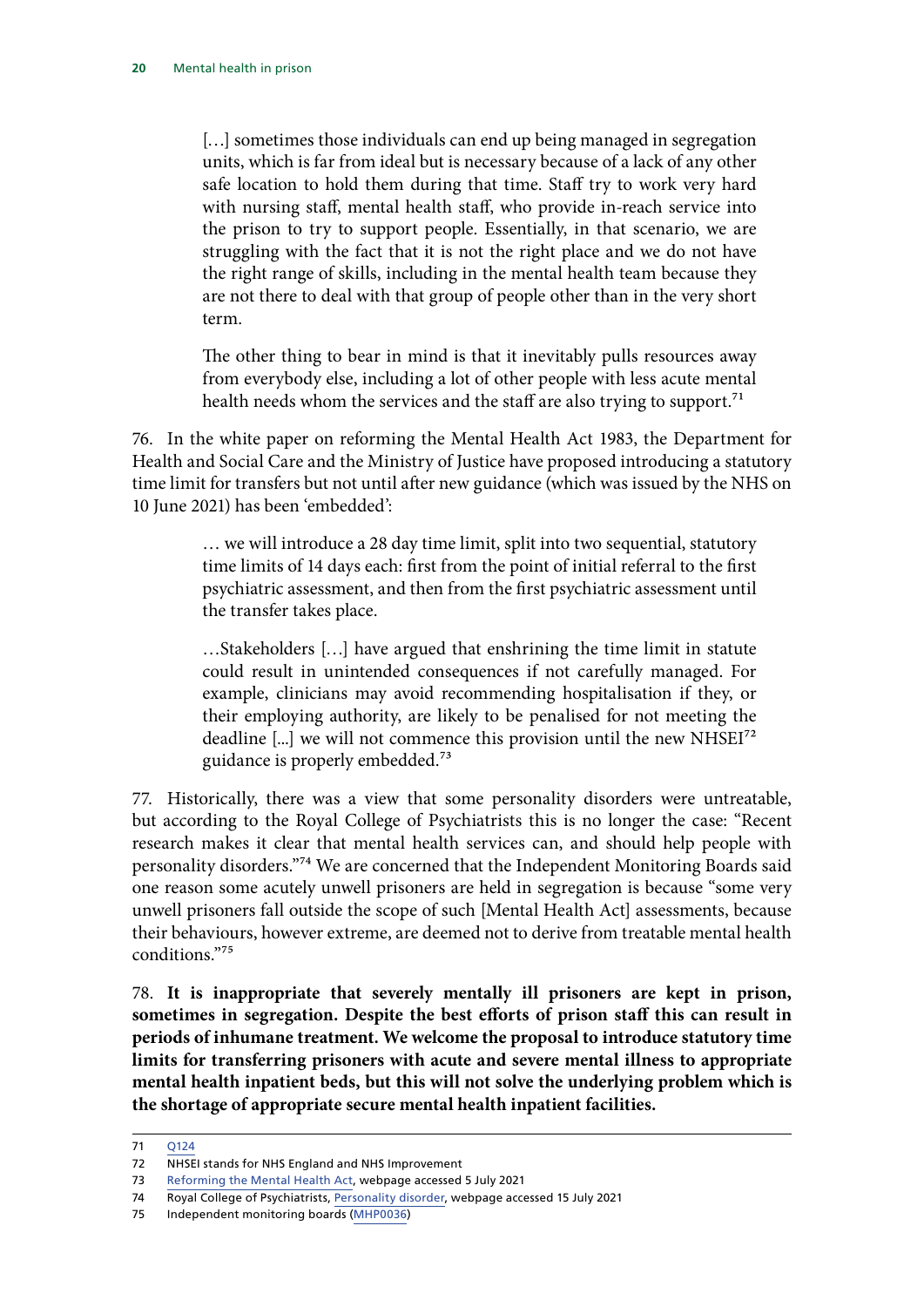79. *The Ministry of Justice should work with the Department for Health and Social Care and the NHS to increase immediately the availability of mental health inpatient beds for prisoners from those prisons that have the most difficulty transferring prisoners within the time limit, including for those who are considered by some of those involved to have 'untreatable' conditions.*

80. *HMPPS and the NHS should gather and publish monthly information for every establishment (without naming establishments to protect patient confidentiality) on the number of prisoners awaiting transfers to inpatient care for mental illness and for how long they have been waiting.*

#### **Joining up services on arrival at and departure from prison**

81. There are longstanding difficulties ensuring continuity of medical care for prisoners as they arrive, move around the prison system, and are released. Practice Plus Group told us that it often takes too long for prisoners' medical information to be made available to those responsible for looking after them when they arrive in prison:

> The challenge of supporting people on arrival is exacerbated by the lack of access to information. Mental health services electronic patient notes are not accessible at the point of arrival and information available via the general practice electronic medical records systems is limited.76

The importance of getting information to the right people was set out starkly by the Independent Advisory Panel on Deaths in Custody: "Investigations frequently raise problems with information transfer as a cause of death."<sup>77</sup>

82. Kate Davies, Director of Health and Justice at NHS England, told us that some of the apparent barriers to sharing data had been overcome as part of the response to the pandemic. She said:

> I have signed off 2,000 new licences around the way that digital systems can work, from primary care to secondary care, from prison into hospital settings. We had waited years to get those signed off. It took us three months to get them signed off within the pandemic.<sup>78</sup>

83. Further problems arise at release. Martin Jones, Chief Executive Officer of the Parole Board,<sup>79</sup> told us of the difficulties the Parole Board can face making sure that appropriate care is available in the community so that higher-risk prisoners (who are those that the Parole Board decides about) can be released safely.

> Of course, we cannot compromise the safety of the public, and there is a balancing act to be struck as part of that. For many of the people whom we see with serious mental health difficulties, if you understand what the condition is that you are managing and you have the right support package,

78 [Q172](https://committees.parliament.uk/oralevidence/2421/html/)

<sup>76</sup> Practice Plus Group ([MHP0016](https://committees.parliament.uk/writtenevidence/36305/html/))

<sup>77</sup> Independent Advisory Panel on Deaths in Custody [\(MHP0053\)](https://committees.parliament.uk/writtenevidence/36366/html/)

<sup>79</sup> The sentences dealt with by the Parole Board include life sentences, indeterminate sentences for public protection, some fixed sentences and recall cases (meaning that the offender was previously released but has been subsequently returned to prison custody). The Parole Board can also advise on moves of some prisoners from a closed to an open prison.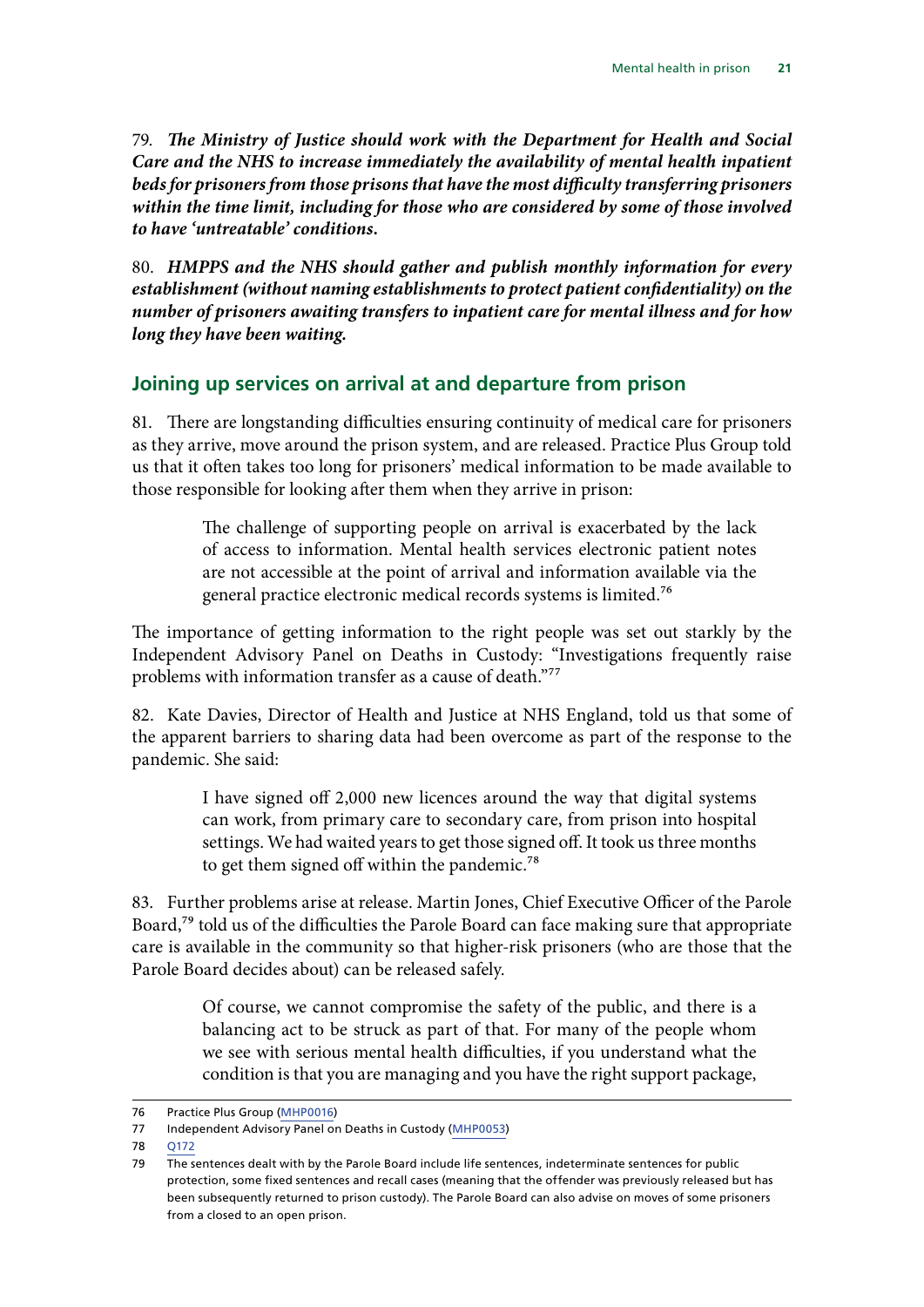<span id="page-23-0"></span>that risk can be managed in the community,  $[...]^{80}$ 

It is not at all unusual for us to find that a case will take 18 months to two years to reach a conclusion [...]<sup>81</sup>

84. The Parole Board described a vicious circle where it cannot authorise release without community services being in place, but community mental health teams will only accept responsibility after release has been approved:

> Parole Board members have experienced serious problems in community mental health teams only accepting responsibility for community management and supervision post-release, when release has been approved by the Parole Board. This is an issue as mental health may be an active risk management factor in the community and the Parole Board is unable to support release until community mental health support is confirmed.<sup>82</sup>

Martin Jones also told us that not providing appropriate support can result in prisoners being returned to prison: "We certainly see people, for example, recalled to custody because of chaotic behaviour and non-compliant behaviour in the community, and when you are looking at the case it is all about unmet need […]"83

85. Most prisoners are lower risk and are released without the Parole Board being involved. Many of those who submitted written evidence to this inquiry told us of communication problems and other difficulties that meant that mental healthcare often stopped on release. For example, the Royal College of GPs said:

> Prisoners who do not have a fixed address prior to release face real challenges as to who is responsible for taking over care. Even where referrals to community mental health services are made, patients are frequently not contacted by community teams in a timely manner after release.<sup>84</sup>

86. Kate Davies told us of the importance the NHS places on its new 'care after custody' programme (known as RECONNECT).<sup>85</sup> She told us of the need to ensure prisoners could continue to get the medications prescribed to them while in prison and be able to continue cognitive therapy or similar programmes when they are released. She told us "unfortunately because of Covid [RECONNECT] has not yet got up to speed as we would have liked."86

> there are 11 [pathfinders]. We are now rolling out to have the coverage of RECONNECT services across the board by 2024.87

The Ministry of Justice told us that it is piloting Health and Justice Partnership Coordinators at five prisons to help improve continuity of medical care on release.<sup>88</sup>

<sup>80</sup> [Q111](https://committees.parliament.uk/oralevidence/2421/html/) 81 [Q114](https://committees.parliament.uk/oralevidence/2421/html/)

<sup>82</sup> Parole Board for England and Wales [\(MHP0048\)](https://committees.parliament.uk/writtenevidence/36359/html/)

<sup>83</sup> [Q115](https://committees.parliament.uk/oralevidence/2421/html/)

<sup>84</sup> Royal College of General Practitioners ([MHP0059](https://committees.parliament.uk/writtenevidence/36446/html/))

<sup>85</sup> The NHS Long Term Plan, [Appendix on Health and the justice system](https://www.longtermplan.nhs.uk/online-version/appendix/health-and-the-justice-system/), para 10, webpage accessed on 12 July 2021.

<sup>86</sup> [Q126](https://committees.parliament.uk/oralevidence/2421/html/)

<sup>87</sup> O170

<sup>88</sup> Ministry of Justice [\(MHP0044](https://committees.parliament.uk/writtenevidence/36355/html/))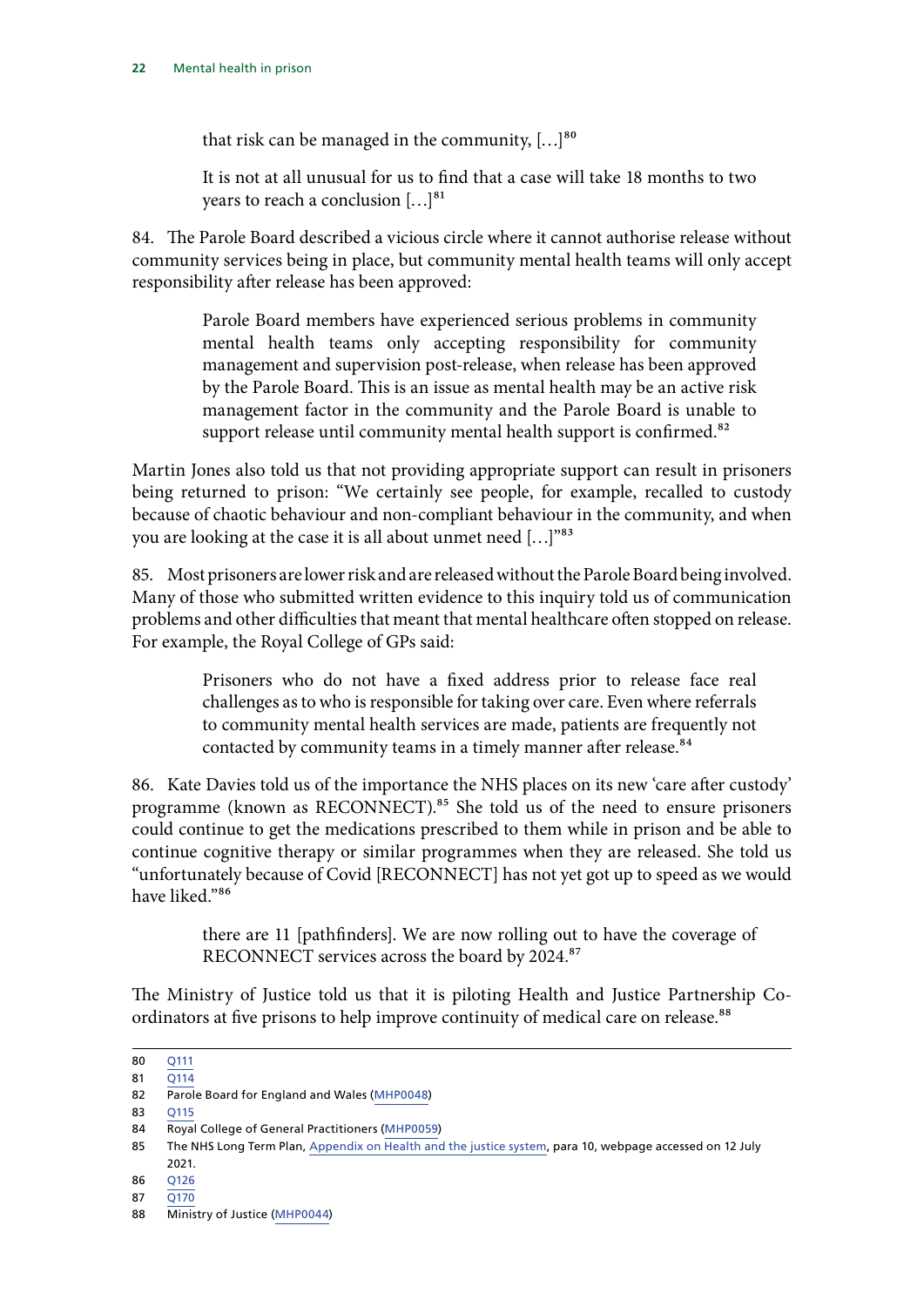87. **Making medical information systems interoperable between prisons and the community is challenging but vital if appropriate care (including the correct medication) is to be provided from arrival in prison through to release. Progress has been made during covid-19 and this should be built on.**

88. *As a matter of urgency, the Ministry of Justice, the Department for Health and Social care, HMPPS and NHS England should introduce arrangements so that all prisoners' medical records are swiftly available between prisons and between the community and prison and vice versa. They should set a joint target date for this work to be completed and a timeline towards it.*

89. **Some parole decisions are delayed because prisoners applying for parole have undiagnosed mental illness that limit their participation in the parole application process. There are further delays due to insufficient co-operation from community mental health teams in arranging packages of services for prisoners for their release.**

90. *Prison healthcare providers should systematically assess the mental health of prisoners coming up for parole and make sure that any needing support and treatment have it in good time before they make an application.*

91. *NHS England should liaise with the Parole Board to identify local areas where there are problems arranging mental health treatment packages for prisoners under consideration for parole. NHS England should then work with the new NHS Integrated Care Systems and providers to help them understand and fulfil their responsibilities so that these prisoners may be released safely and promptly.*

92. **Despite longstanding difficulties arranging continuity of healthcare for prisoners on their release, the NHS RECONNECT programme, which is meant to resolve these problems, is in its infancy. In the meantime, prisoners who have been receiving treatment in prison for mental illnesses are often released to find that there are no services for them in the community, including no medication. The transition from prison to life outside is challenging enough for these prisoners without this sudden withdrawal of their mental health support and treatment. It does not benefit the public if these prisoners fall into chaotic lifestyles, with the increased risk of re-offending that brings, because the support and treatment they had in prison has been removed.**

93. *The NHS should learn early lessons swiftly from its RECONNECT pathfinder projects and accelerate roll-out of the most important features across all prisons in the interim between now and 2024 when it intends to have completed the full roll-out. Similarly, HMPPS's five Health and Justice Partnership Co-ordinator pilots should be evaluated as soon as possible and if this evaluation is positive, they should be implemented across all prisons. The findings from the pathfinders and the pilots should be published.*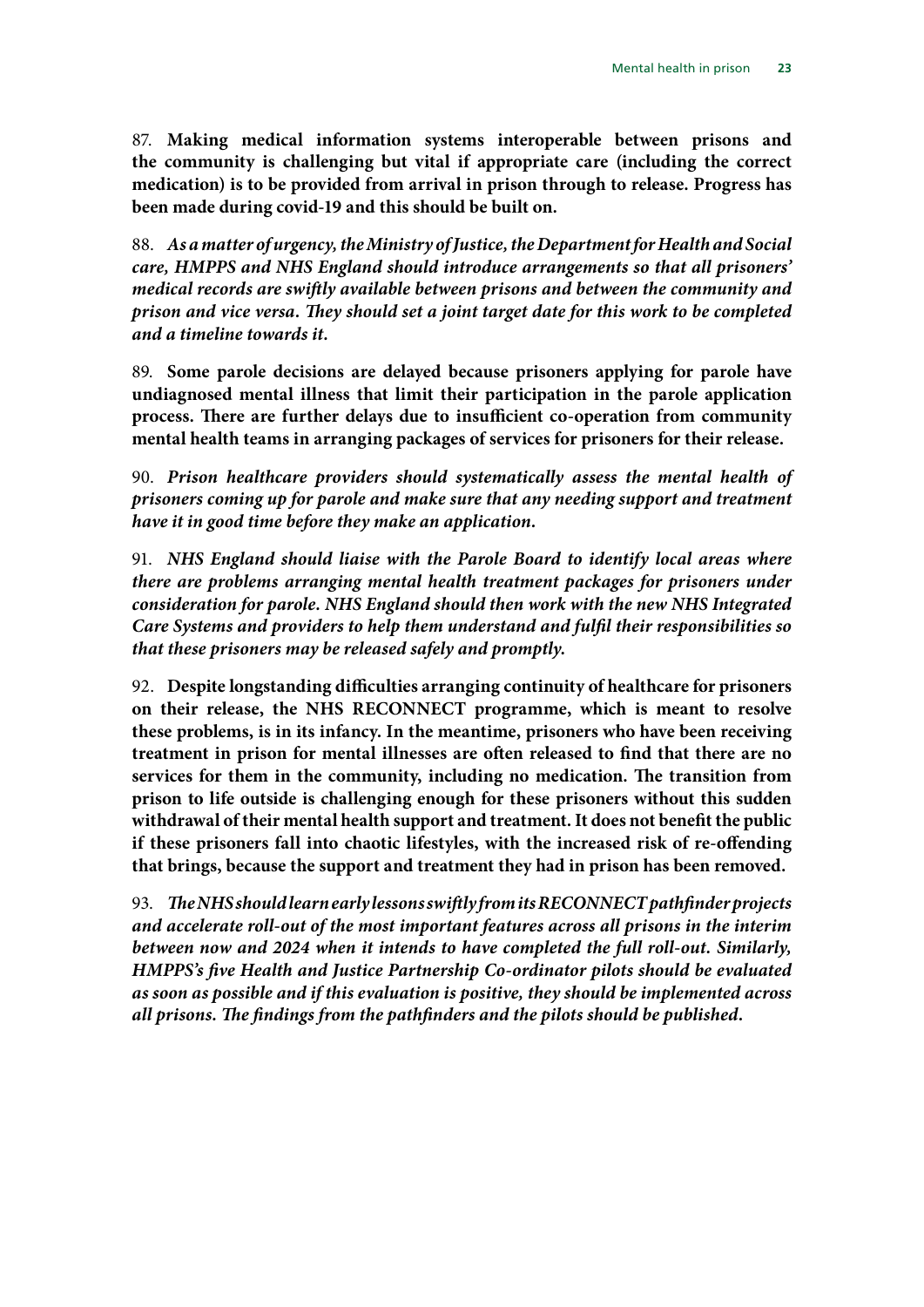## **4** Use of prison to accommodate mentally ill people because community care is not available

#### **'Place of safety' under the Mental Health Act 1983**

94. Some people who are acutely mentally ill are being sent to prison as there is nowhere else that is safe for them to be. Prisons are used as an emergency 'place of safety' under the Mental Health Act 1983 simply because there is no mental health bed available for them in the community.89 People can be kept in a place of safety under the Mental Health Act for up to 36 hours if there is medical advice to support it.<sup>90</sup>

95. Dr Russell Green, Medical Director, Mental Health and Substance Misuse, at Practice Plus Group, $91$  set out for us the difficulties faced by the courts that result in some acutely mentally ill people being sent to prison:

> When someone is detained by the police and it is identified that they are mentally unwell, they get a full assessment by a psychiatrist or other appropriately qualified person. If, at that point, it is recognised that they need to be in hospital, the process, if necessary, of detaining them under the Mental Health Act should happen and they should go to hospital. What seems to happen is that it does not happen quickly enough. The clock, in a sense, is running and they find themselves before a judge or magistrate before the process of completing the Mental Health Act assessment is done or often before a bed can be found. At that point—and I have every sympathy with the court—they are left in the position of saying, "What else can we do?" Therefore, the person ends up in prison.

> My experience is that everyone within that process is trying to do their best, but I suspect one of the big challenges is the availability of a bed on the local mental health ward, which means there just is not time to source a bed somewhere else.<sup>92</sup>

96. In January 2021, the Department of Health and Social Care and the Ministry of Justice made a commitment to end the use of prison as a place of safety in their white paper on reforms to the Mental Health Act.<sup>93</sup> This commitment is, however, dependent on the establishment of viable alternatives:

> It is important to prepare for any legislative change with the relevant adaptations on the ground, supported by the necessary new investment. We will consider introducing guidance for the courts and will ensure that

<sup>89</sup> A 'place of safety' is defined in section 135(6) of the Mental Health Act 1983 as: "residential accommodation provided by a local social services authority; a hospital; a police station; an independent hospital or care home for mentally disordered persons; or any other suitable place the occupier of which is willing temporarily to receive the patient." Prisons are not mentioned.

<sup>90</sup> Mental Health Act 1983 sections 135 and 136

<sup>91</sup> Practice Plus Group is commissioned to provide healthcare including mental health in over 50 prisons in England. 92 [Q25](https://committees.parliament.uk/oralevidence/2326/html/)

<sup>93</sup> [Reforming the Mental Health Act,](https://www.gov.uk/government/consultations/reforming-the-mental-health-act/reforming-the-mental-health-act) webpage accessed 5 July 2021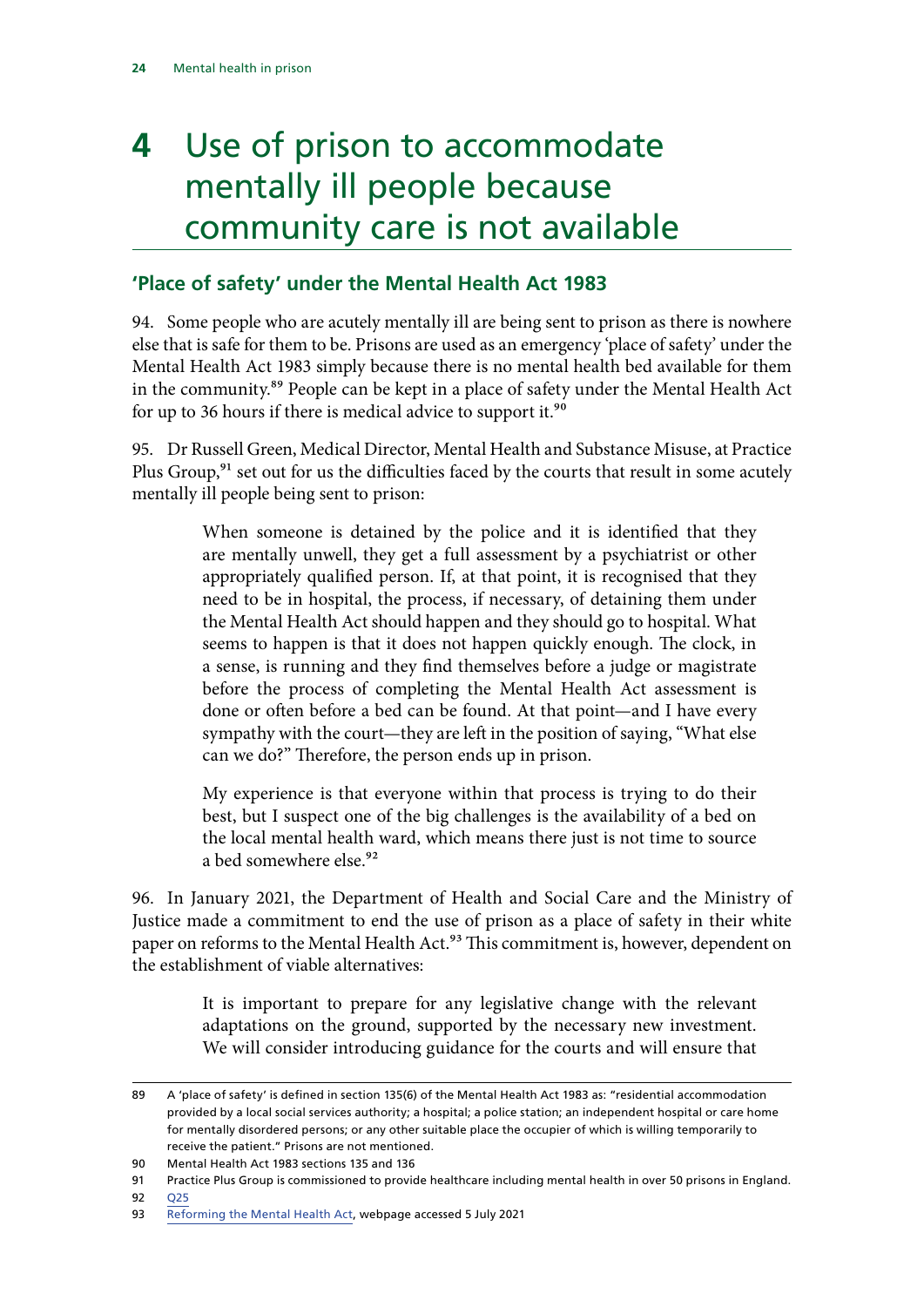the necessary adaptations and investment are in place before legislative changes are commenced as a final step to delivering this objective.<sup>94</sup>

97. **We welcome the proposal in the Mental Health Act Reform white paper to end the use of prison as a 'place of safety' and the recognition that this must be supported by investment in alternatives. Problems with access to emergency mental health services (including a shortage of beds on general psychiatric wards) are at the heart of the problem.**

98. *The Government must, as a matter of urgency, see through its proposal to establish viable alternatives so that prisons are no longer used as a place of safety under the Mental Health Act 1983. We recommend that the Department of Health and Social Care and the Ministry of Justice set a target to eliminate use of prison in this way by 31 March 2022 and monitor progress monthly towards this target in each NHS region in the meantime.*

#### **Remands under the Bail Act 1976**

99. In addition to the Mental Health Act 1983, there are provisions in the Bail Act 1976 that enable the courts to remand an adult to prison<sup>95</sup> for their 'own protection' from selfharm or harm from others, or in a child's case for their own 'welfare', without that person being convicted or sentenced – even in cases where the charge they face could not result in a prison sentence. There is no time limit and no requirement for a medical opinion.

100. Prisoners remanded to custody under the Bail Act 1976 may be kept in prison for a considerable time. These remands are used most often for women.<sup>96</sup> A Centre for Mental Health's recent review received evidence from Low Newton women's prison that in the three years 2017–2019:

> 18 women had been remanded for their own protection, three of these on more than one occasion with an average stay of 88 days, ranging from one day to one year. The primary reason appears to be for self-harm."<sup>97</sup>

101. The All Party Parliamentary Group on Women in the Penal System reported that "Using this power the courts can remove someone's liberty without expert evidence or any formal investigation into their circumstances, and without them having legal representation"98 and "it is wrong in principle and damaging in practice for the most punitive sanction available to the state to be used to make up for failings in the community."<sup>99</sup> The government has not committed to amending the Bail Act 1976 although the Ministry of Justice is conducting a review into this issue that is due to report by the end of the year.<sup>100</sup>

102. NHS England provides liaison and diversion services to: identify people who have

<sup>94</sup> ibid

<sup>95</sup> Remands take place while a court case is proceeding.

<sup>96</sup> All Party Parliamentary Group on Women in the Penal System, *[For their own protection](https://howardleague.org/wp-content/uploads/2020/10/APPG-For-their-own-protection-FINAL.pdf)*, The Howard League for Penal Reform, 2020, p 2–3

<sup>97</sup> Centre for Mental Health, *[The future of prison mental health care in England: A national consultation and](https://www.centreformentalhealth.org.uk/publications/future-prison-mental-health-care-england)  [review](https://www.centreformentalhealth.org.uk/publications/future-prison-mental-health-care-england)*, , 25 June 2021

<sup>98</sup> All Party Parliamentary Group on Women in the Penal System, *[For their own protection](https://howardleague.org/wp-content/uploads/2020/10/APPG-For-their-own-protection-FINAL.pdf)*, The Howard League for Penal Reform, 2020, p 1

<sup>99</sup> Ibid, p 1

<sup>100</sup> HC Deb, 5 July 2021, c666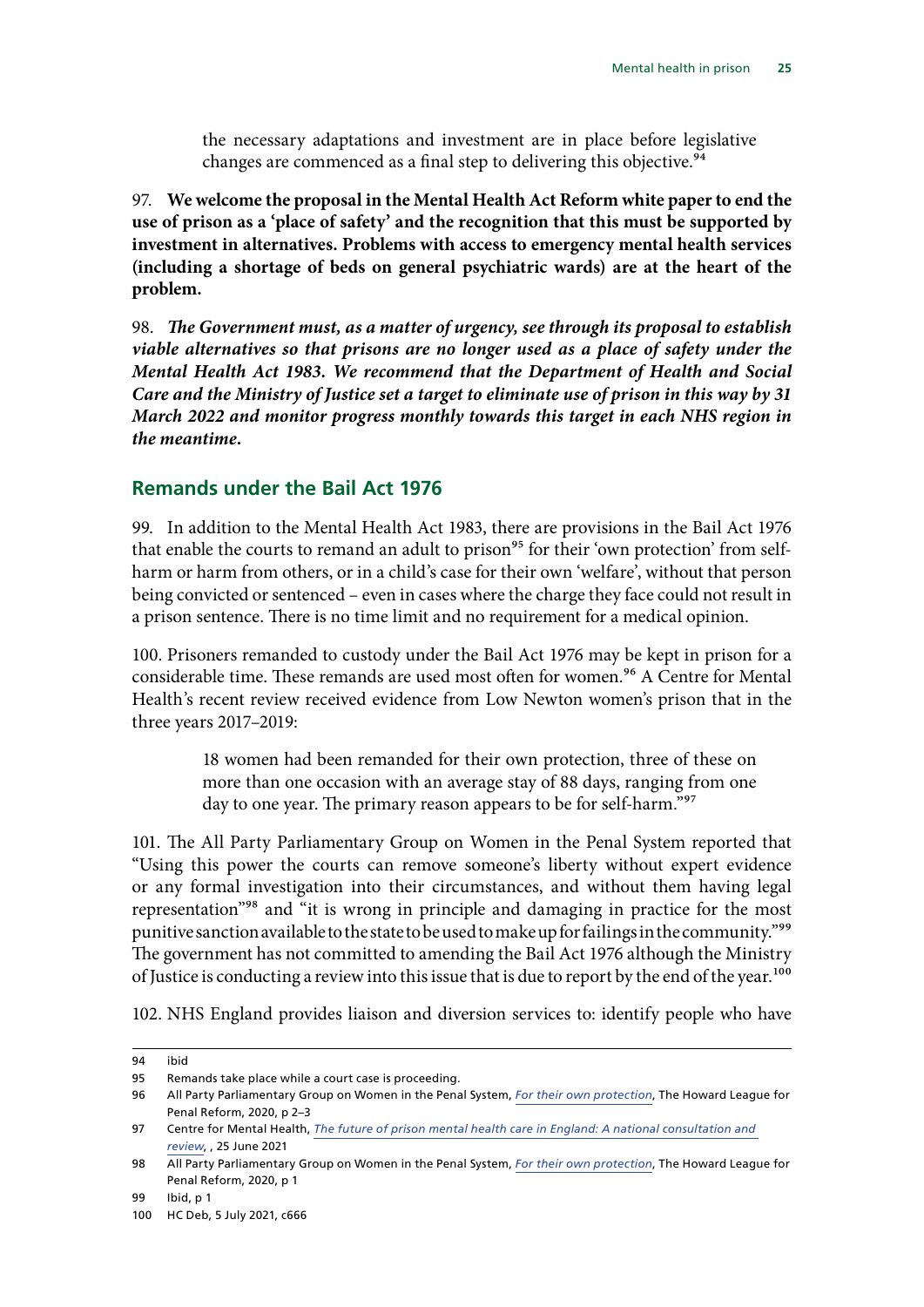<span id="page-27-0"></span>mental health, learning disability, substance misuse or other vulnerabilities when they first come into contact with the criminal justice [and] refer them for appropriate health or social care or enable them to be diverted away from the criminal justice system into a more appropriate setting, if required.<sup>101</sup> It is clear from the problems we have set out above that these services do not always work effectively for people who are mentally ill.

103. **The Courts use the provisions in the Bail Act 1976 to remand people to prison for their own protection or welfare only because proper alternatives in the community are not available. We are concerned about the lack of safeguards under this provision, the length of time men, women and children may be remanded, and the unsuitability of prison for them. The use of prisons in this way is wrong in principle.**

104. *The Government should bring forward legislation by 31 March 2022 to amend the Bail Act 1976 so that it is unlawful to remand anyone to custody simply for their own protection or welfare.*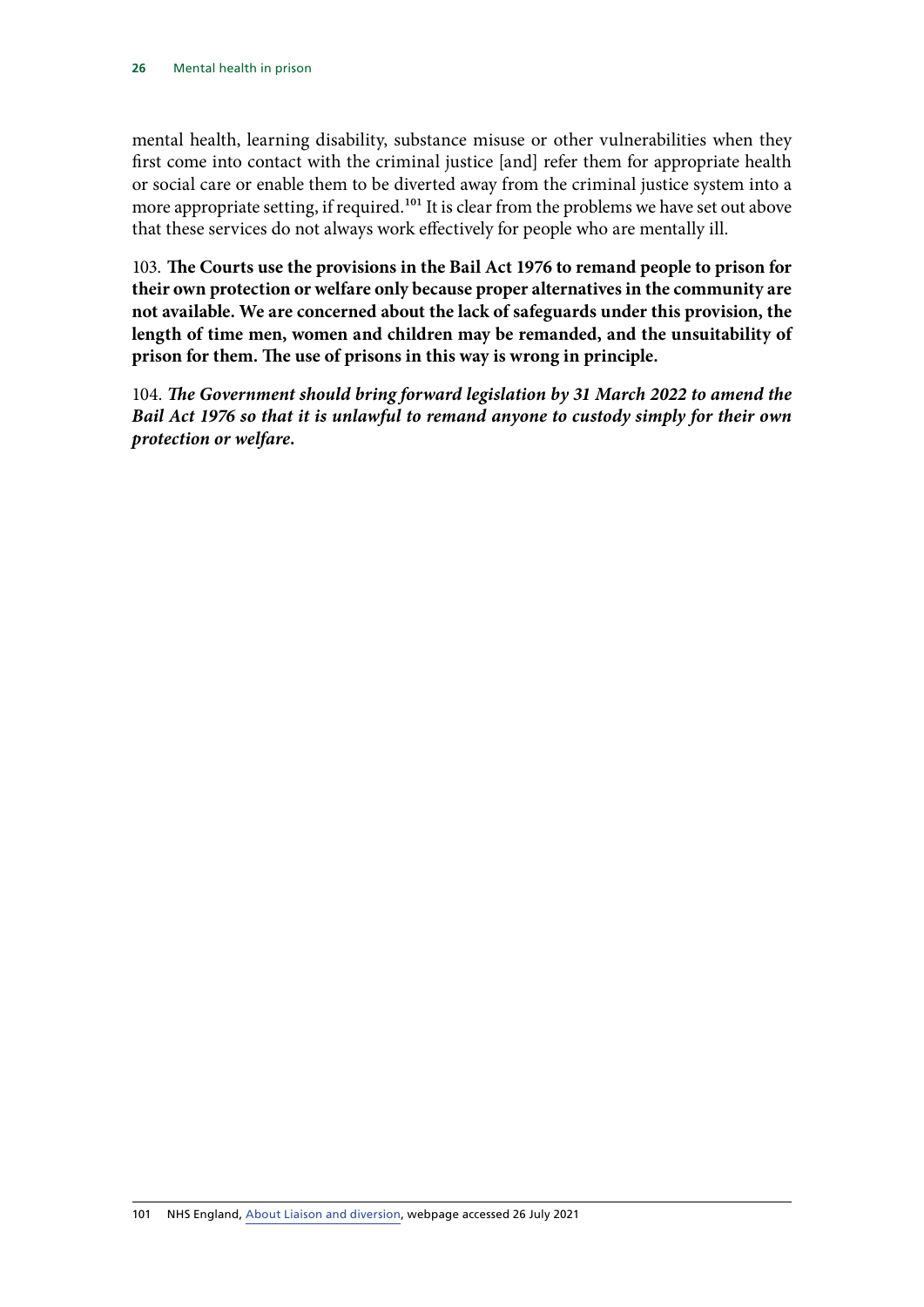### <span id="page-28-0"></span>Conclusions and recommendations

#### Understanding the need for mental healthcare in prisons

- 1. While there have been improvements in prison mental healthcare, provision is still not adequate. The high unmet need for treatment for mental illness in prisons is surprising and disappointing. Around 10% of prisoners were recorded as receiving treatment for mental illness with one suggestion that as many as 70% may have some form of mental health need at any one time. NHS work is long overdue to quantify the gap between mental health treatment needs and the services provided. (Paragraph 20)
- 2. *The NHS should use its prison mental health treatment 'needs analysis' to quantify shortfalls in mental health services, make plans and allocate resources so mental healthcare in prisons is at least equivalent to services outside prisons, having taken account of the specific needs of the prison population.* (Paragraph 21)

#### Commissioning prison mental healthcare services and models of care

- 3. *Healthcare services can be fragmented, meaning people receive no or inadequate care. NHS England and NHS Improvement should set out how they intend to bridge existing gaps in care and resolve the problems that result from fragmented service provision to ensure that all patients receive access to appropriate and adequate care.*  (Paragraph 26)
- 4. Cost and quality are essential criteria on which to assess bid submissions in procurement processes. All commissioned services need to be cost effective and provide value for money, but cost should not be prioritised at the expense of quality. *NHS England should set out how they balance cost and quality criteria when procuring services.* (Paragraph 27)
- 5. Initiatives such as integrated healthcare, the trauma-informed approach in the women's estate, SECURESTAIRS in the youth estate, and the intensive programmes used on the Offender Personality Disorder pathway, are all welcome as far as they go. The comparatively few such services as yet provided within the youth estate have been relatively recently introduced. (Paragraph 38)
- 6. *The NHS should expand on its work to commission integrated healthcare across all three estates so that prisoners can access proper physical and mental healthcare services at primary and secondary level as appropriate and without undue delay.*  (Paragraph 39)
- 7. *As the covid-19 restrictions in prisons are released, HMPPS (including the Youth Custody Service), should have plans ready for how it will reinvigorate its measures to control unwelcome and unintended issues such as substance abuse and violence in prisons.* (Paragraph 40)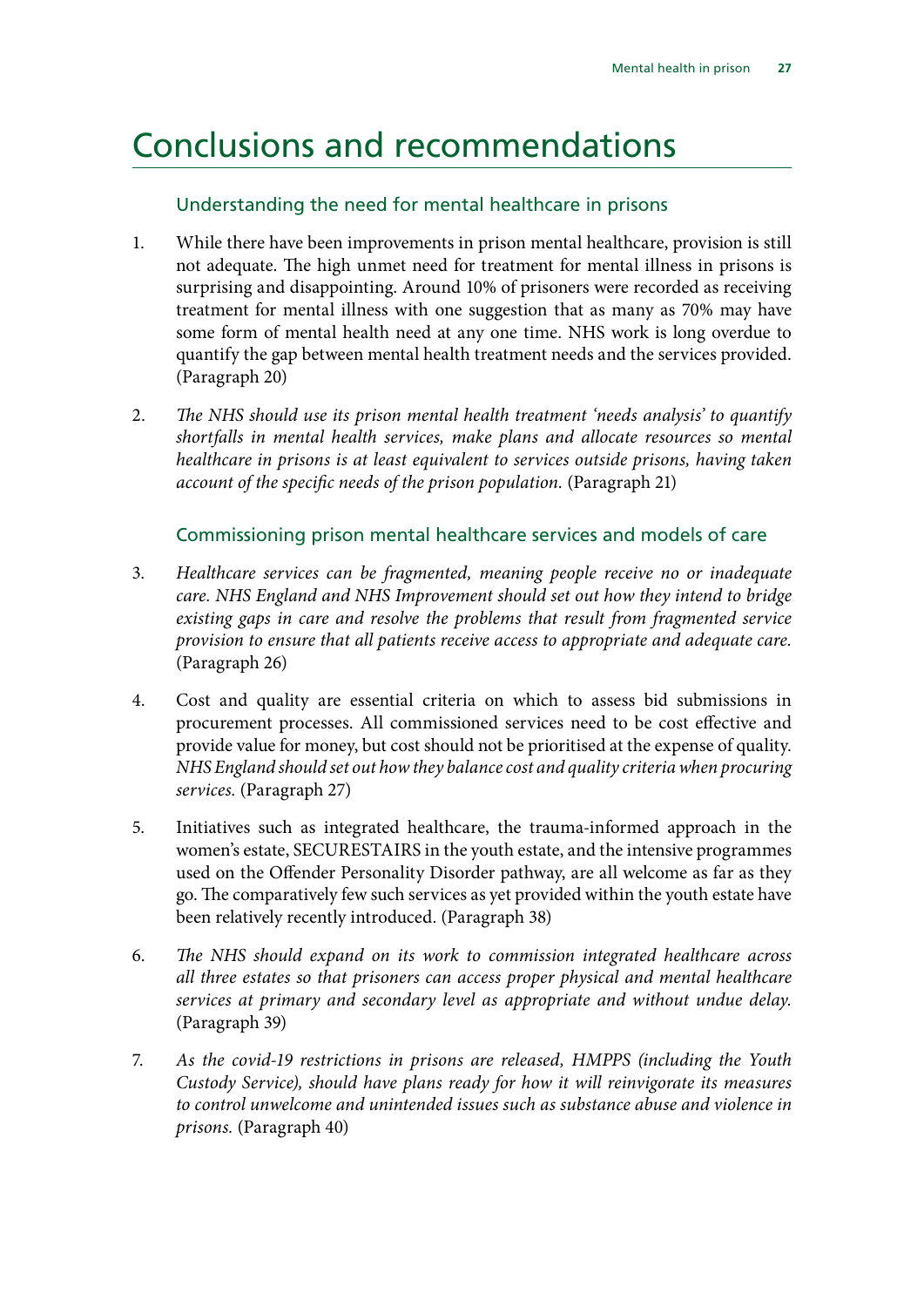#### Mental illness in prison

- 8. Too many offenders are imprisoned because community orders with mental health treatment requirements are unavailable in many areas. The Government's target that community orders with mental health treatment requirements should be available across 50% of England and Wales by 2023 is insufficiently ambitious. It is unacceptable that in many parts of the country and for years to come, sentencers will continue to be obliged to send offenders to prisons simply because appropriate community sentences are unavailable. (Paragraph 43)
- 9. *The MoJ and the NHS should accelerate plans to increase the availability of Community Sentence Treatment Requirement orders, so these orders are available options for sentencers in all parts of England and Wales by 31 March 2023.* (Paragraph 44)
- 10. It is unacceptable that one in 12 prisoners do not have a health screening appointment within 24 hours of arrival and that Black, Asian, and other Minority Ethnic prisoners who have a mental health condition are less likely to have that identified than their white counterparts. (Paragraph 51)
- 11. *The NHS should identify why some establishments have difficulties screening prisoners within 24 hours of arrival and should put in place action plans with the healthcare providers at those establishments to remedy this.* (Paragraph 52)
- 12. The NHS should review its mental health services specification so that mental health screening is always carried out by a competent mental health professional with experience of the criminal justice system. (Paragraph 53)
- 13. *The NHS should accelerate its work to understand why there is a racial disparity in identifying mental health issues in prison and implement a solution.* (Paragraph 54)
- 14. Prison officers and other operational staff play a vital role in identifying and supporting prisoners who need mental healthcare and signposting prisoners to this treatment. Having the time to talk to and listen to prisoners is a key part of this, particularly those with difficulties absorbing written information due to poor literacy, language barriers, or neuro-difficulties. We agree with the Prisons Minister that experience should complement, not substitute training. (Paragraph 61)
- 15. *HMPPS should (with the Royal Colleges and other experts in the field of prison mental healthcare) develop training for prison officers and other operational staff on how to identify mental illness and how to support and signpost prisoners to treatment. It should establish regular refresher training.* (Paragraph 62)
- 16. We recognise that prison staff have been under extra pressure during the pandemic and may face uncertainty as the prison restrictions are eased. We would like to express our appreciation again of all those who work in prisons. (Paragraph 68)
- 17. Prisoners have shared the anxieties of the general population about possibly becoming ill themselves with covid-19 or their loved ones becoming ill. This has been combined with the most severe restrictions on their daily lives, going beyond those experienced by the general population. For example, family contact was restricted, and in circumstances where enhanced digital access was not available, the restriction on family access would potentially have exacerbated the effect on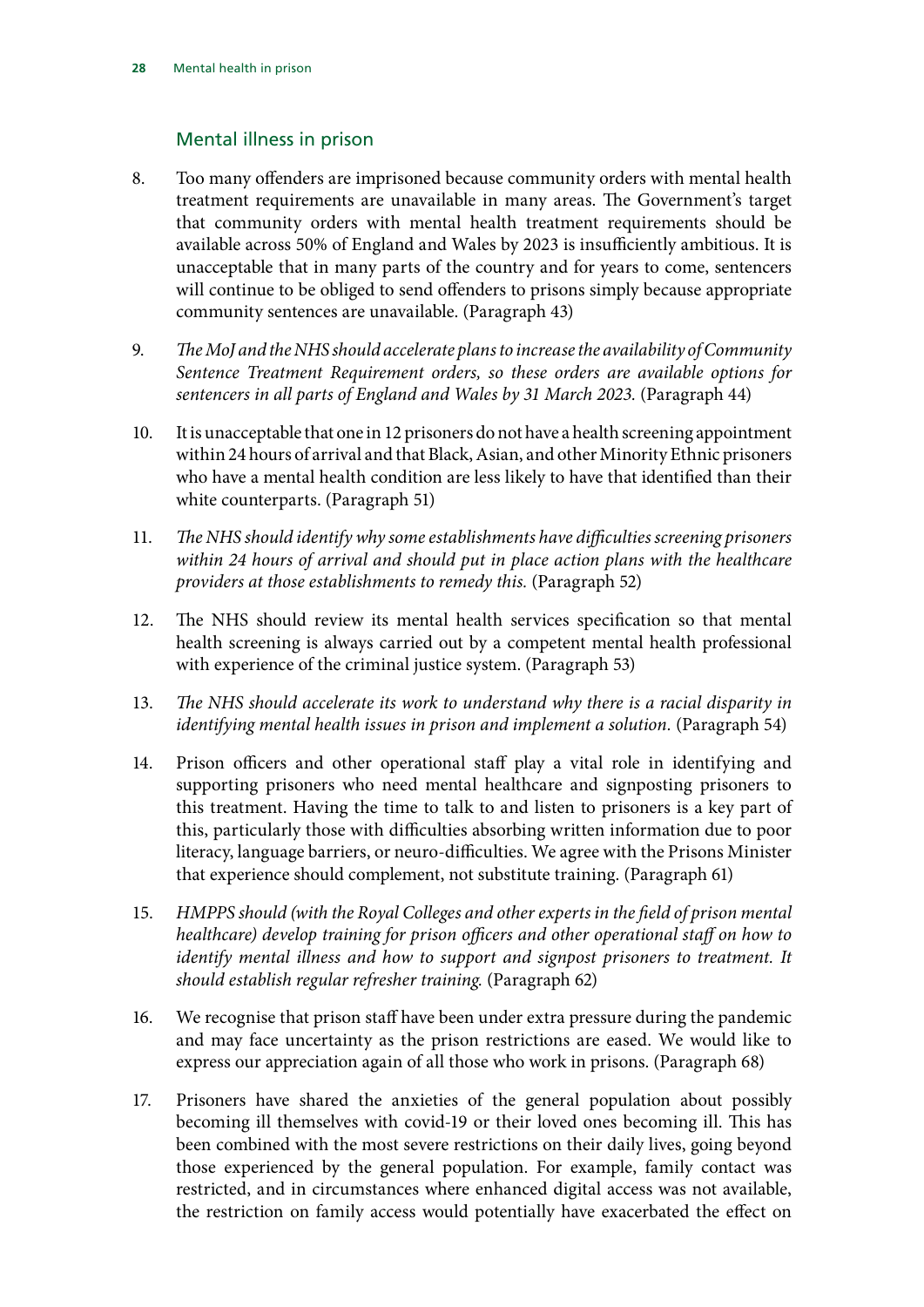prisoners' mental health. We recognise and understand that the restrictions on prisoners during the period of the pandemic will have saved numerous lives, but, we are concerned about the impact of the pandemic on prisoners' mental health and how well prepared HMPPS and NHS will be for the increase in the need for mental healthcare services as a result. (Paragraph 61)

- 18. *The Ministry of Justice, HMPPS and NHS England should take urgent steps to increase provision of mental healthcare services over the coming 12 months so that prisoners whose mental health has deteriorated because of the pandemic can be treated.* (Paragraph 62)
- 19. *HMPPS should build on its existing management guidance and occupational health services to increase its support for the mental well-being of those who work in prisons.*  (Paragraph 63)
- 20. It is inappropriate that severely mentally ill prisoners are kept in prison, sometimes in segregation. Despite the best efforts of prison staff this can result in periods of inhumane treatment. We welcome the proposal to introduce statutory time limits for transferring prisoners with acute and severe mental illness to appropriate mental health inpatient beds, but this will not solve the underlying problem which is the shortage of appropriate secure mental health inpatient facilities. (Paragraph 78)
- 21. *The Ministry of Justice should work with the Department for Health and Social Care and the NHS to increase immediately the availability of mental health inpatient beds for prisoners from those prisons that have the most difficulty transferring prisoners within the time limit, including for those who are considered by some of those involved to have 'untreatable' conditions.* (Paragraph 79)
- 22. *HMPPS and the NHS should gather and publish monthly information for every establishment (without naming establishments to protect patient confidentiality) on the number of prisoners awaiting transfers to inpatient care for mental illness and for how long they have been waiting.* (Paragraph 80)
- 23. Making medical information systems interoperable between prisons and the community is challenging but vital if appropriate care (including the correct medication) is to be provided from arrival in prison through to release. Progress has been made during covid-19 and this should be built on. (Paragraph 87)
- 24. *As a matter of urgency, the Ministry of Justice, the Department for Health and Social care, HMPPS and NHS England should introduce arrangements so that all prisoners' medical records are swiftly available between prisons and between the community and prison and vice versa. They should set a joint target date for this work to be completed and a timeline towards it.* (Paragraph 88)
- 25. Some parole decisions are delayed because prisoners applying for parole have undiagnosed mental illness that limit their participation in the parole application process. There are further delays due to insufficient co-operation from community mental health teams in arranging packages of services for prisoners for their release. (Paragraph 89)
- 26. *Prison healthcare providers should systematically assess the mental health of prisoners*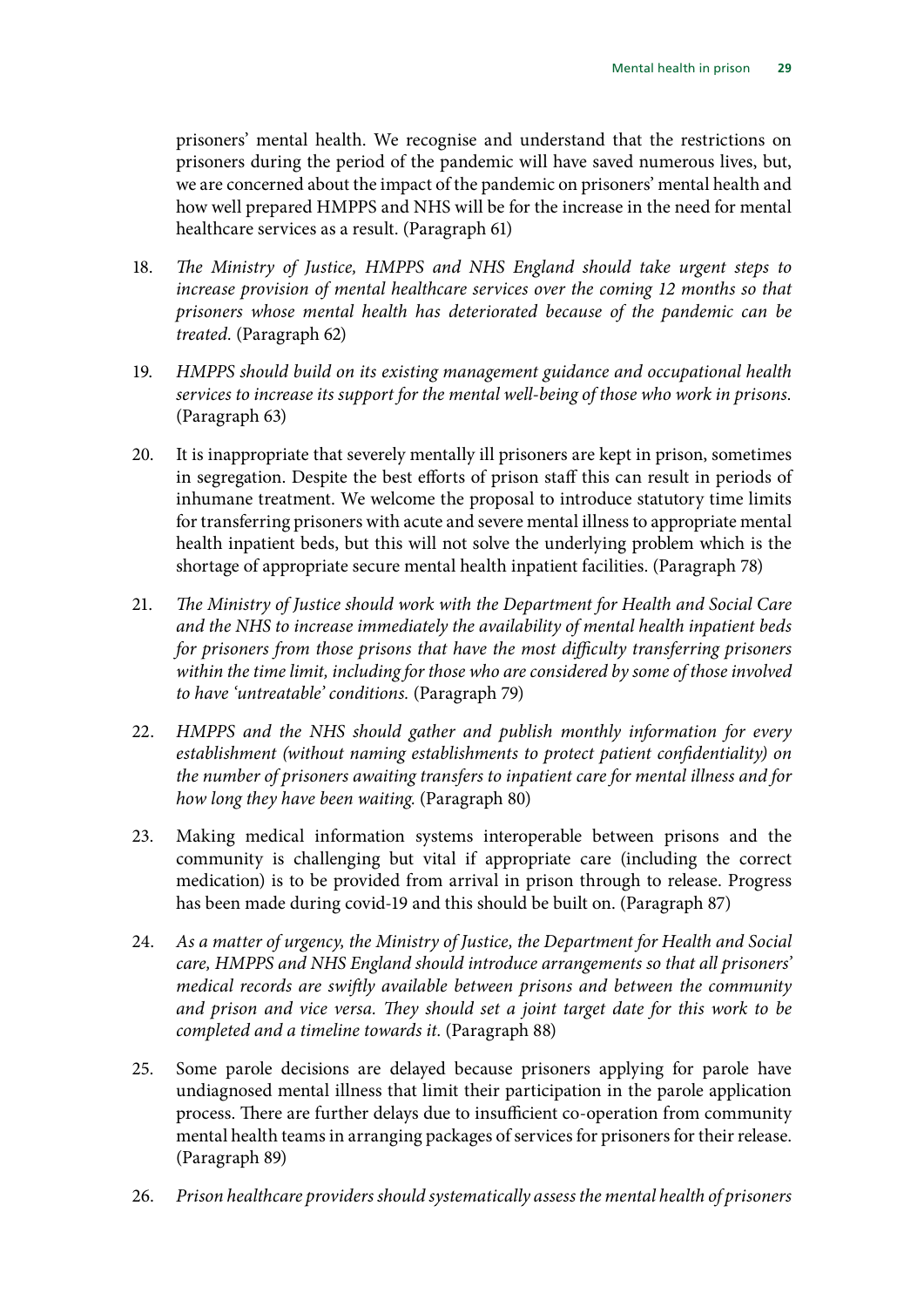<span id="page-31-0"></span>*coming up for parole and make sure that any needing support and treatment have it in good time before they make an application.* (Paragraph 90)

- 27. *NHS England should liaise with the Parole Board to identify local areas where there are problems arranging mental health treatment packages for prisoners under consideration for parole. NHS England should then work with the new NHS Integrated Care Systems and providers to help them understand and fulfil their responsibilities so that these prisoners may be released safely and promptly.* (Paragraph 91)
- 28. Despite longstanding difficulties arranging continuity of healthcare for prisoners on their release, the NHS RECONNECT programme, which is meant to resolve these problems, is in its infancy. In the meantime, prisoners who have been receiving treatment in prison for mental illnesses are often released to find that there are no services for them in the community, including no medication. The transition from prison to life outside is challenging enough for these prisoners without this sudden withdrawal of their mental health support and treatment. It does not benefit the public if these prisoners fall into chaotic lifestyles, with the increased risk of reoffending that brings, because the support and treatment they had in prison has been removed. (Paragraph 92)
- 29. *The NHS should learn early lessons swiftly from its RECONNECT pathfinder projects and accelerate roll-out of the most important features across all prisons in the interim between now and 2024 when it intends to have completed the full roll-out. Similarly, HMPPS's five Health and Justice Partnership Co-ordinator pilots should be evaluated as soon as possible and if this evaluation is positive, they should be implemented across all prisons. The findings from the pathfinders and the pilots should be published.* (Paragraph 93)

#### Use of prison to accommodate mentally ill people because community care is not available

- 30. We welcome the proposal in the Mental Health Act Reform white paper to end the use of prison as a 'place of safety' and the recognition that this must be supported by investment in alternatives. Problems with access to emergency mental health services (including a shortage of beds on general psychiatric wards) are at the heart of the problem. (Paragraph 97)
- 31. *The Government must, as a matter of urgency, see through its proposal to establish viable alternatives so that prisons are no longer used as a place of safety under the Mental Health Act 1983. We recommend that the Department of Health and Social Care and the Ministry of Justice set a target to eliminate use of prison in this way by 31 March 2022 and monitor progress monthly towards this target in each NHS region in the meantime.* (Paragraph 98)
- 32. The Courts use the provisions in the Bail Act 1976 to remand people to prison for their own protection or welfare only because proper alternatives in the community are not available. We are concerned about the lack of safeguards under this provision, the length of time men, women and children may be remanded, and the unsuitability of prison for them. The use of prisons in this way is wrong in principle. (Paragraph 103)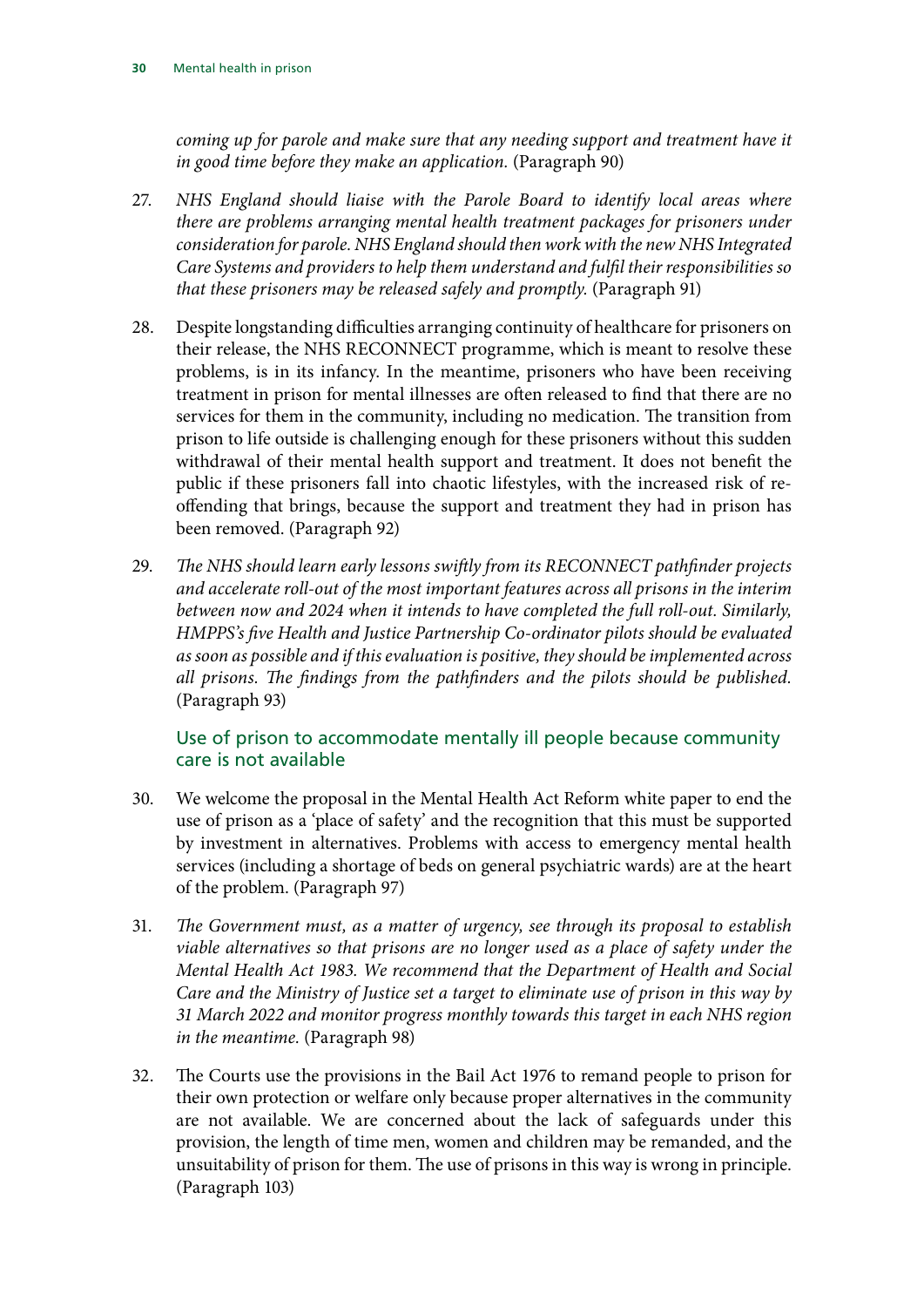33. *The Government should bring forward legislation by 31 March 2022 to amend the Bail Act 1976 so that it is unlawful to remand anyone to custody simply for their own protection or welfare.* (Paragraph 104)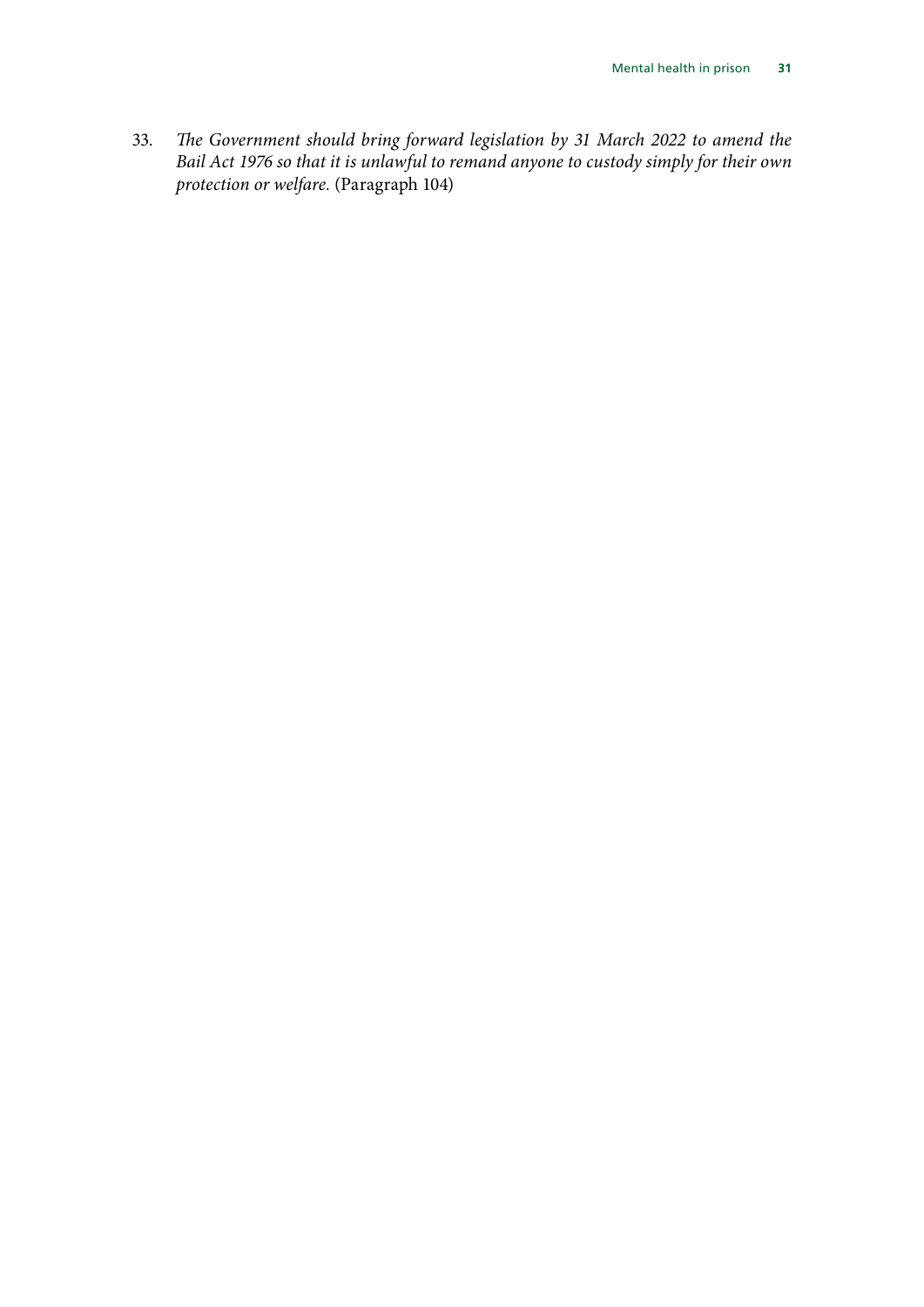### Formal minutes

#### **Tuesday 21 September 2021**

Members present:

Sir Robert Neill, in the Chair

Rob Butler Angela Crawley Laura Farris Janet Daby Maria Eagle Kate Hollern Dr Kieran Mullin Andy Slaughter

The following declarations of interest to the inquiry were made.<sup>102</sup>

Draft Report (*Mental health in prison*), proposed by the Chair, brought up and read.

*Ordered*, That the draft Report be read a second time, paragraph by paragraph.

Paragraphs 1 to 104 read and agreed to.

*Resolved*, That the Report be the Fifth Report of the Committee to the House.

*Ordered*, That the Chair make the Report to the House.

*Ordered*, That embargoed copies of the Report be made available (Standing Order No. 134).

[Adjourned till Tuesday 19 October at 1.45 pm

<sup>102</sup> For a full record of interests in relation to this inquiry see the formal minutes for the inquiry pertaining to meetings on 8 June 2021 and 22 June 2021.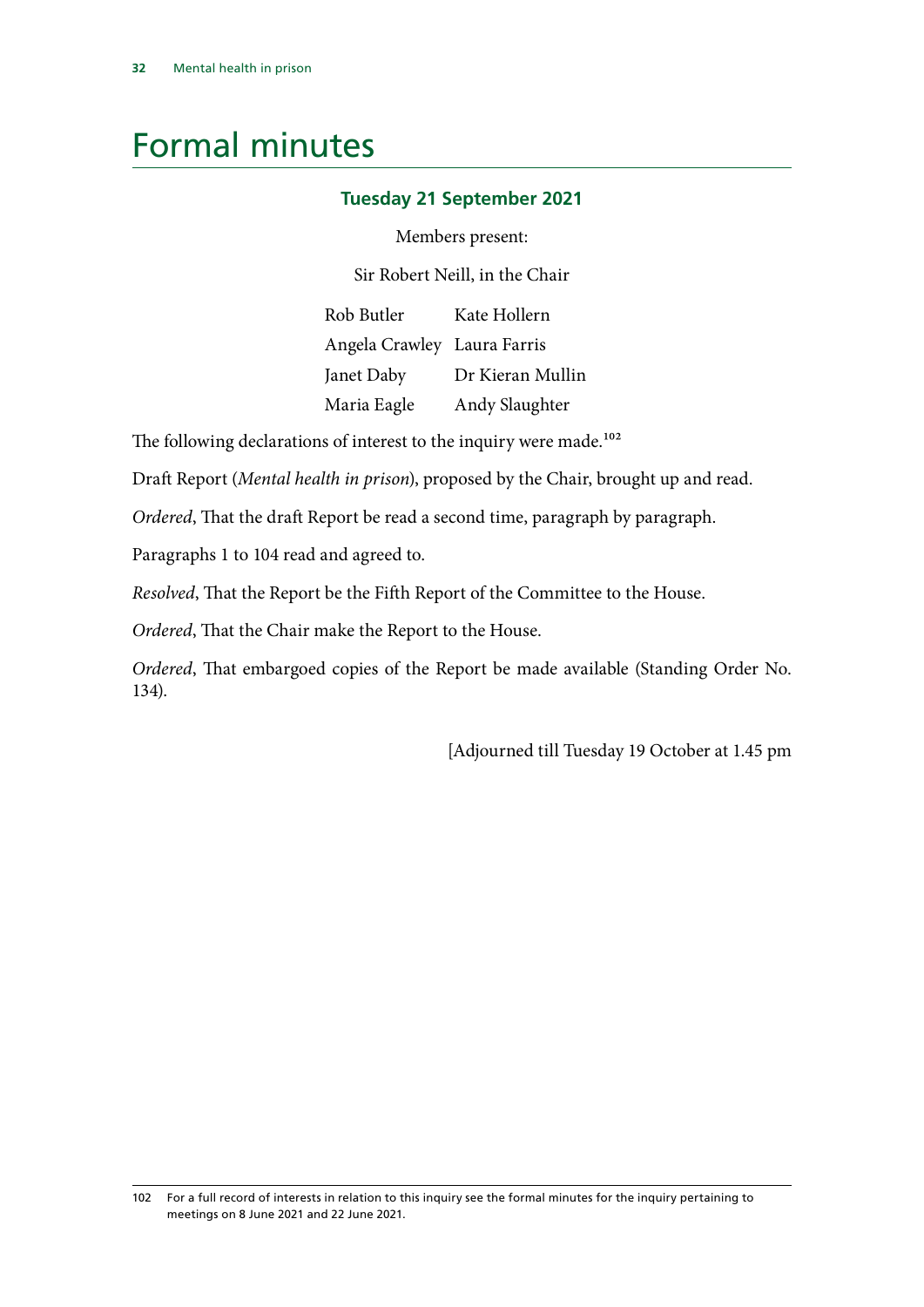### **Witnesses**

The following witnesses gave evidence. Transcripts can be viewed on the [inquiry publications](https://committees.parliament.uk/work/1197/default/publications/oral-evidence/) [page](https://committees.parliament.uk/work/1197/default/publications/oral-evidence/) of the Committee's website.

#### **Tuesday 08 June 2021**

**Dr Sarah Hewitt**, Consultant Forensic Psychiatrist, Central and North West London NHS Foundation Trust; **Dr Russell Green**, Medical Director Mental Health and Substance Misuse, Practice Plus Group; **Dr Sarah Allen**, Consultant Clinical Psychologist and Lead Psychologist for Health and Justice and OPD Services, Central and North West London NHS Foundation Trust  $Q1-39$ 

**Dr Jake Hard**, Chair, Secure Environments Group, Royal College of General Practitioners; **Dr Josanne Holloway**, Chair of the Faculty of Forensic Psychiatry, Royal College of Psychiatrists; **Simon Newman RN**, Head of Healthcare, HMP Berwyn, Betsi Cadwaladr University Health Board CALL 20040-81

#### **Tuesday 22 June 2021**

**Dame Anne Owers**, Chair, Independent Monitoring Boards; **Juliet Lyon CBE**, Chair, Independent Advisory Panel on Deaths in Custody; **Martin Jones**, Chief Executive Officer, Parole Board [Q82–115](https://committees.parliament.uk/oralevidence/2421/html/)

**Alex Chalk MP**, Parliamentary Under-Secretary of State, Ministry of Justice; **Kate Davies CBE**, Director for Health and Justice, NHS England and NHS Improvement; **Phil Copple**, Director General for Prisons, HM Prison and Probation Service Q116-172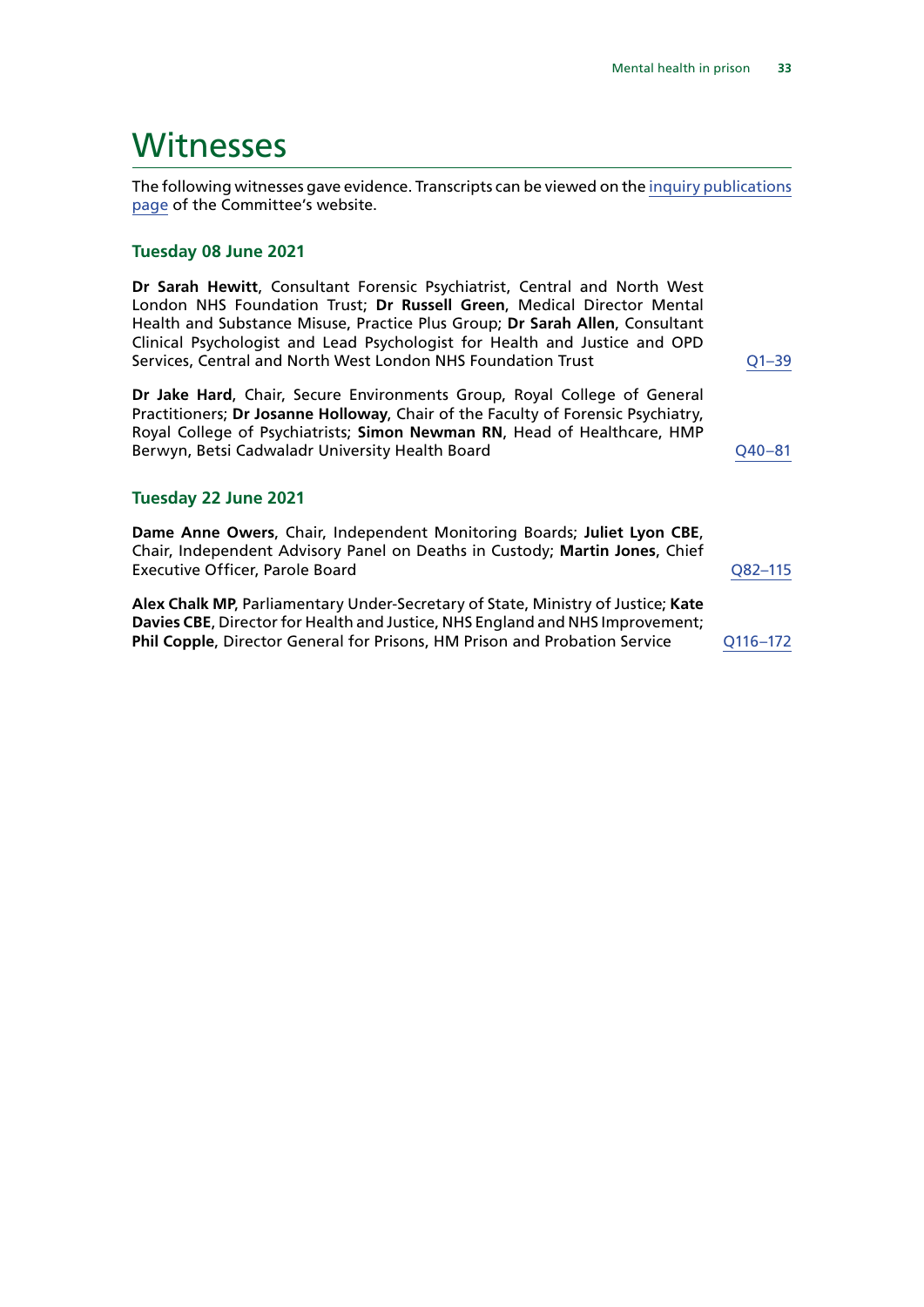### Published written evidence

The following written evidence was received and can be viewed on the [inquiry publications](https://committees.parliament.uk/work/1197/default/publications/written-evidence/) [page](https://committees.parliament.uk/work/1197/default/publications/written-evidence/) of the Committee's website.

MHP numbers are generated by the evidence processing system and so may not be complete.

- Asylum Welcome [\(MHP0043](https://committees.parliament.uk/writtenevidence/36354/html/))
- Befriending and Support Team for Foreign Nationals in HMP Wandsworth (BEST) ([MHP0019](https://committees.parliament.uk/writtenevidence/36309/html/))
- British Psychological Society [\(MHP0045\)](https://committees.parliament.uk/writtenevidence/36356/html/)
- Buck, Dr Gillian (Senior Lecturer in Social Work, University of Chester) ([MHP0013\)](https://committees.parliament.uk/writtenevidence/36300/html/)
- CNWL Foundation Trust, Health and Justice Services Directorate ([MHP0029\)](https://committees.parliament.uk/writtenevidence/36328/html/)
- CNWL Foundation Trust, Health and Justice Services Directorate ([MHP0027\)](https://committees.parliament.uk/writtenevidence/36326/html/)
- CNWL Foundation Trust, Health and Justice Services Directorate ([MHP0028\)](https://committees.parliament.uk/writtenevidence/36327/html/)
- Centre for Mental Health ([MHP0026\)](https://committees.parliament.uk/writtenevidence/36325/html/)
- Clinks ([MHP0041](https://committees.parliament.uk/writtenevidence/36351/html/))
- Criminal Justice Alliance ([MHP0046](https://committees.parliament.uk/writtenevidence/36357/html/))
- De Profundis LTd ([MHP0011](https://committees.parliament.uk/writtenevidence/36275/html/))
- Department of Health and Social Care ([MHP0062](https://committees.parliament.uk/writtenevidence/36697/html/))
- G4S Custody & Rehabilitation Services [\(MHP0058\)](https://committees.parliament.uk/writtenevidence/36445/html/)
- HMI Prisons [\(MHP0064\)](https://committees.parliament.uk/writtenevidence/36746/html/)
- Howard League for Penal Reform [\(MHP0055](https://committees.parliament.uk/writtenevidence/36424/html/))
- INQUEST [\(MHP0063](https://committees.parliament.uk/writtenevidence/36698/html/))
- Independent Advisory Forum on Deaths in Custody [\(MHP0053\)](https://committees.parliament.uk/writtenevidence/36366/html/)
- Independent monitoring boards ([MHP0036\)](https://committees.parliament.uk/writtenevidence/36342/html/)
- Ismail, Nasrul (Lecturer in Criminology, School for Policy Studies, University of Bristol) [\(MHP0025](https://committees.parliament.uk/writtenevidence/36321/html/))
- Jamwal, Mr Rameshwar (President, Criminologists Society of J&K, India) [\(MHP0004\)](https://committees.parliament.uk/writtenevidence/35347/html/)
- Keep Prisons Single Sex [\(MHP0003](https://committees.parliament.uk/writtenevidence/26308/html/))
- Leese, Dr Maggie (Head of Department, Teesside University); Dr Victoria Bell (Principal Lecturer, Teesside University); and Jennifer Ferguson (Research Associate, Teesside University) ([MHP0037\)](https://committees.parliament.uk/writtenevidence/36345/html/)
- Mackenzie, Dr Jay-Marie (Senior Lecturer, The University of Westminster); and Dr Coral Sirdifield (Research Fellow, University of Lincoln) [\(MHP0032\)](https://committees.parliament.uk/writtenevidence/36335/html/)
- 24 McManus, Sally (Senior Lecturer, Violence and Society Centre, City, University of London and NatCen Social Research); Prof Traolach Brugha (Professor of Psychiatry, Department of Health Sciences, University of Leicester); and Professor Paul Bebbington (Emeritus Professor of Psychiatry, Division of Psychiatry, UCL) [\(MHP0033](https://committees.parliament.uk/writtenevidence/36339/html/))
- Maslaha ([MHP0060](https://committees.parliament.uk/writtenevidence/36470/html/))
- Mind in Camden [\(MHP0018\)](https://committees.parliament.uk/writtenevidence/36308/html/)
- Ministry of Justice [\(MHP0044\)](https://committees.parliament.uk/writtenevidence/36355/html/)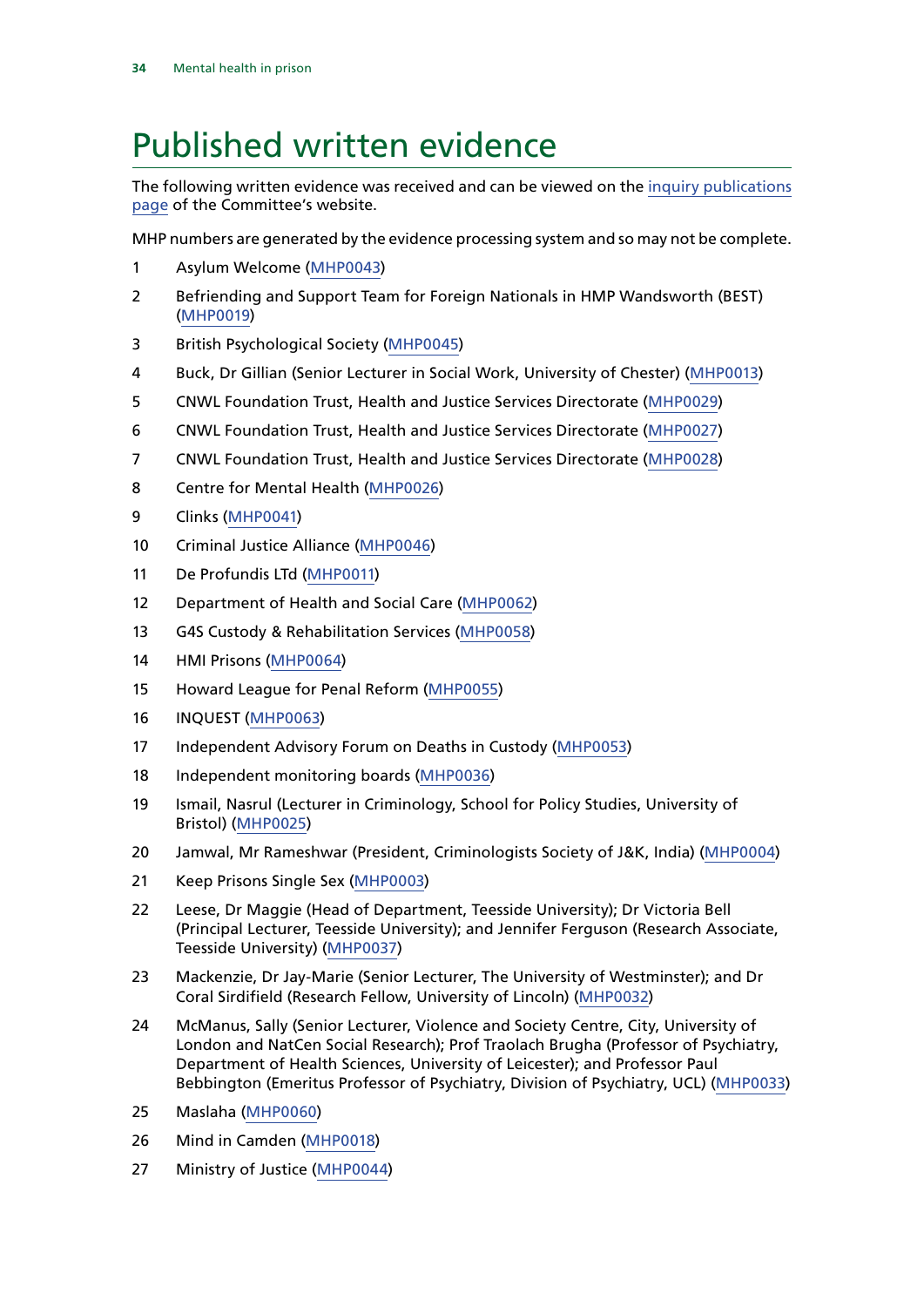- Moran, Professor Dominique (Professor in Carceral Geography, University of Birmingham) ([MHP0005](https://committees.parliament.uk/writtenevidence/35636/html/))
- NACRO ([MHP0049](https://committees.parliament.uk/writtenevidence/36361/html/))
- Nottinghamshire Healthcare NHS Foundation Trust ([MHP0038\)](https://committees.parliament.uk/writtenevidence/36346/html/)
- POA the Professional Trades Union for Prison, Correctional & Secure Psychiatric Workers [\(MHP0039](https://committees.parliament.uk/writtenevidence/36348/html/))
- POhWER ([MHP0022\)](https://committees.parliament.uk/writtenevidence/36314/html/)
- Padfield, Professor Nicola (Professor, University of Cambridge) ([MHP0014](https://committees.parliament.uk/writtenevidence/36301/html/))
- Parole Board for England and Wales [\(MHP0048](https://committees.parliament.uk/writtenevidence/36359/html/))
- Pattinson, Ms Tamara [\(MHP0002](https://committees.parliament.uk/writtenevidence/26236/html/))
- Practice Plus Group [\(MHP0016\)](https://committees.parliament.uk/writtenevidence/36305/html/)
- Prison Governors Association [\(MHP0057](https://committees.parliament.uk/writtenevidence/36444/html/))
- Prison Reform Trust [\(MHP0030](https://committees.parliament.uk/writtenevidence/36329/html/))
- Prisoner Learning Alliance [\(MHP0006](https://committees.parliament.uk/writtenevidence/35675/html/))
- Rethink Mental Illness ([MHP0020\)](https://committees.parliament.uk/writtenevidence/36310/html/)
- Royal College of General Practitioners ([MHP0059\)](https://committees.parliament.uk/writtenevidence/36446/html/)
- Royal College of Nursing ([MHP0010](https://committees.parliament.uk/writtenevidence/36260/html/))
- Royal College of Psychiatrists ([MHP0052\)](https://committees.parliament.uk/writtenevidence/36365/html/)
- Royal College of Psychiatrists, Quality Network for Prison Mental Health Services (QNPMHS) ([MHP0047\)](https://committees.parliament.uk/writtenevidence/36358/html/)
- Royal College of Speech and Language Therapists [\(MHP0051](https://committees.parliament.uk/writtenevidence/36364/html/))
- Samaritans [\(MHP0056](https://committees.parliament.uk/writtenevidence/36425/html/))
- Slade, Dr Karen (Associate Professor of applied forensic psychology , Nottingham Trent University); and Rich Pickford (Knowledge Exchange and Impact Officer, Nottingham Civic Exchange) [\(MHP0009\)](https://committees.parliament.uk/writtenevidence/36211/html/)
- Swansea Bay University Health Board [\(MHP0040\)](https://committees.parliament.uk/writtenevidence/36350/html/)
- Takeda UK Ltd ([MHP0050](https://committees.parliament.uk/writtenevidence/36362/html/))
- The Centre for Crime and Justice Studies [\(MHP0035](https://committees.parliament.uk/writtenevidence/36341/html/))
- The Disabilities Trust ([MHP0031\)](https://committees.parliament.uk/writtenevidence/36333/html/)
- Think Through Nutrition [\(MHP0012\)](https://committees.parliament.uk/writtenevidence/36299/html/)
- Tomczak, Dr Philippa (Principal Research Fellow, University of Nottingham) ([MHP0008](https://committees.parliament.uk/writtenevidence/36028/html/))
- UNGRIPP ([MHP0061](https://committees.parliament.uk/writtenevidence/36522/html/))
- VoiceAbility ([MHP0017](https://committees.parliament.uk/writtenevidence/36307/html/))
- Weston, Claire [\(MHP0021\)](https://committees.parliament.uk/writtenevidence/36312/html/)
- Women in Prison [\(MHP0054\)](https://committees.parliament.uk/writtenevidence/36380/html/)
- Youth Justice Board [\(MHP0034](https://committees.parliament.uk/writtenevidence/36340/html/))
- Zahid Mubarek Trust ([MHP0023\)](https://committees.parliament.uk/writtenevidence/36318/html/)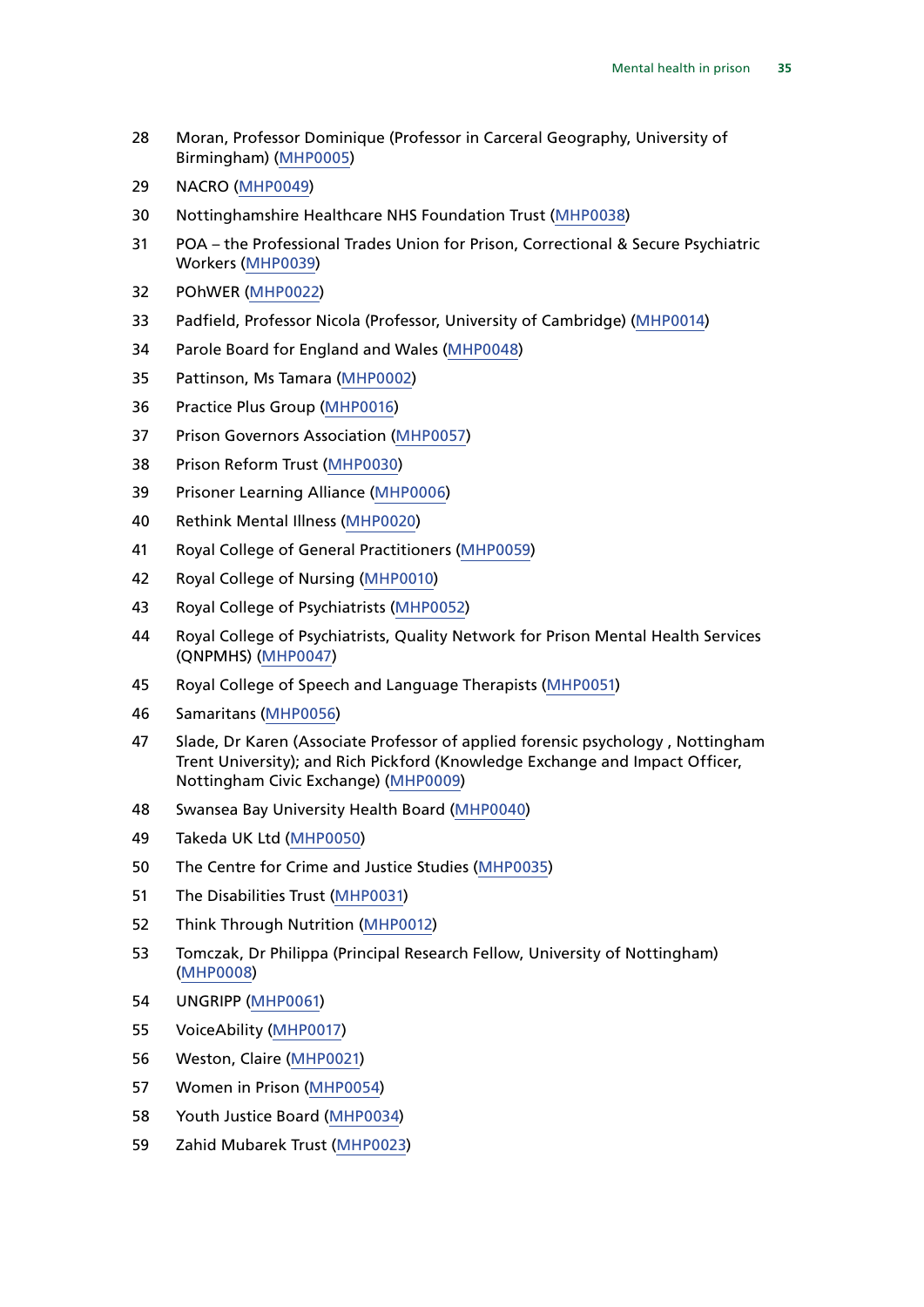## <span id="page-37-0"></span>List of Reports from the Committee during the current Parliament

All publications from the Committee are available on the [publications page](https://committees.parliament.uk/committee/102/justice-committee/publications/) of the Committee's website.

#### **Session 2021–22**

| <b>Number</b> | Title                                                                                                 | Reference     |
|---------------|-------------------------------------------------------------------------------------------------------|---------------|
| 1st           | The Coroner Service                                                                                   | <b>HC 68</b>  |
| 2nd           | Rainsbrook Secure Training Centre                                                                     | <b>HC 247</b> |
| 3rd           | The future of legal aid                                                                               | <b>HC 70</b>  |
| 4th           | Covid-19 and the criminal law                                                                         | <b>HC 71</b>  |
| 1st Special   | The future of the Probation Service: Government Response<br>to the Committee's 18th Report of 2019–21 | <b>HC 475</b> |
| 2nd Special   | Rainsbrook Secure Training Centre: Government Response<br>to the Committee's Second Report of 2021-22 | <b>HC 565</b> |
| 3rd Special   | The Coroner Service: Government Response to the<br><b>Committee's First Report</b>                    | <b>HC 675</b> |

#### **Session 2019–21**

| <b>Number</b>    | Title                                                                                     | Reference     |
|------------------|-------------------------------------------------------------------------------------------|---------------|
| 1st              | Appointment of Chair of the Office for Legal Complaints                                   | <b>HC 224</b> |
| 2nd              | Sentencing Council consultation on changes to magistrates'<br>court sentencing guidelines | <b>HC 460</b> |
| 3rd              | Coronavirus (COVID-19): The impact on probation services                                  | <b>HC 461</b> |
| 4th              | Coronavirus (Covid-19): The impact on prisons                                             | <b>HC 299</b> |
| 5th              | Ageing prison population                                                                  | <b>HC 304</b> |
| 6th              | Coronavirus (COVID-19): The impact on courts                                              | <b>HC 519</b> |
| 7th              | Coronavirus (COVID-19): the impact on the legal professions<br>in England and Wales       | <b>HC 520</b> |
| 8th              | Appointment of HM Chief Inspector of Prisons                                              | <b>HC 750</b> |
| 9th              | Private prosecutions: safeguards                                                          | <b>HC 497</b> |
| 10th             | Sentencing Council consultation on sentencing guidelines for<br>firearms offences         | <b>HC 827</b> |
| 11th             | Sentencing Council consultation on the assault offences<br>guideline                      | <b>HC 921</b> |
| 12 <sub>th</sub> | Children and Young People in Custody (Part 1): Entry into<br>the youth justice system     | <b>HC306</b>  |
| 13th             | Sentencing Council: Changes to the drugs offences definitive<br>guideline                 | <b>HC 751</b> |